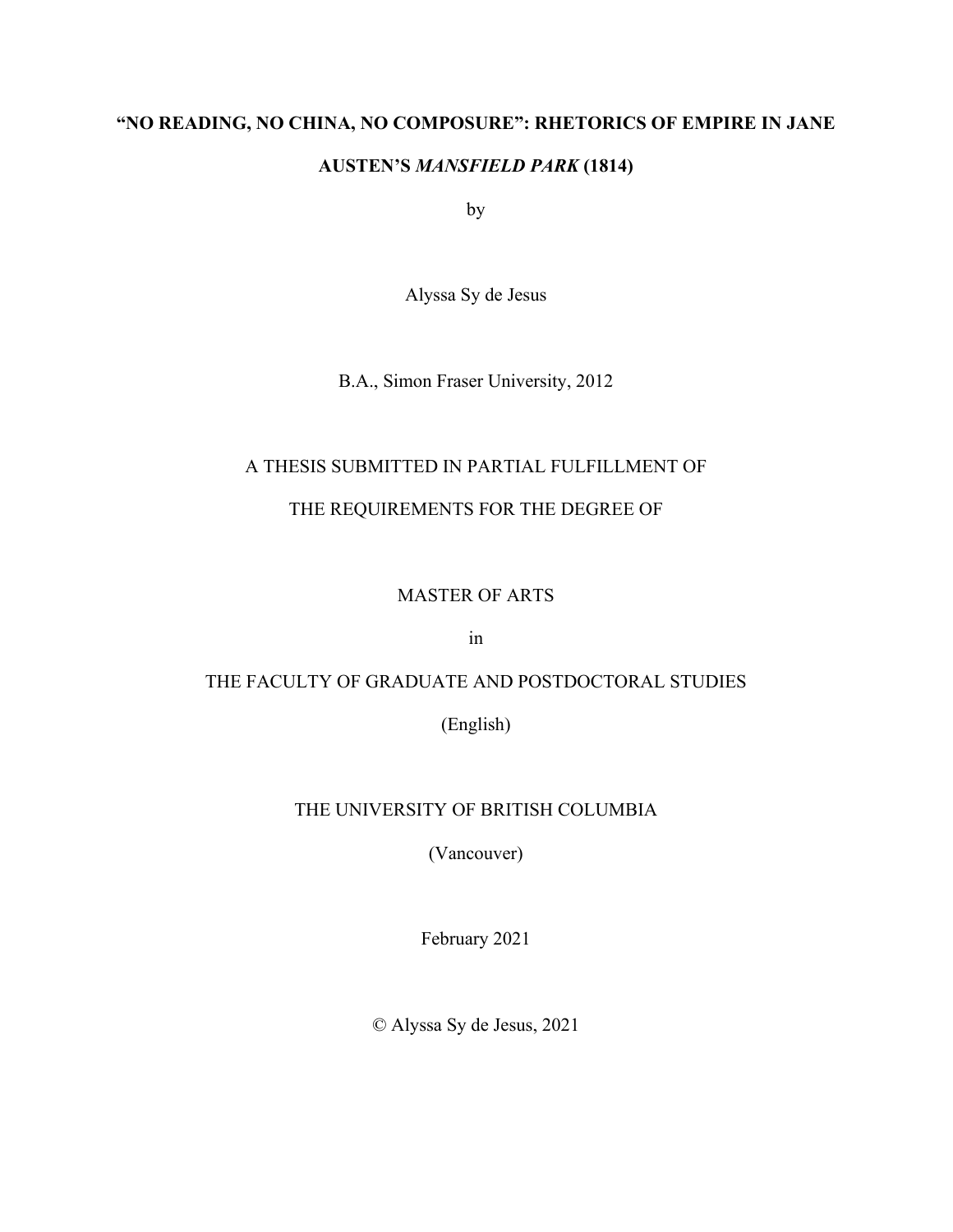The following individuals certify that they have read, and recommend to the Faculty of Graduate and Postdoctoral Studies for acceptance, a thesis entitled:

"No reading, no China, no composure": Rhetorics of Empire in Jane Austen's *Mansfield Park*  (1814)

|    | submitted by Alyssa Sy de Jesus | in partial fulfillment of the requirements for |
|----|---------------------------------|------------------------------------------------|
|    | the degree of Master of Arts    |                                                |
| 1n | English                         |                                                |

## **Examining Committee:**

Miranda Burgess, English, University of British Columbia Vancouver **Supervisor** 

Eugenia Zuroski, English, McMaster University Supervisory Committee Member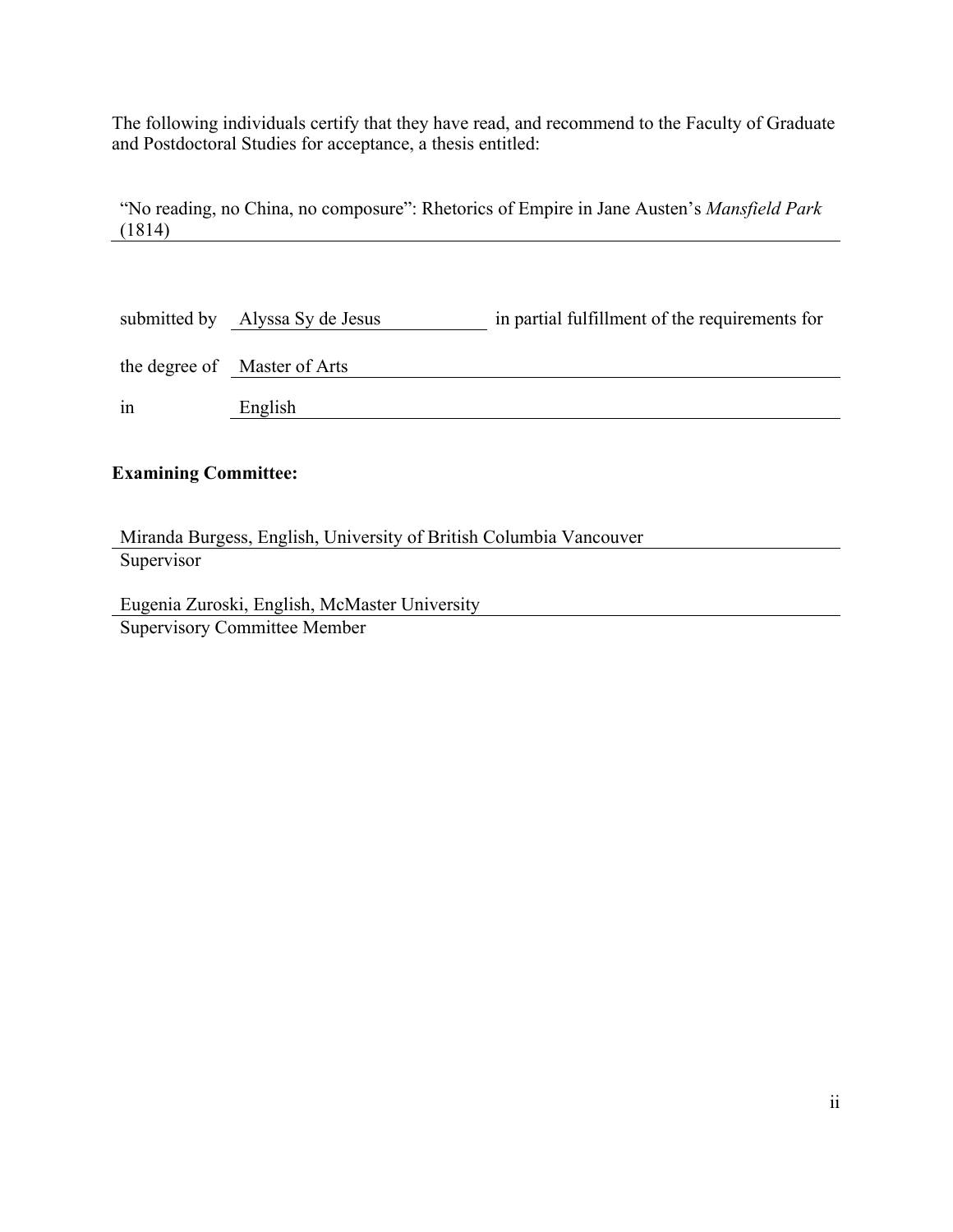#### **Abstract**

British empire is often read as purely circumstantial to Jane Austen's novels, lacking any active politicized engagements from the author. Influential work from scholars like Edward Said task contemporary readers with uncovering the nuances of how empire underscores her marriage plots. The novel for Said that warrants this sort of literary and historical excavation of Austen is *Mansfield Park* (1814). My project joins a discourse of feminist responses to this reading from Laura Brown, Miranda Burgess, Susan Fraiman, Yoon Sun Lee, Emily Rohrbach, Chi-ming Yang, and Eugenia Zuroski. I argue that Austen requires no excavation for something that was never buried but instead, actively interwoven and illuminating through the many threads of *Mansfield Park*. The novel to me features a rich and reflexive registration of gendered empire found in its rhetorical provocations in Johnsonian tripartites like: "no reading, no China, no composure for Fanny" (Austen 185). Specifically, my thesis identifies metonymy as a colonial literary device of the text that metaphorically displaces and then aims to connect what begins as disparate into referents towards a patriarchal whole. In the case of this tripartite, "China" refers to heroine Fanny Price's possession of journals from the failed Macartney Embassy to China. "China" becomes a metonymy for Britain's colonial pursuits assembled with a woman's "reading" or education and self-composure. The preceding "no's" before each word of the tripartite also disassembles what is meant to be convened and conflated into a single reference for empire. I use metonymy therefore to identify this motion and attempt to suspend colonial and patriarchal appropriations of foreignness. It is in these suspensions of empire that I find Austen most strategically and productively inconclusive as opposed to passive. The irresolution of metonymies of words and worded objects in *Mansfield Park* interrupts the efficacies of empire

iii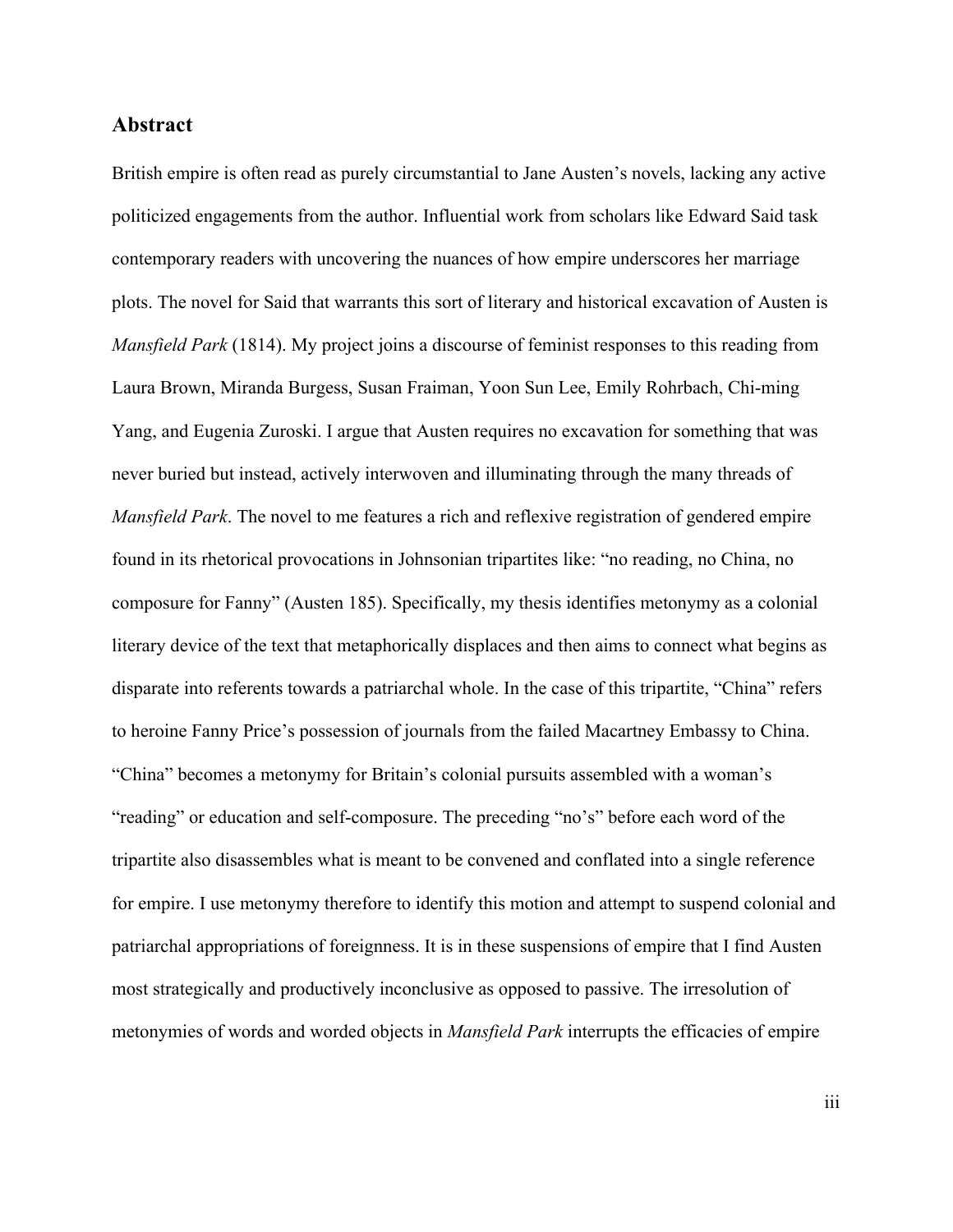towards an ongoing reading of how its gendered legacies are constantly in composition and somehow oriented in how English women are to "read China".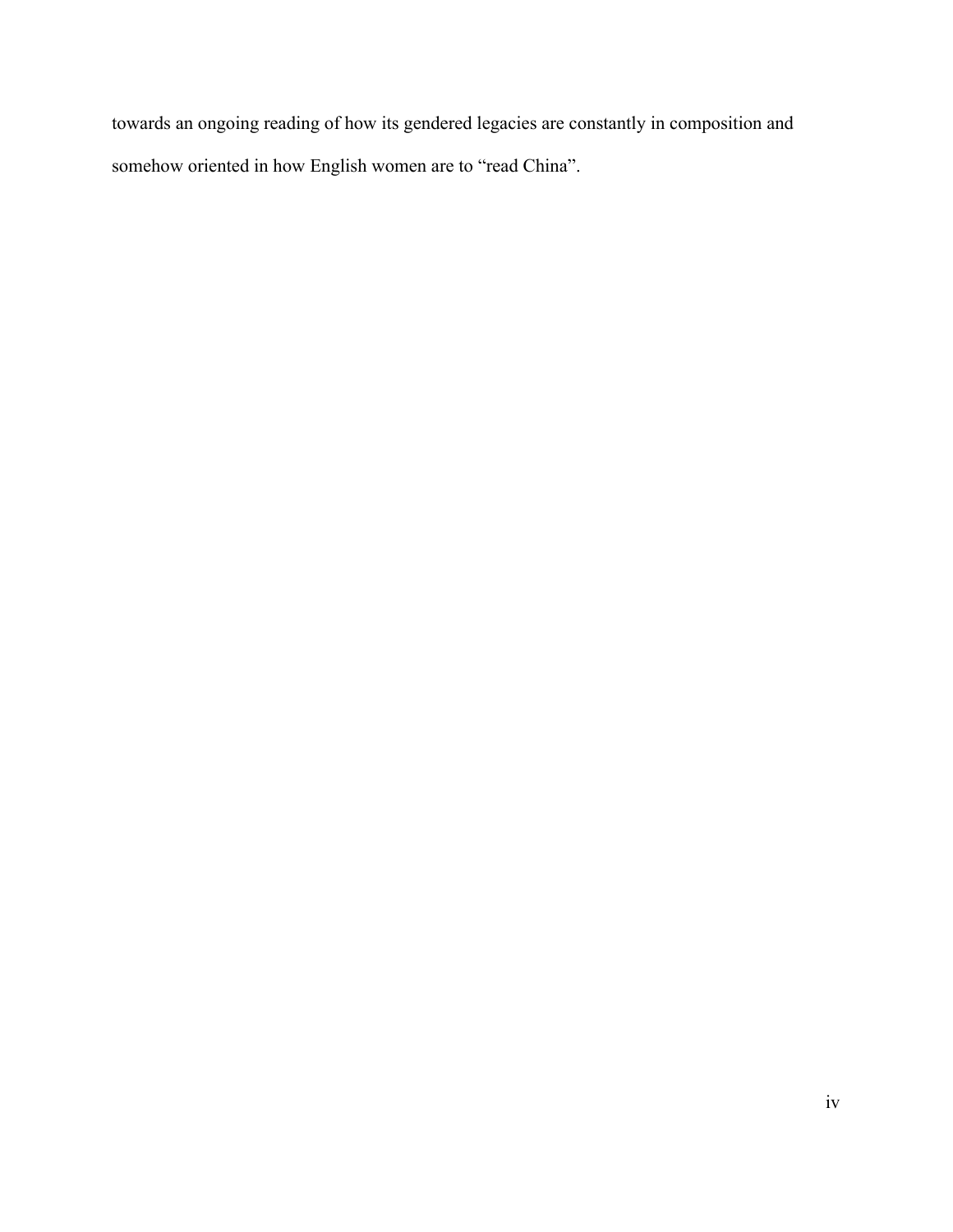#### **Lay Summary**

Empire is often read as circumstantial to Jane Austen's novels. Scholars like Edward Said task readers with uncovering how empire underscores her marriage plots. The novel for Said that warrants this sort of literary-historical excavation of Austen is *Mansfield Park* (1814). I argue that Austen requires no excavation for something that was never buried but instead, actively interwoven and illuminating through many threads in the novel. Lines like "no reading, no China, no composure for Fanny" inspire my project of identifying how empire is written in the novel: a simultaneous assembly and disassembly of "China" or the histories of British empire with women's "reading" or education and "composure" or management (Austen 185). It is in these suspensions of patriarchal empire that I find Austen most strategically and productively inconclusive, provoking reflexivity on how empire and its gendered legacies are constantly in composition and somehow oriented in how women "read China".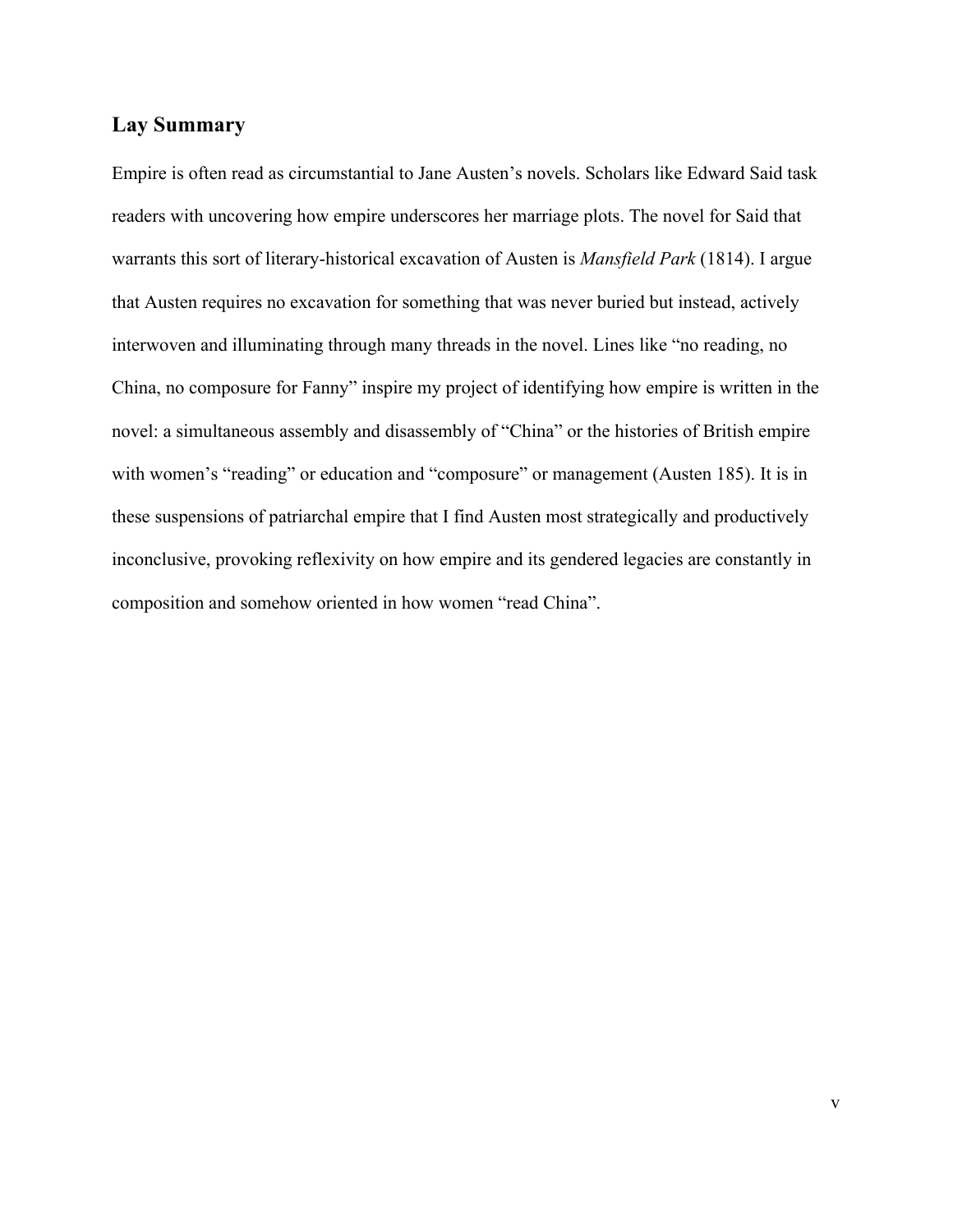# **Preface**

This thesis is original, unpublished, and independent work by the author, Alyssa Sy de Jesus.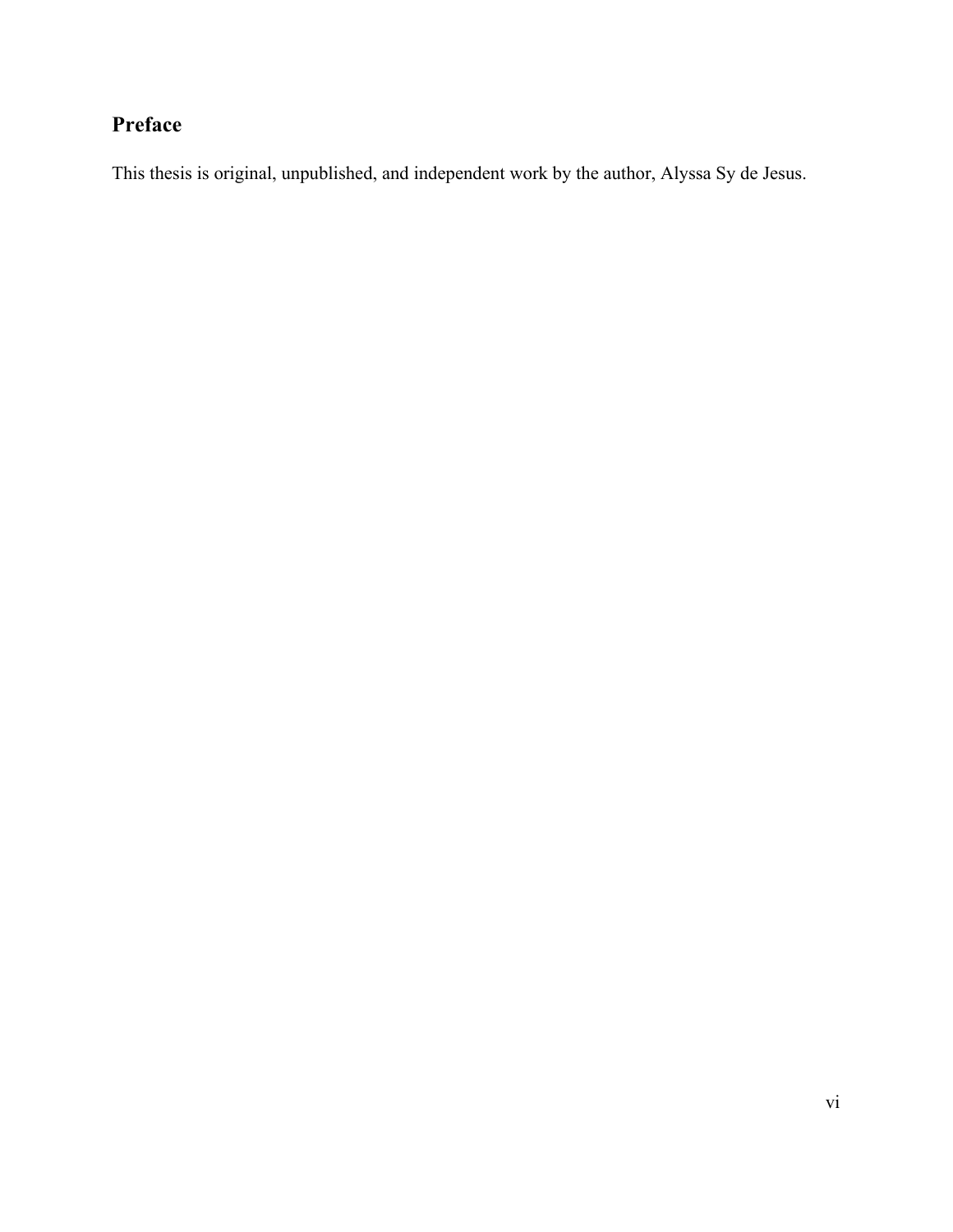# **Table of Contents**

| Chapter 1. "Introduce her properly to the world": female education and the metonymies of           |
|----------------------------------------------------------------------------------------------------|
|                                                                                                    |
| "Putting the map together": how women educate each other in empire 11<br>1.1                       |
| 1.2<br>Husband Material: patriarchal facilitation of women's education and social status in        |
|                                                                                                    |
| 1.3                                                                                                |
| 1.4                                                                                                |
| Chapter 2. "See Fanny dance": how gendered social mobilizations rhetorically link to               |
|                                                                                                    |
| "To See Fanny Dance": Fanny's continuing education and how men direct women's<br>2.1               |
|                                                                                                    |
| Of Balls and Chains: a registry of gendered materials moving in empire  32<br>2.2                  |
| The revolution will be dressed: Fanny's moving "fractured artifacts" 37<br>2.3<br>$\overline{vii}$ |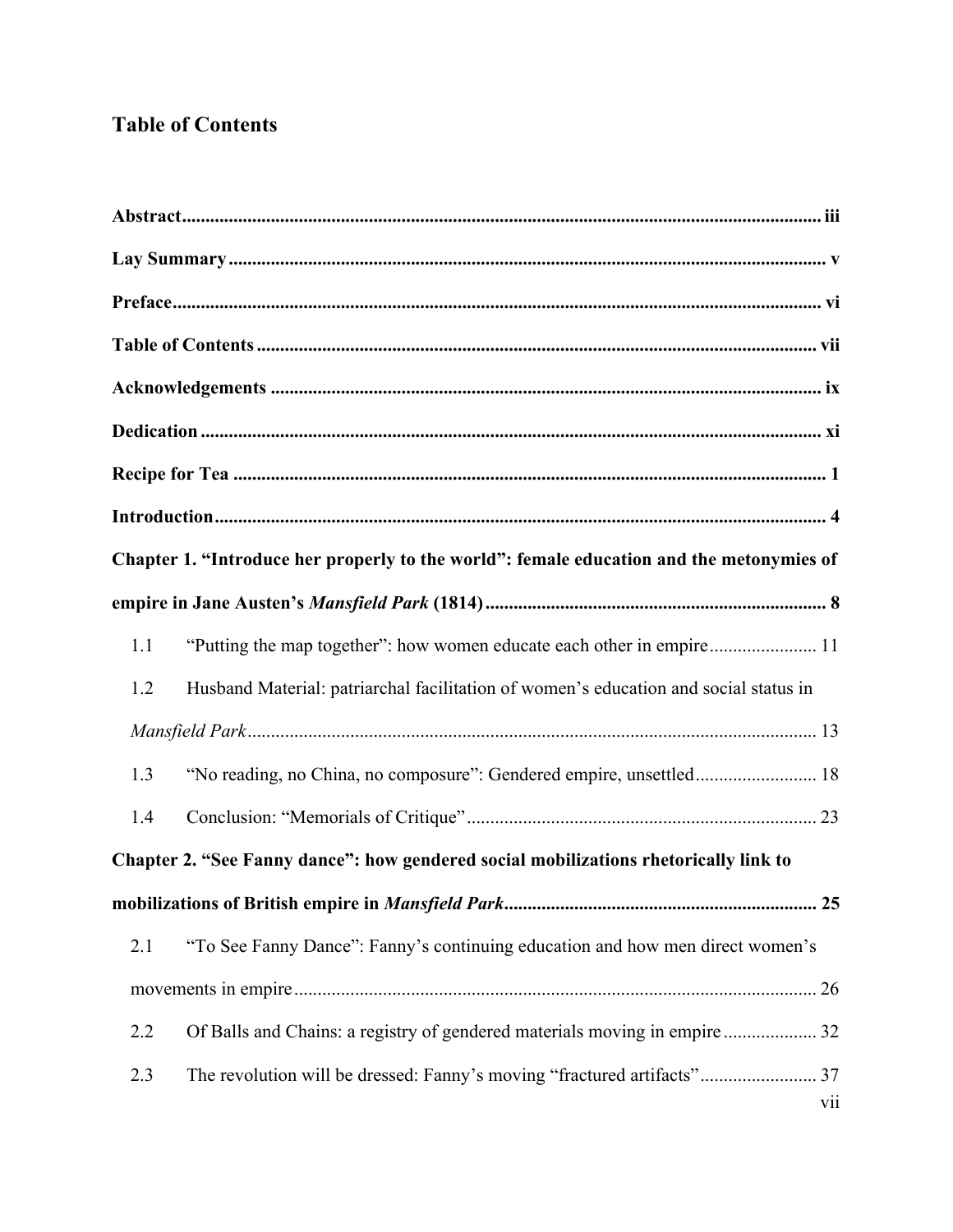| 2.4 |                                                                                        |  |
|-----|----------------------------------------------------------------------------------------|--|
|     | Chapter 3. "Preferring tea to anything": British appropriations of China into gendered |  |
|     |                                                                                        |  |
| 3.1 | Bringing Up Fanny: how things Chinese facilitate patriarchal homosocial relations      |  |
|     |                                                                                        |  |
| 3.2 | "He would have nothing but tea": the patriarchally-determined process of how things    |  |
|     |                                                                                        |  |
| 3.3 | "Preferring tea to anything": Fanny demonstrates her taste in tea and empire 53        |  |
| 3.4 |                                                                                        |  |
|     |                                                                                        |  |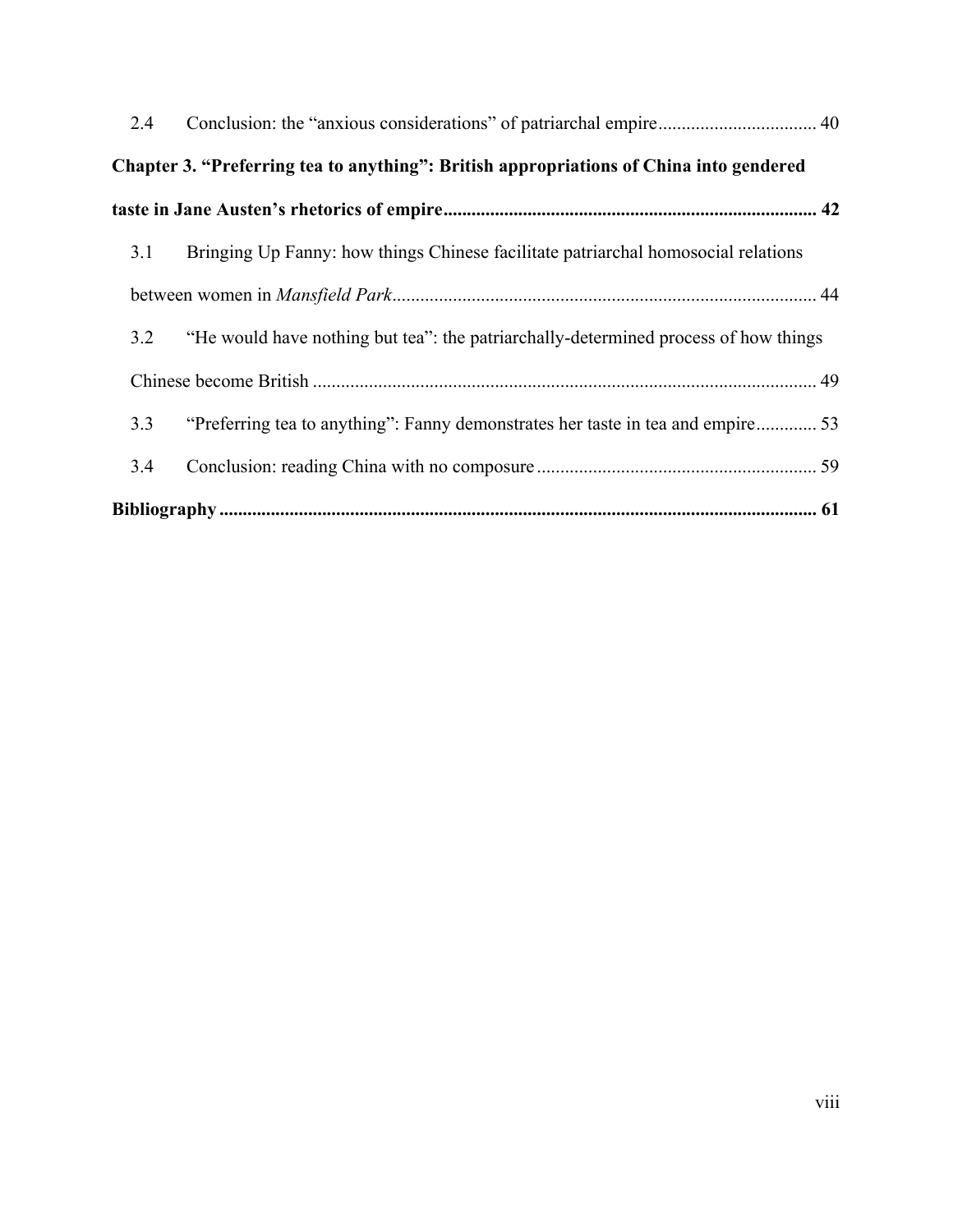#### **Acknowledgements**

I would like to acknowledge the colonial conditions that made this project possible and hopefully in doing so, troubles it in necessary ways. This thesis was written on the stolen lands of the Sḵwx̱wú7mesh (Squamish), Stó:lō and Səl ílwətaʔ/Selilwitulh (Tsleil-Waututh), and ̓ xʷməθkʷəy̓əm (Musqueam) Nations. I acknowledge the complicity of my practice as a scholar of English literature in the Chinese diaspora (that also includes my family's migration to what is now "the Philippines") in the ongoing imperialism that continues towards the rightful sovereigns of this place. Working on this thesis gave me cause to reflect on the structure of colonialism and its arms in education and the model minority myth in what is now known as "Canada". But I recognize that the larger work must happen in the material actions I take and unlearning I do beyond these pages.

I would like to thank the following individuals whom I was able to meet because of the same colonial histories and conditions that allowed me to do this thesis. This project would not have been possible without them and I am inspired by the various ways in which they all demonstrate how I might confront my settler complicity in my pursuit of this project and any future trajectories from it:

Much thanks to my thesis supervisor, Dr. Miranda Burgess for your guidance on shaping my questions and reading into a research project. And to my second reader Dr. Eugenia Zuroski, who always met my drafts with generative encouragement. Thank you both, so much, for the deep generosity of your teaching and for holding my work with such care and critical and supportive engagement.

To my other teachers: Dr. Diana Solomon for teaching me that a feminist sense of humour is how we learn to survive and thrive in our work and relation to others in academia; Dr.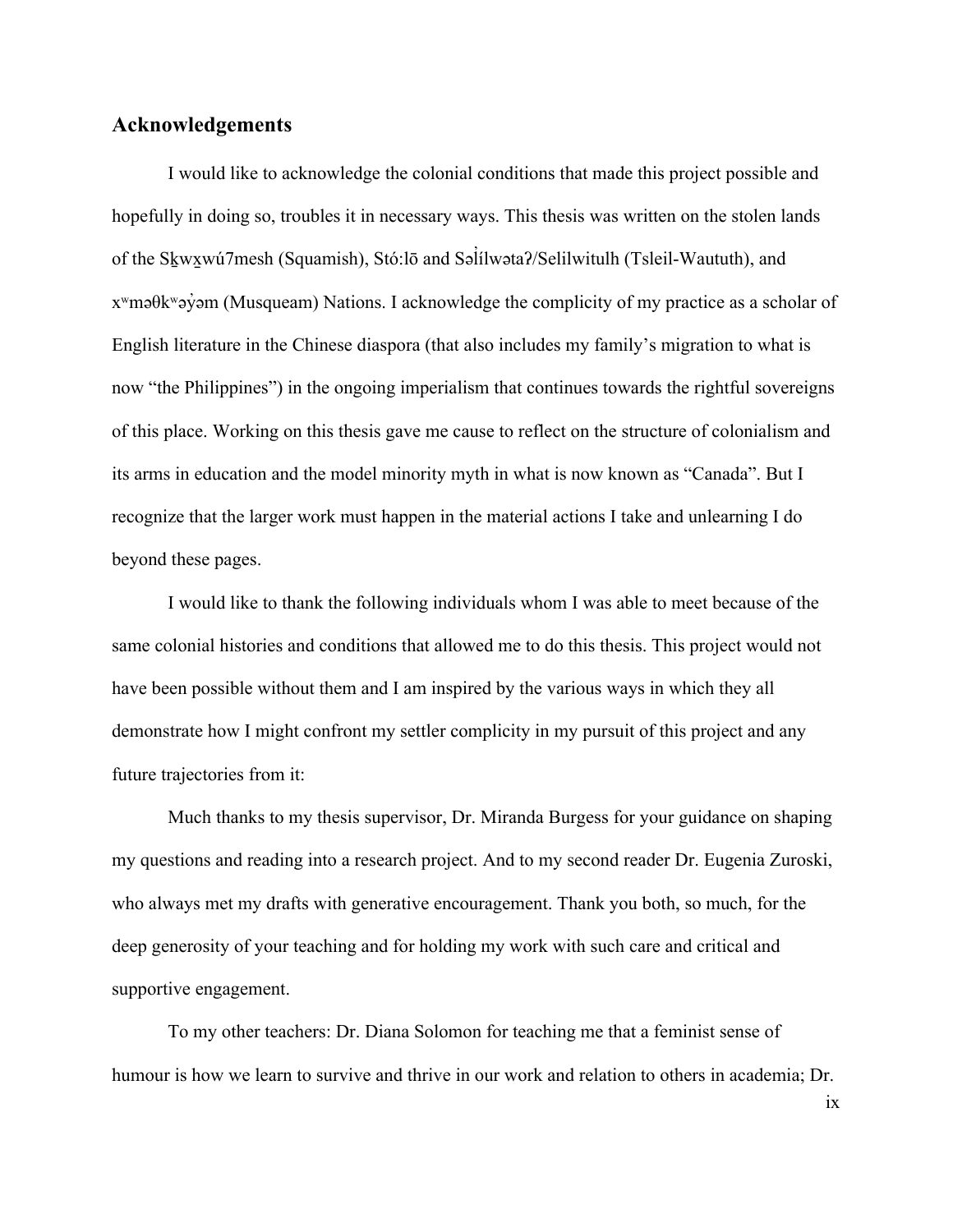Sarah Creel for continuing to be a source of support and inspiration well into my graduate studies; Dr. Chris Lee for emphasizing the value of education in and through community/ties; Dr. Mary Chapman for supporting and recognizing my work as a public and alt-scholar; and to Robert Rankin, who knew I was a Romanticist from the start despite the many times I've attempted to escape this calling – thank you for continuing to share your love of books and the space your classroom always gave us to come into our own creativity.

Thank you to my partner Michael Nguyen for being such a great sounding board and source of support when I needed to work my ideas and feelings out in car rides, walks, and over many shared meals. Thank you for seeing and appreciating how much of my mind and my heart went into this.

Parts of this thesis carry distinct memories of being brainstormed with and/or written while sipping on bubble tea at Moii Café, eating egg tarts at Goldstone, needing to borrow cash at Cartems, talking about zombies at Gastown, making *tsismis* at Buchanan Tower or Koerner House, drawing tarot cards while quarantined, and getting shushed (on more than one occasion) at the Public Library. Thank you for keeping me company on what could have been an isolating project: Rusaba Alam, Phebe Ferrer, Christy Fong, Sheila Giffen, Gillian Glass, Tiffany Humble, Erica Isomura, Jasreen Janjua, Brent Lin, Sydney Lines, Lauren McGuire-Wood, Shannon Payne, Heidi Rennert, Katrina Sellinger, Rebecca Sheppard, Dr. Anthony Tran, Amanda Wan, Kejia Wang, Brooke Xiang, and Tim Shian Yu.

Lastly, I would like to express gratitude for the financial support I received from the Dr. Stanley M. Grant Endowment Fund.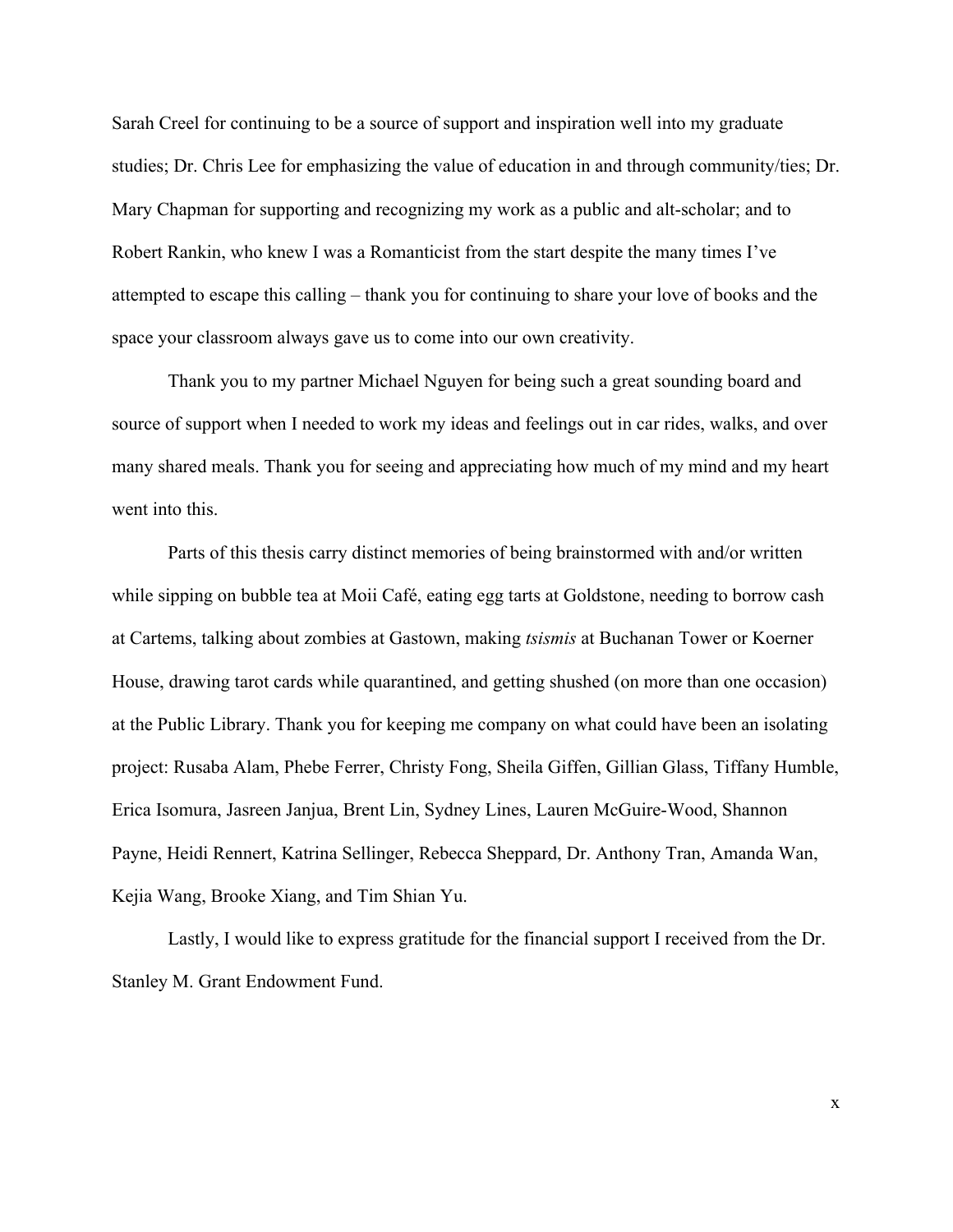### **Dedication**

This thesis is dedicated to two people, the first of which is my late friend and mentor Jim Wong-Chu. I would like to thank him for his encouragement towards pursuing and writing this project. Although he left us in 2017, I feel as though he is still here seeing me through and all too generously telling me that what I am doing is "a kind of magic". I am including his poem "Recipe for Tea" (originally published in *Canadian Literature* in 1994) as part of my introduction. Jim, I am sorry that I did not get to read this poem with you the first time you asked me to. At the time I did not realize it would be our last chance. I hope writing a thesis influenced by similar themes and histories makes up for it in some way.

This project is also dedicated to my mother and current Phd Candidate in Culture and Society at Western Sydney University, Karen Ty Sy de Jesus. Thank you to you and my father Herbert Sy de Jesus for always filling our house with books, stories, and for being my most avid supporters in letting me read whatever I wanted and growing in whatever direction I needed. I owe so much of who I am and the work I proudly do as a woman in our diaspora to your upbringing. Thank you mom, for being the first to show this second-generation scholar (of affects and transports) that finding a community in academia in the folks we read and read with, can be a place to name things we have felt for a long time.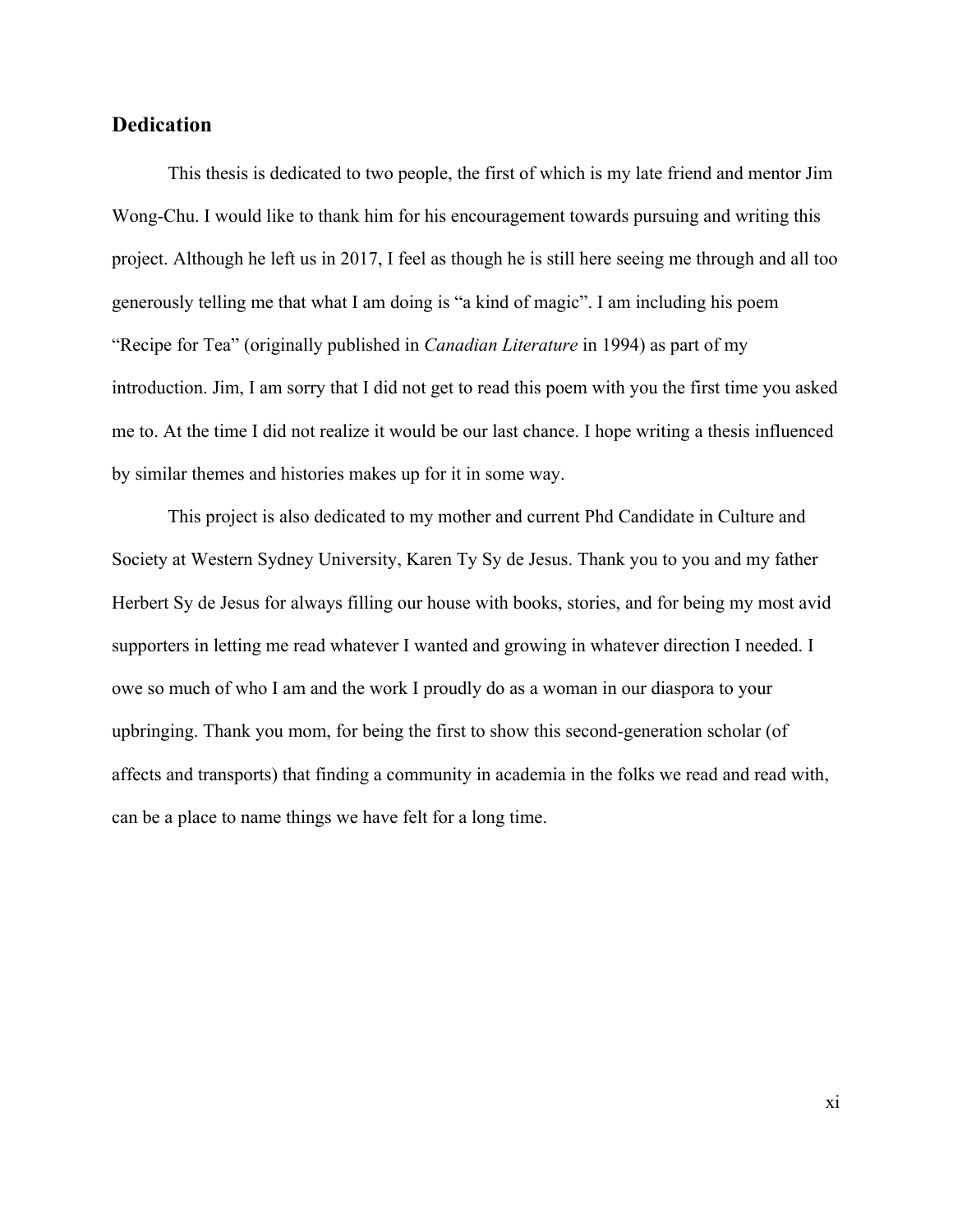# **Recipe for Tea**

*(pronounce: thé or tèá origin: fukienese/scottish dialect)*

a modest pot enough for four small cups

insert tea

green or fermented or in a bag

(the first ships came to trade)

the area was fukien the traders were scottish

the water boiled separately

> brought it back bastardized it made it mud drowned in heavy cream two, three teaspoons of colonial sugar

keep your eyes on the bubbles

shrimp eyes crab eyes fish eyes

> in search for monopoly planted in india after their first crop: opium

the optimum is crab eyes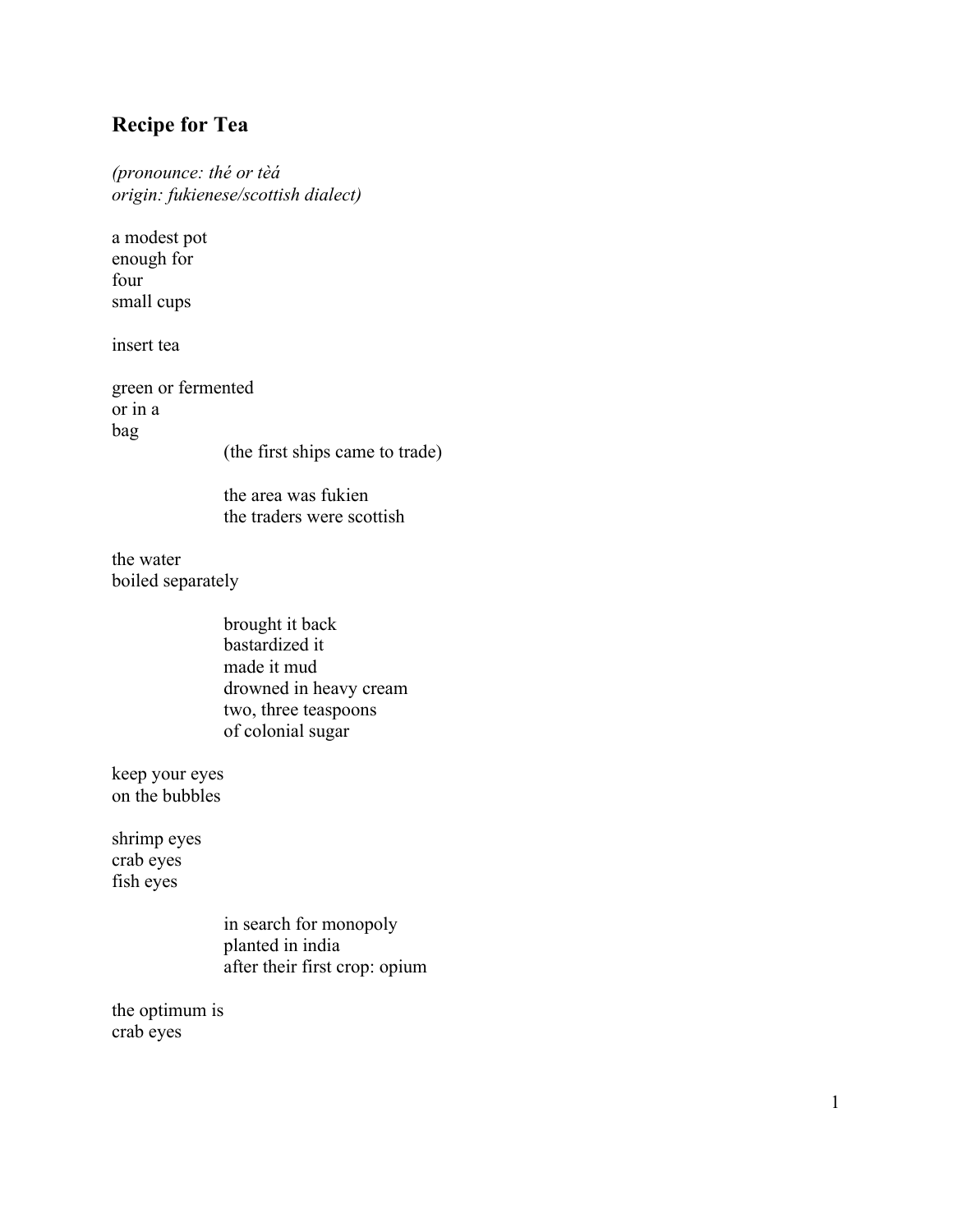crab clattering before fish winking (the second ships brought my forefathers) high tea high civilized tea biscuits crumpets crystalized ginger fragrant cinnamon spices note: the first pour is not for drink the best known tea party was in boston the tea was chinese but none invited pour only to cleanse and awaken steep briefly

discard

(the third ships brought me)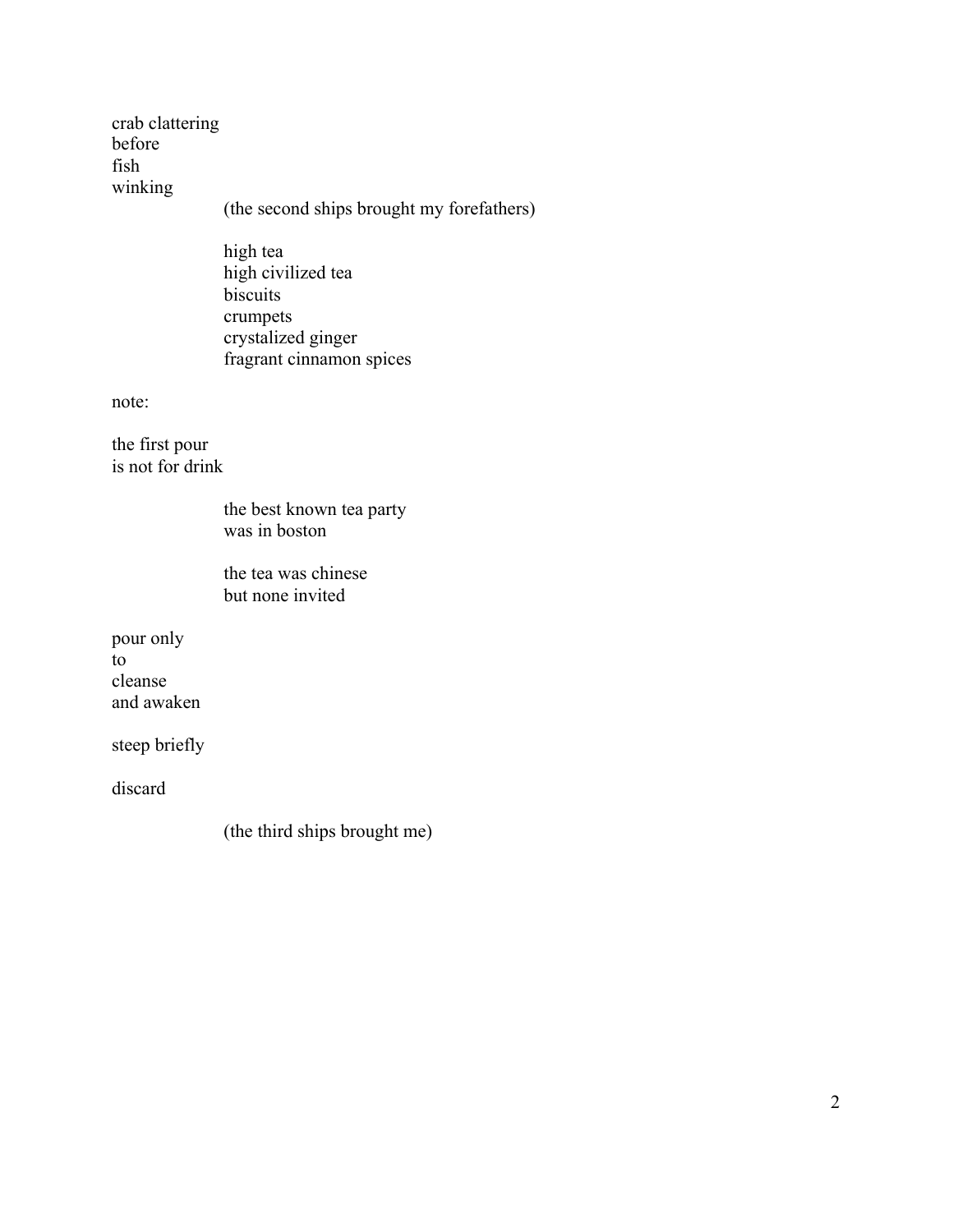the second pour: discovery

the third pour: exhilaration

the final pour: afterthought

if

desired

repeat

*by Jim Wong-Chu*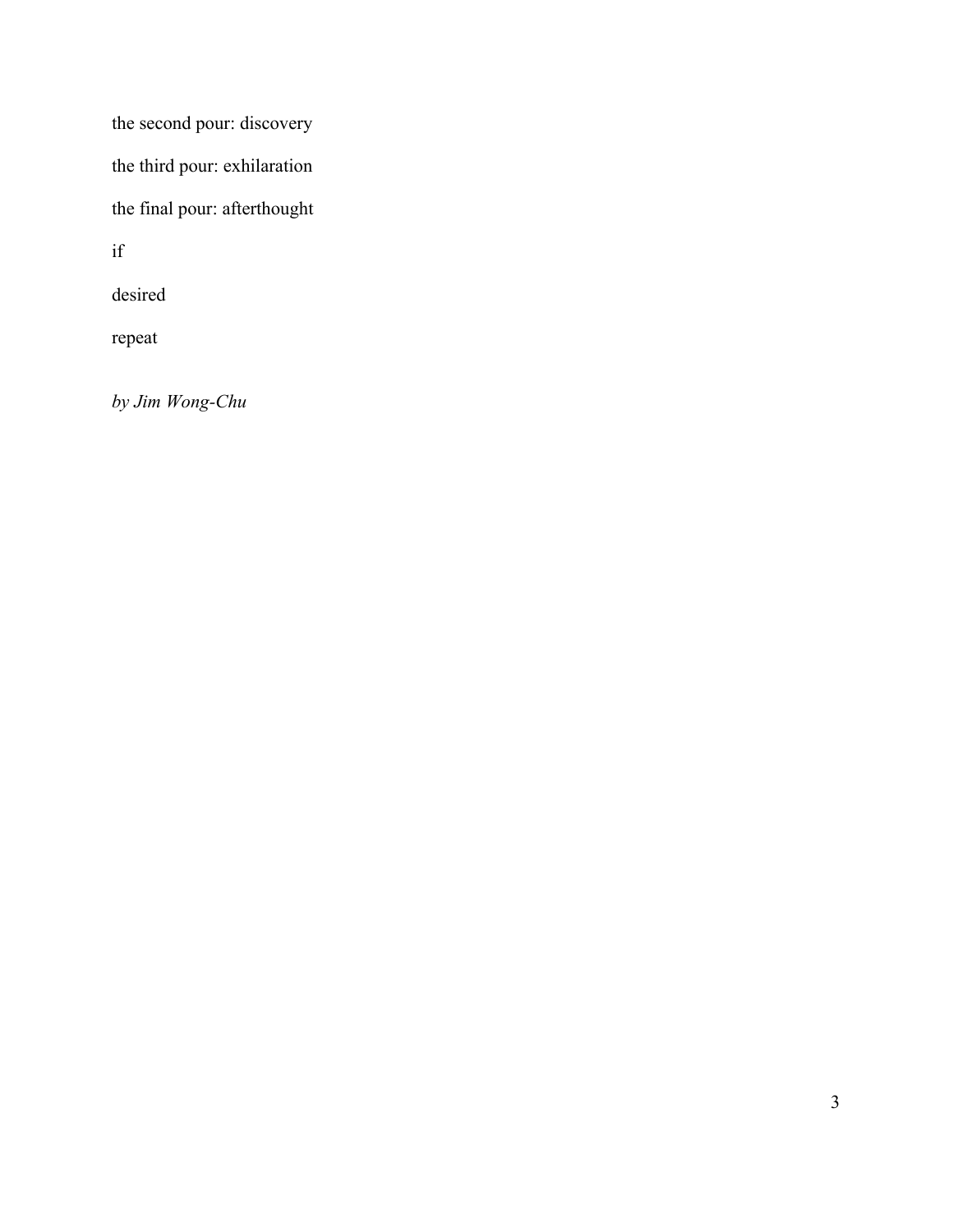### **Introduction**

"It is a truth universally acknowledged that" a Jane Austen novel often follows its heroine "out of the library, into the ballroom, and up to the altar" (Austen 1, Susan Fraiman 72). Fraiman is describing the key stages at and social spaces in which Austen's heroines are socialized. These stages are significant to Austen's writing of Fanny Price's navigations through the British colonial setting of *Mansfield Park*. My thesis chapters are thus organized according to the structure of Fanny's mobilizations from the "library", to the "ballroom", and finally the "altar". The first chapter will look at Fanny's "library" and education in gendered empire. My second chapter will look at the "ballroom" and how Fanny's prospects of marriage are weighed as she is coming out into British colonial society. Finally, my third chapter will look at the "altar" and the role Fanny's developing taste plays into the choices that she makes for a marriage in empire. In each chapter I will point to how Fanny's movements through "library, ballroom, and altar" are *orient*ed (pun intended) towards or gesture in the direction of China. In all three stages or elements of Fanny's story, I identify how China figures as a means of British patriarchal colonial projection – making it a locus for which gendered empire is both "read" and "composed" but also potentially critiqued (Austen 185).

In chapter sixteen of *Mansfield Park*, Austen writes the following Johnsonian Tripartite: "no reading, no China, no composure for Fanny" (185). This tripartite links together: "reading" or women's literacy, "China" or Fanny's reading of the Macartney embassy to China and therefore Britain's imperial histories, and "composure" or self-control. The word in this passage that inspires my methodology is the word "composure". It is the punctuating word of the tripartite, connoting it as both consequence and purpose of the sentence's idea. "Composure" also describes how "China" becomes a metonymy and a referent for British colonial interests.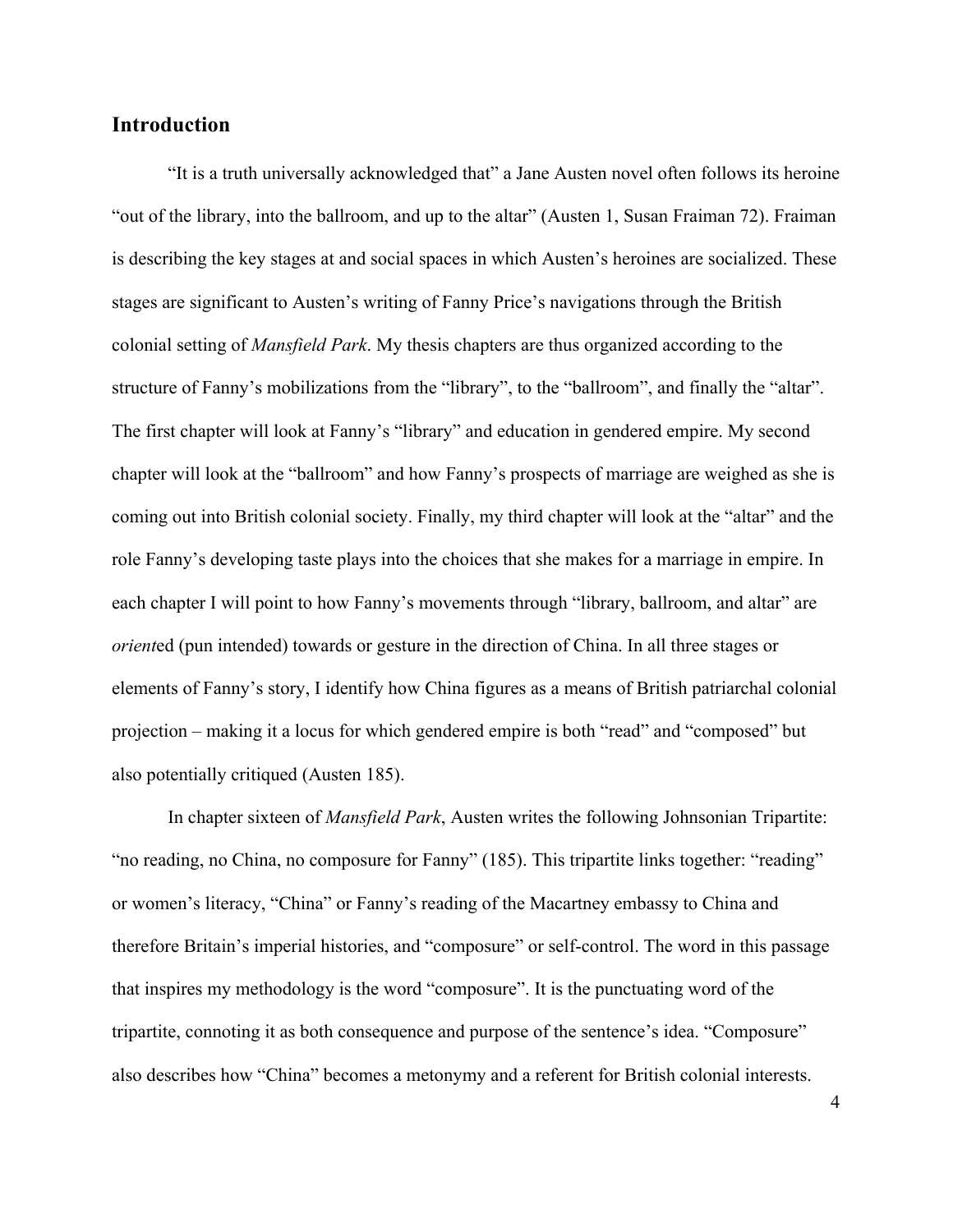"Composure" names my project to identify metonymies towards colonial patriarchy in *Mansfield Park* and how they work. In his *Dictionary of the English Language* (1755), Samuel Johnson's first definition for "Composure" is "to form a mass by joining different things together". This names the rhetorical metonymical function of the tripartite, which brings together what might be disparate. The word also means "to put together a discourse or sentence" and "[With printers.] To arrange the letters; to put the letters in order in the forms". Austen's use of the word "composure" is therefore a rhetoric of writing about writing and text; a device on both the level of literary form and material function. The word in the novel is also gendered because it refers to a heroine's ability to maintain a type of restraint and be "Calm; serious; even; sedate". "Composure" as a theme in my methodology frames my close-reading and feminist literary analysis of Austen's reflexive writing and rhetoric on the modes of management of women in patriarchal British empire. "No Composure" names another aspect of my thesis in which I argue that Austen is writing gendered British empire in order to open up spaces that might imagine something beyond its systemic coherence and control.

When I use metonymy in my thesis to describe the bringing together of things, words, and concepts, I do not mean to suggest that metonymy performs a completely successful act of integration. As metaphor, it is an active deliverance or transport (ie, that long eighteenth-century word that describes and invokes the movement of feeling, bodies, and objects in British colonial contexts) of one meaning to another. "China" does not directly denote The Macartney Embassy – but Austen's punning of it as metonymy for a historical event is what suspends British imperial history in process. I use metonymy to describe the motion and the attempt itself to suspend connection and at many times in *Mansfield Park*, colonial and patriarchal appropriation. It is Austen's suspensions of empire that I find her to be most strategically inconclusive and therefore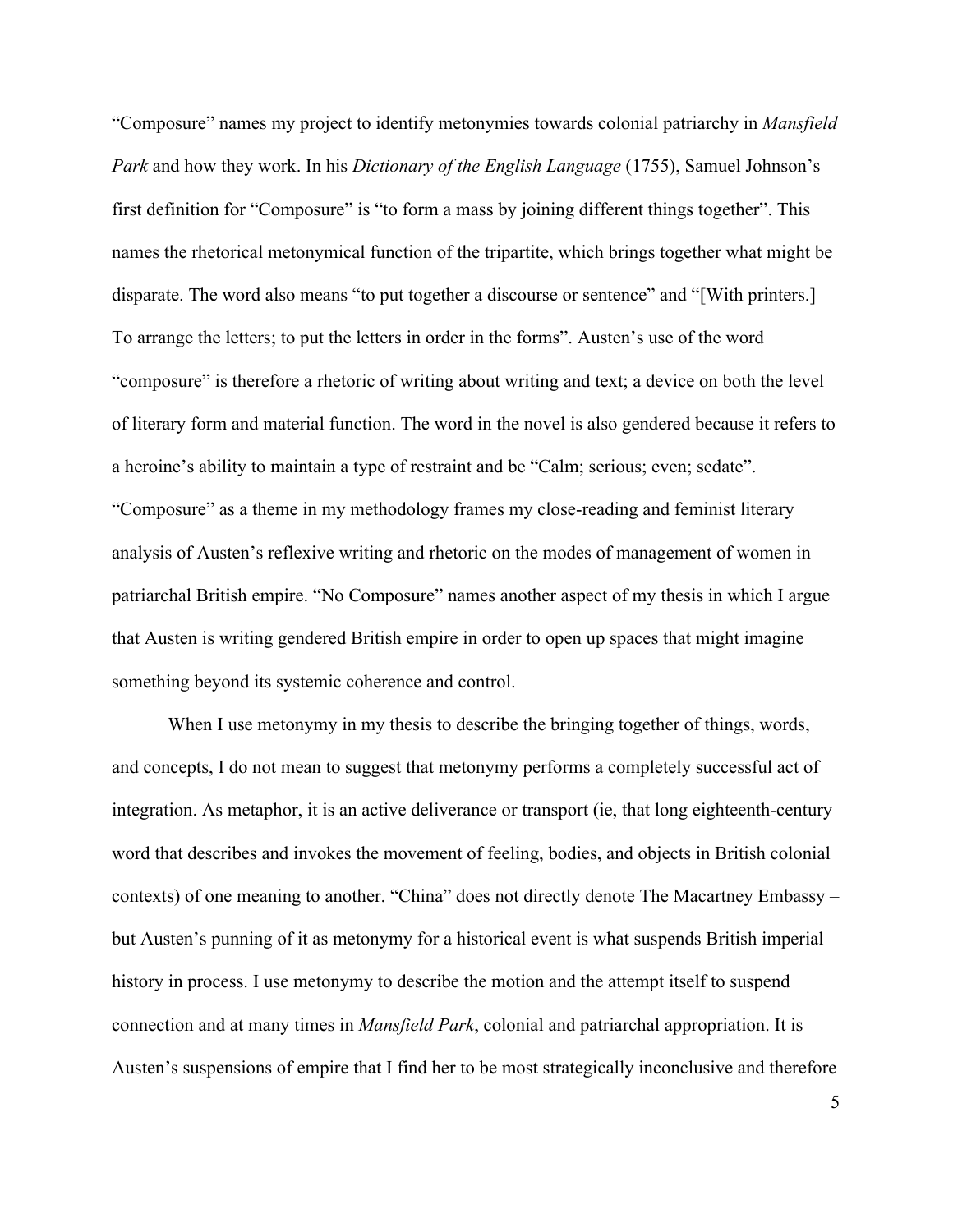provocative in her engagements in patriarchal empire. It is in her use of metonymy and what I read as different iterations of the device throughout the words and worded objects in *Mansfield Park* like "no China" that suspends these engagements most compellingly and productively for an ongoing reading of how empire and its gendered legacies are constantly in composition.

My close-readings for each chapter move between such words and worded objects that I perceive to follow Austen's own structure. I am interested in how Austen's usage of certain words in regard to imperial commodities engages with colonial gendered transports (both importation or displacement and, feeling) that activate *Mansfield Park*'s marriage plot. For instance in my first chapter I look at the word "matter" as it applies to "paper". In the second chapter I look at words like "set" and "anxious" when it comes to Fanny's jewelry. And in my final chapter I look at the exchange of dialogue between characters that facilitate the exchange of house pets and tea. My own close-reading of object to object, word to word, and word to object and vice versa is also both the effect and outcome of my own commitment to exploring Austen's own style of writing—a style and structure that appears to be a reflexive colonial registry of things as words and words as things.

I went into my graduate studies to find community. So each of my chapters bring together the work of different scholars that support and also challenge my arguments. This thesis joins the ongoing response to Edward Said's influential analysis of *Mansfield Park* as an incidental text of empire. My first and introductory chapter does the most to directly wrestle with his claims. Throughout my thesis I turn to the works of Laura Brown, Miranda Burgess, Susan Fraiman, Yoon Sun Lee, and Emily Rohrbach on Austen's active written engagements in patriarchal empire. Eugenia Zuroski and Chi-ming Yang's work guide me through a similar feminist framework that further discusses British imperial registrations and commodification of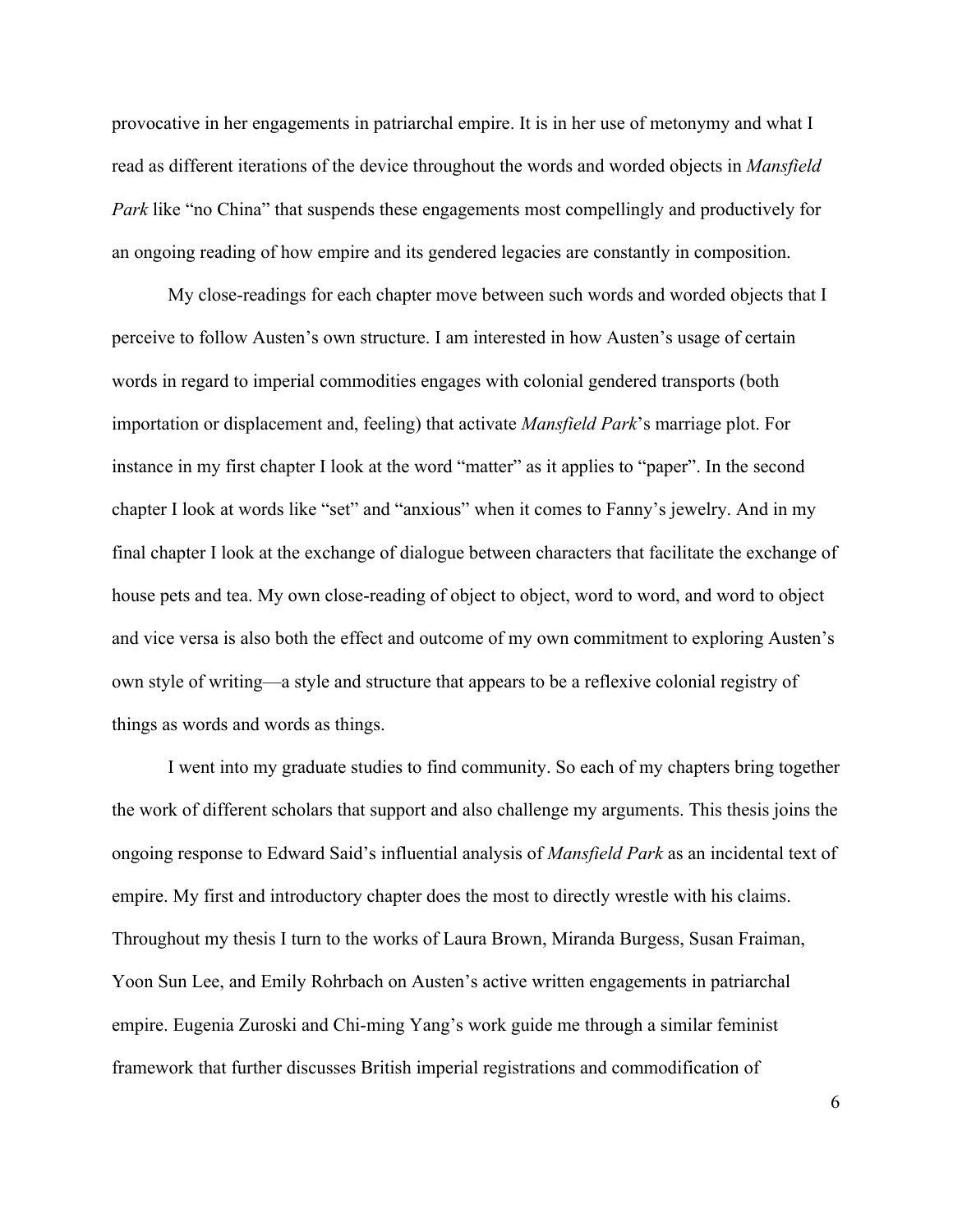Chineseness. My thesis features these voices and those of others intermittently with mine. I hope that in doing so, I have written and contributed to a collaborative project between myself and some of those whose work I admire in long eighteenth-century studies and beyond.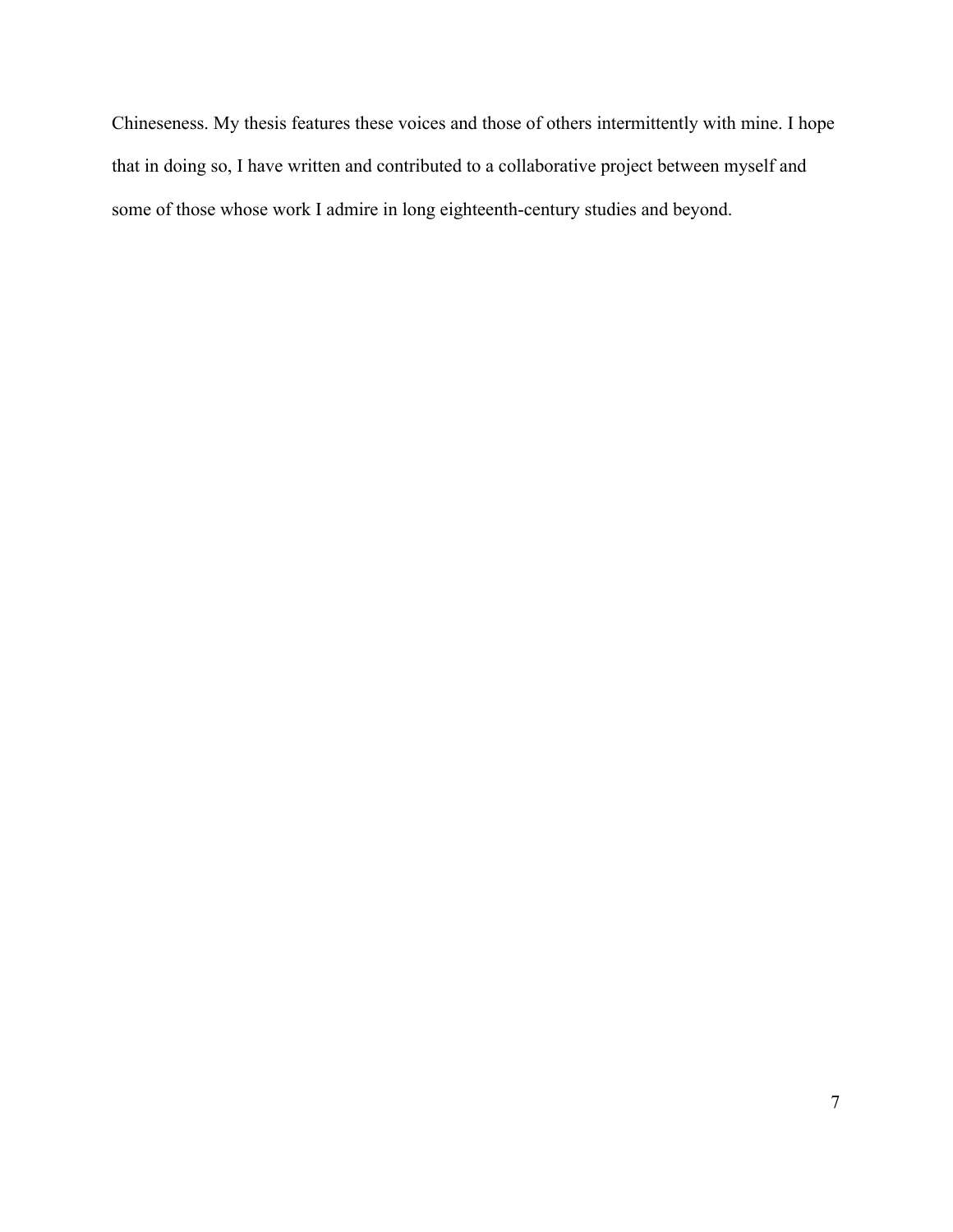# **Chapter 1. "Introduce her properly to the world": female education and the metonymies of empire in Jane Austen's** *Mansfield Park* **(1814)**

British empire in Jane Austen's novels is often read as a purely circumstantial registration, lacking any active politicized engagements from the author. A most influential work on this analysis of Austen is Edward Said's Culture and Imperialism (1993). In his book, Said insists that in *Mansfield Park* "Austen is so summary in one context" of global empire yet "so provocatively rich in the other", a highly localized Mansfield estate (96). He goes on to claim that it is "precisely because of the imbalance we are able to…reveal and accentuate the interdependence [between empire and domestic setting] scarcely mentioned in its brilliant pages" (96). Said aims to set an example for reading Austen wherein it is up to readers like himself to uncover "a rich and complex history, which...Austen herself would not, could not recognize" (93). He asserts that Austen is too deeply encased in British empire that she can only perpetuate its ideals when she writes about her home-bound heroines. Said's reading of Austen has since been contested by feminist scholars like Susan Fraiman then and Miranda Burgess and Yoon Sun Lee now. My project contributes to the latter part of the discourse. Said sees Austen's domestic positionalities as a detriment to the author's own engagements with empire. But I argue that these same positionalities are reflexively written as detailed insightful suspensions of the structuring of gendered empire.

Counter to Said's rigid compartmentalization between countryside and inter-national empire in the novel, *Mansfield Park* immediately opens by situating its heroine in empire on the premise of domestic planning in relation to patrilineage and land ownership. Its plot is put into motion by the adoption of Fanny Price, a poorer relation, into the Mansfield estate of the Bertram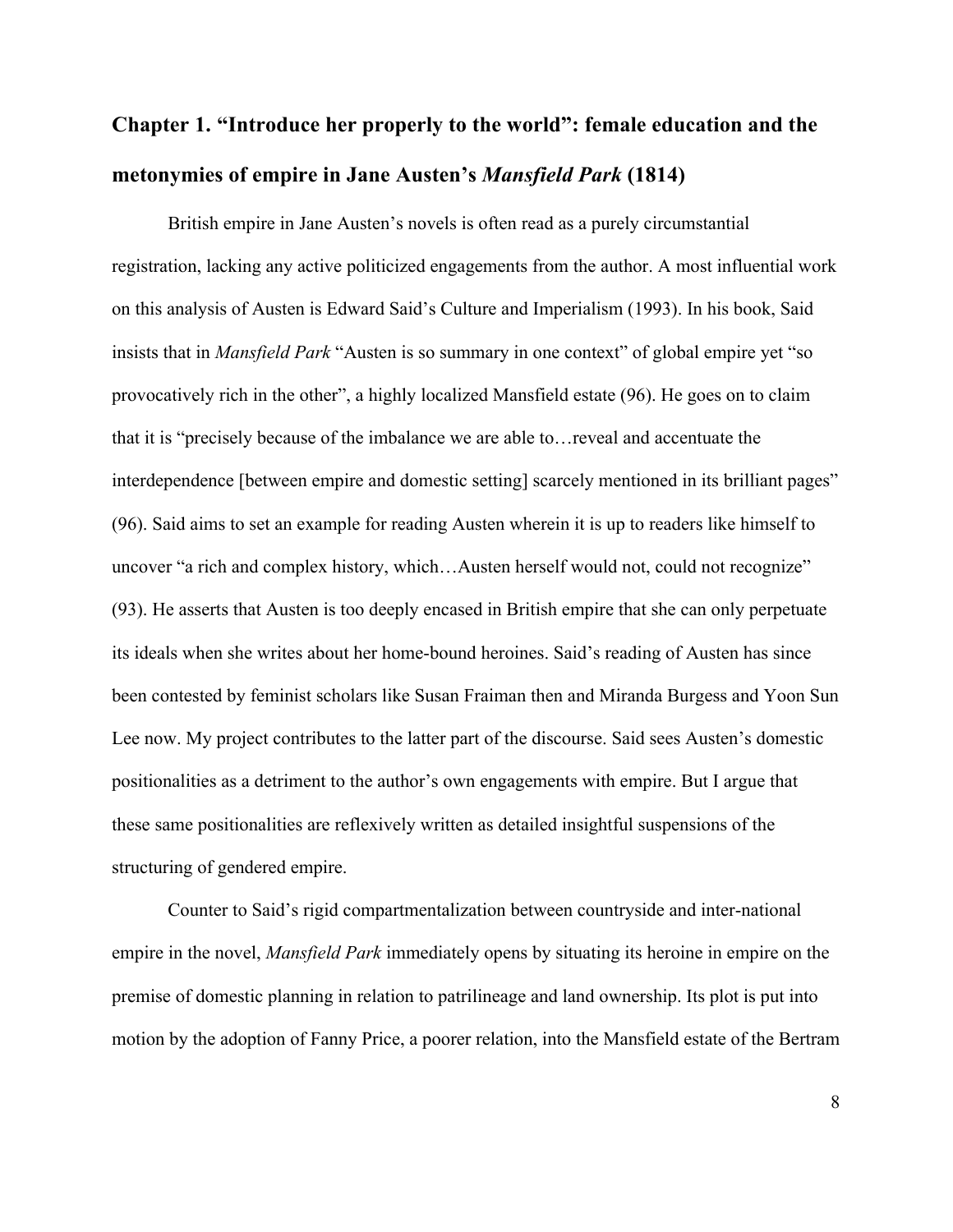family. Their intentions are to provide her with "an education [that will allow them to] introduce her properly into the world" and "society of this country" (Austen 6). "The world", "society" and "country" already codes Fanny's upbringing and the novel's setting into British imperialism. The Oxford English Dictionary's (OED) etymology of "the world" is colonial in its long eighteenthcentury usage. "World" is defined by a human-centered navigation of place and space. The OED's example of the word's usage closest to *Mansfield Park*'s publication is from Austen's own *Sense and Sensibility* (1811), in which the opportunistic John Willoughby says he "must rub through the world as well as [he] can" (Austen 335). Fanny's coming of age from the domestic location of Mansfield is not meant to be "modest" (Said 88). Instead it is a key vantage point of "the world" and "globalization [as] the imposition of the same system of exchange everywhere" from a colonially-contingent center of British home-making (Gayatri Spivak 72). Counter to Said's compartmentalization, Deidre Lynch names Austen as the one writer who "manages to 'complete' the novel's rise because she manages to harmonize the interests of private life and social life" (4). My aim therefore is to legitimize the positionality of domestic feminized space in Austen's novel as a richly written platform for identifying and therefore potentially critiquing the systems that condition a patriarchal management of empire.

While Said tasks readers with the challenge of reconciling *Mansfield Park* as both a "brilliant" novel and an informative but problematic imperial registry, I argue that the novel holds its complexities on its own without requiring Said's suggested form of intervention (96). Supporting my argument is Nancy Armstrong's own in which, she posits that in pioneering works of the English novel a question of individual identity and thought are by nature historicist (Armstrong 10). Novels as an emerging genre of Austen's time are written and read as a direct method of rumination on how British citizens are thinking through their social environment.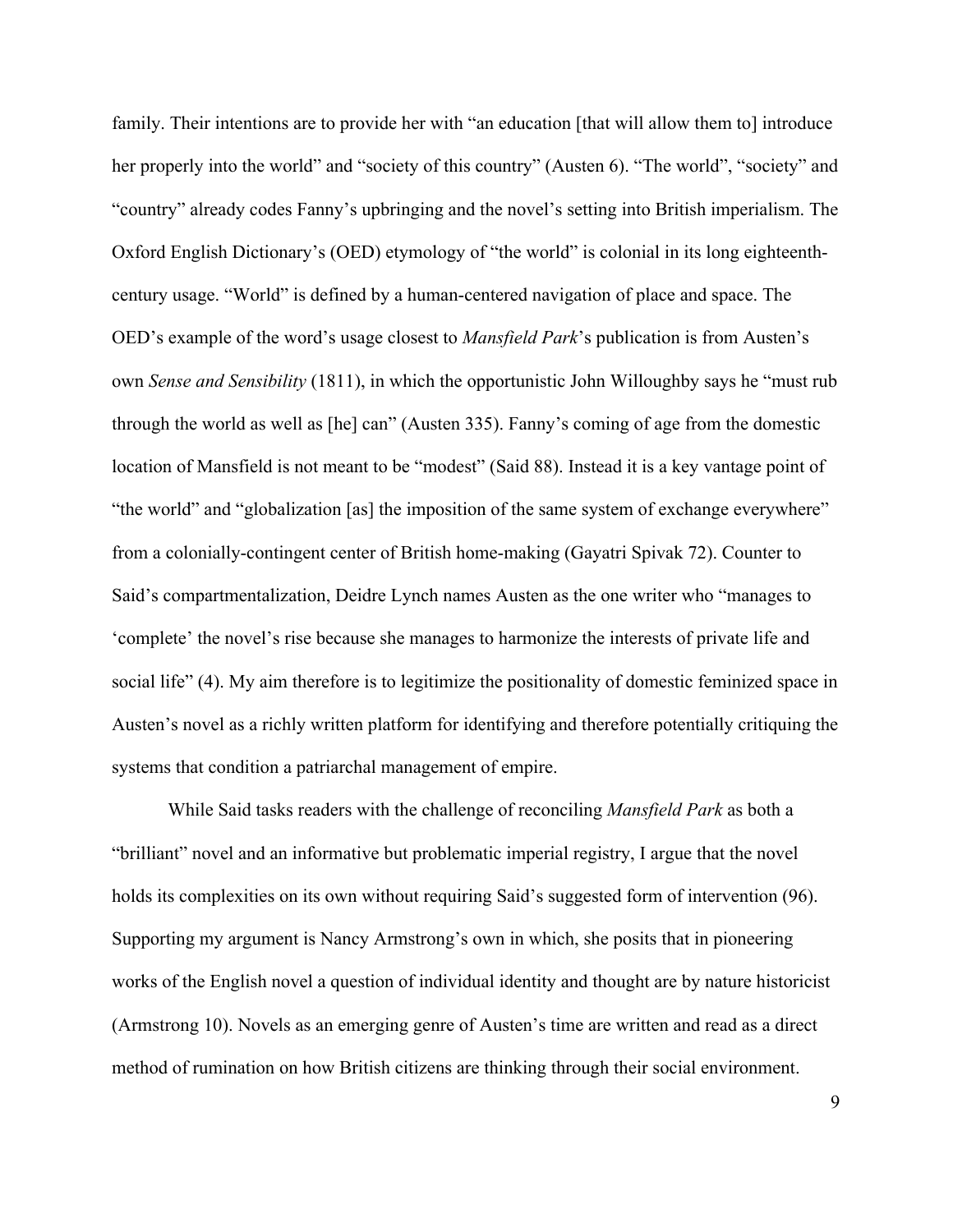As a late Romantic novelist, Austen does the work of colonial historiography. In his comparison between Austen and travelled male writers of empire like Rudyard Kipling and Joseph Conrad, Said describes empire in *Mansfield Park* as "[allusive], casual…incidental [and] referred to only in passing" (89). But Emily Rohrbach dives deeper into Austen's contributions to Romantic historiography "not as cultural phenomena or symptoms but as active intellectual and historical engagements that do not respect the normative cultural boundaries between gender and genre" (my own italicization, 17). Said's identifications of the cruciality of empire to the plots and points of *Mansfield Park* are significant. But in comparing Austen to Kipling and Conrad, he allows himself to be biased by an inaccurate "boundary" on her "gender and genre". His reading of *Mansfield Park* misses a rich "record of the processes of reading, thinking, feeling and forgetting that made imperialism possible" (210). I Italicize Burgess's use of the plural word "processes" to emphasize the "active" and multi-dimensional ways that Austen is writing through empire (Rohrbach 17). Austen's work reflexively registers empire and at times opens up spaces in which a "distinctly critical account of British imperialism emerges" (Burgess 210). Austen does so through what I identify as her feminist rhetoric of empire which "[composes]" and assembles elements of empire, simultaneously participating in and exposing its systemic workings (185 Austen).

As I mentioned in my project introduction, "composure" is a key element in my analysis of Austen's rhetoric of empire (Austen 185). Rohrbach's distinction between "making" as opposed to only "representing" when she talks about Austen's writing is helpful to my project on composure as an indication of "creative agency [in the] literary…process" specifically as a form of ongoing socio-political engagement (16). Austen's writing style in and on empire is most prominent to me in her Johnsonian tripartite: "no reading, no China, no composure for Fanny"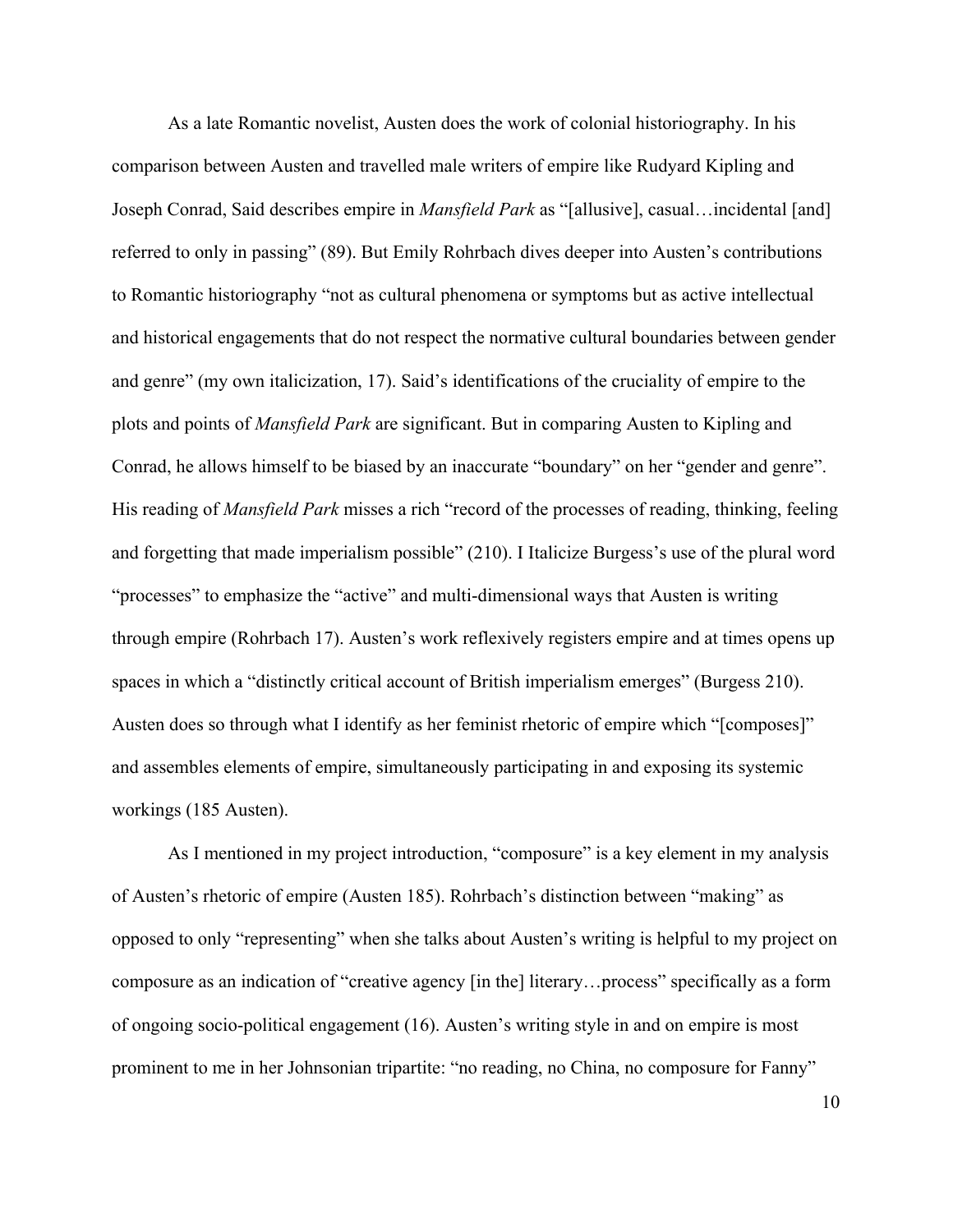(185). Through literary device she composes the conditions of Fanny's education in a metonymically-moded empire. In her study of Austen, Burgess writes that "narration [is] metonymy, tethering unknown social and economic circulations to the details of domestic life" (371). Austen's "China" tripartite does this work. What is key to Fanny's "learning" of China is how it is "held up to an ideal of comprehensiveness" as it (China) is linked to a British woman's "reading" or perception and "composure" or behaviour in the context of empire (Burgess 214). Through the literary device of metonymy Austen presents to us in just one tripartite, the systemic undertaking of British empire which looks to dominate places, people, and objects by way of rendering them referents unto itself. In this chapter, I perform close-readings of the ways in which Austen composes such metonymies around Fanny's gendered education in empire. Specifically I write on how various key metonymies refer back to Mansfield patriarch, Sir Thomas - a figure of metonymical management in patriarchal empire. These metonymies indicate specific ways in which Austen's novel about a heroine's coming of age is not simply entangled with but made essential to the structuring of empire – a structure that by its very own makings might be unsettled.

#### **1.1 "Putting the map together": how women educate each other in empire**

Earlier I quoted from Spivak's *Death of a Discipline* (2005), which is critical of the disciplinary divide between area studies and comparative literature. Spivak is concerned with these disciplines as academic colonial methods for how we make sense of and define "the globe" and "Globalization". Spivak's analysis brings light to Fanny's own curriculum in and of "the world", which includes the "emerging discipline" of geography (Burgess 212). In Johnson's dictionary, geography "in a strict sense, signifies the [human] knowledge of the circles of the earthly globe…in the largest sense of all, it extends to the various customs, habits, and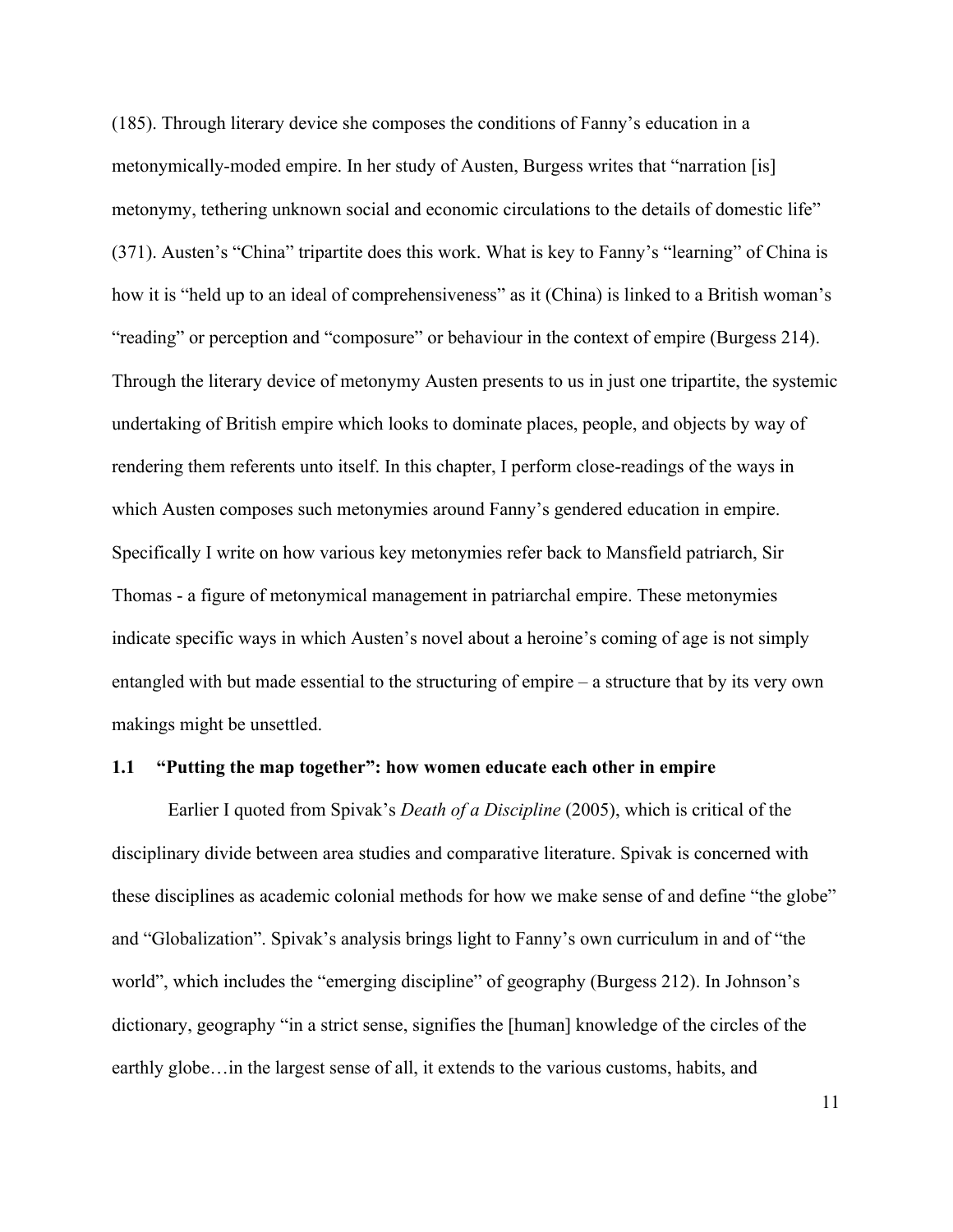governments of nations". The language of Johnson's definition alone is disciplinary in his organization of the boundaries of this epistemological pursuit of "the world". Geography, Johnson concludes, is a human-determined rendering of the world concerning how "nations" are to relate to each other in empire. Spivak notes how the global formed "in the aftermath of war" and becomes a framework for political conflict and competition (73). Similarly *Mansfield Park* is published after the false peace of the Napoleonic wars. Geography as an educational discipline in the novel thus concerns how nations discipline other nations into their own cartography. Fanny's education is about how she must learn to be disciplined and "composed" in empire so that she might fulfill its metonymical "comprehensions" and become "a creature of imperial scope" (211, 214 Burgess).

Fanny's education at *Mansfield Park* is a method of both classification and management of classed and gendered power relations. Fanny is disciplined by her female cousins who are character-metonymies to an uncle that she is only related to by marriage. In gender relations underscored by long eighteenth-century mercantile capitalism "women become the proxies for men…the female figure is made to bear responsibility for empire" (Laura Brown 16). As Sir Thomas's daughters and with greater claim to his fortune and land, it is Julia and Maria Bertram's place to put Fanny in hers in "the world" and specifically to address the notable gaps in Fanny's education in geography. Julia and Maria make fun of Fanny's inability to "put the map of Europe together…tell the principal rivers in Russia—or…[hear] of Asia Minor" (20). This "putting the map together" is more than the memorization of cartographic charts. It is a form of education that is "self-making in the service of empire-building" (Burgess 215). Julia and Maria establish their own selves at Mansfield by means of their education in inter-national empire.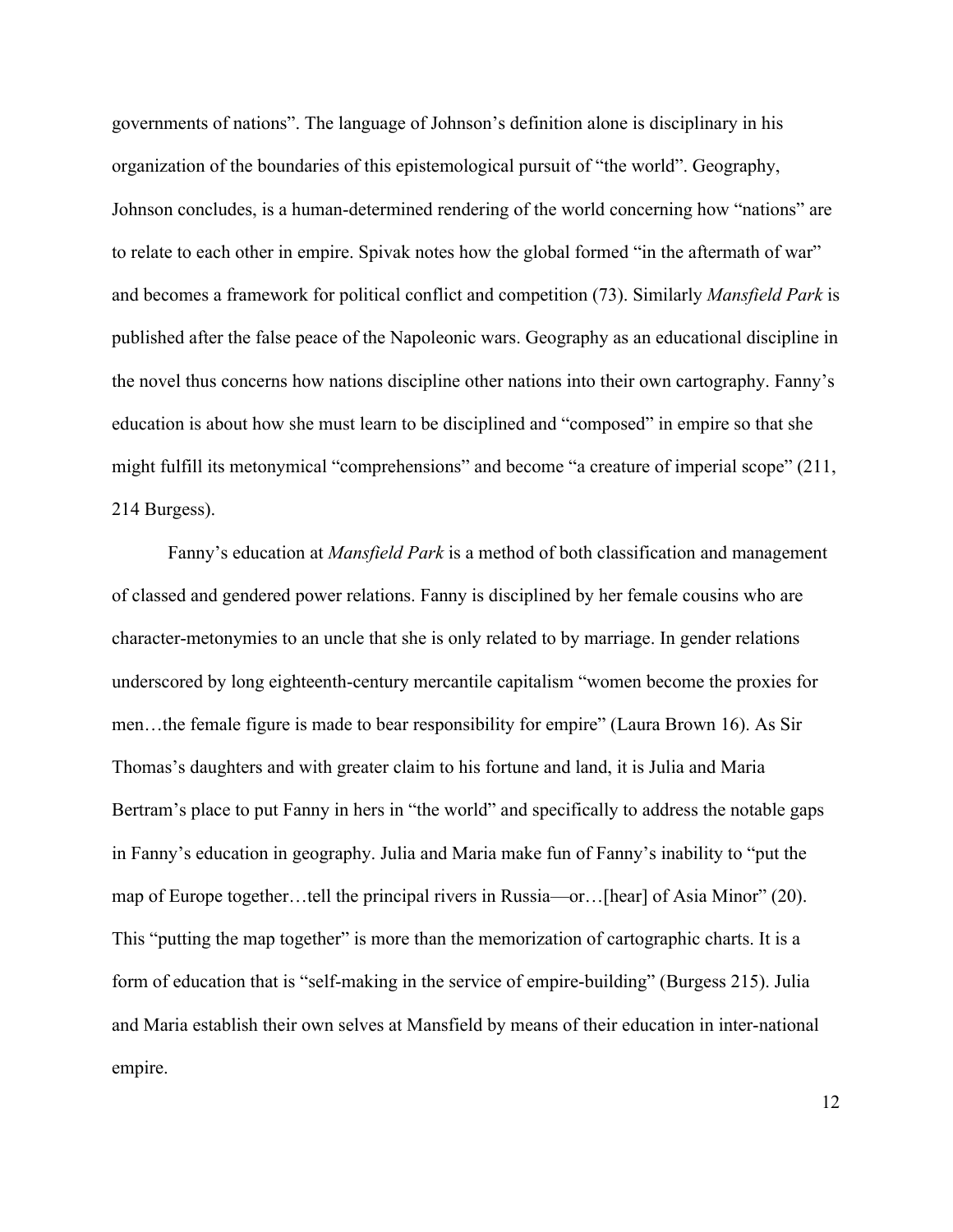Geography does not only provide the content for Fanny's education; it also determines the mode of her instruction. The kind of geographies the sisters demonstrate their knowledge on follow the dynamics of empire that they enact in their own viciousness towards Fanny. When Austen was writing *Mansfield Park*, the Ottoman Empire of Asia Minor was in decline largely due to the expansion of and aggression from the Russian Empire. These are geographies and territories based on one entity's domination over another. Julia and Maria's belittling of Fanny's geographical knowledge establishes a female homosocial dynamic at Mansfield that is not unlike the disciplining colonial dynamics of empire. Although Sir Thomas decides upon Fanny's adoption into Mansfield, it is his daughters, "[points] of contact" in empire, who cover the front lines of Fanny's education (Laura Brown 28).

# **1.2 Husband Material: patriarchal facilitation of women's education and social status in**  *Mansfield Park*

While Julia and Maria are responsible for teaching Fanny how she should "put" herself and the "map together", it is her male cousin Edmund Bertram who provides her with access to "the world". In Austen's society and in her novels, "women turn to marriage hoping to see more of the world" (Fraiman 66). Fanny's entry into "the world" and "society of this country" via her adoption at Mansfield comes to full fruition when she eventually marries Edmund. Similar to how Fanny's first encounter with Julia and Maria are written to indicate female homosocial and colonial relationalities, how Edmund first enters Fanny's narrative foreshadows a marriage coded in patriarchal empire and mediated by her education.

Edmund's first words of dialogue in the novel are: "What can be the matter?" (15). He says this to a crying Fanny who is only a week into her arrival at Mansfield and still struggling to adjust. Edmund asks if she is upset from a "[quarrel] with Maria and Julia? Or was she puzzled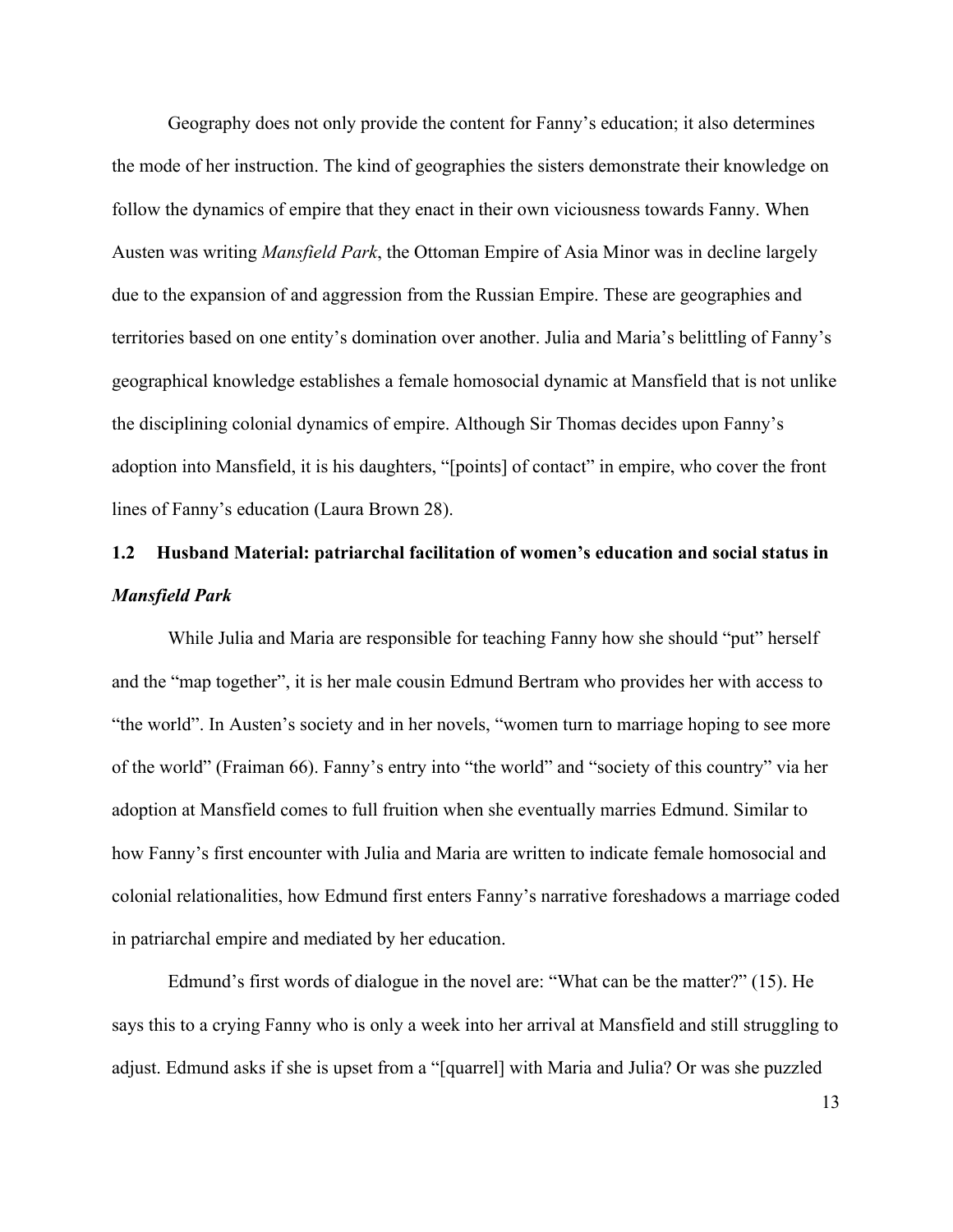about anything in her lessons that he could explain?" (15). In this passage Austen places a question about Fanny's relationship with the Bertram sisters right before one regarding her education. This implies that Edmund is in a higher patriarchal position to his sisters in matters of home and country wherein home is where colonial education is delivered. He is able to offer to Fanny solution to a conflict between her and the other women at Mansfield as well as further instruction on her "lessons". While Julia and Maria reproduce empire at Mansfield through the imposition of their superior knowledge in colonial geography to Fanny's, Edmund has authority in managing these very dynamics between them.

Patriarchy in family is further revealed as Edmund gets to know his cousin better. Despite his query, Fanny does not say to Edmund why she is crying so he concludes for himself that she is "sorry to leave [her] Mama" (15). In an attempt to comfort her, he encourages her to talk about her immediate family. He finds out that the "one who ran more in her thoughts than the rest…was William" (16). Fanny is not crying for her mother but for her brother. William Price takes patriarchal precedence when he is revealed to be "the darling" of both his mother and sister (16). That Edmund becomes the one whom Fanny may confide in about William makes him in this moment a surrogate brother to Fanny. Edmund as a stand-in at first for William and then later a husband conveys Fanny's patriarchal transfer between the men in her family. This incestuous journey from "[library to ballroom to altar]" in Fanny's life contributes to the structure of colonial metonymy in which empire again, aims to draw everything into a cohesion within its own system (Fraiman 72). William will also grow up to be, through Sir Thomas's sponsorship, employed by the navy and navigating "the world". William, who favours Fanny as a sibling in return, serves as a metonymical representation for Sir Thomas out on sea. While Julia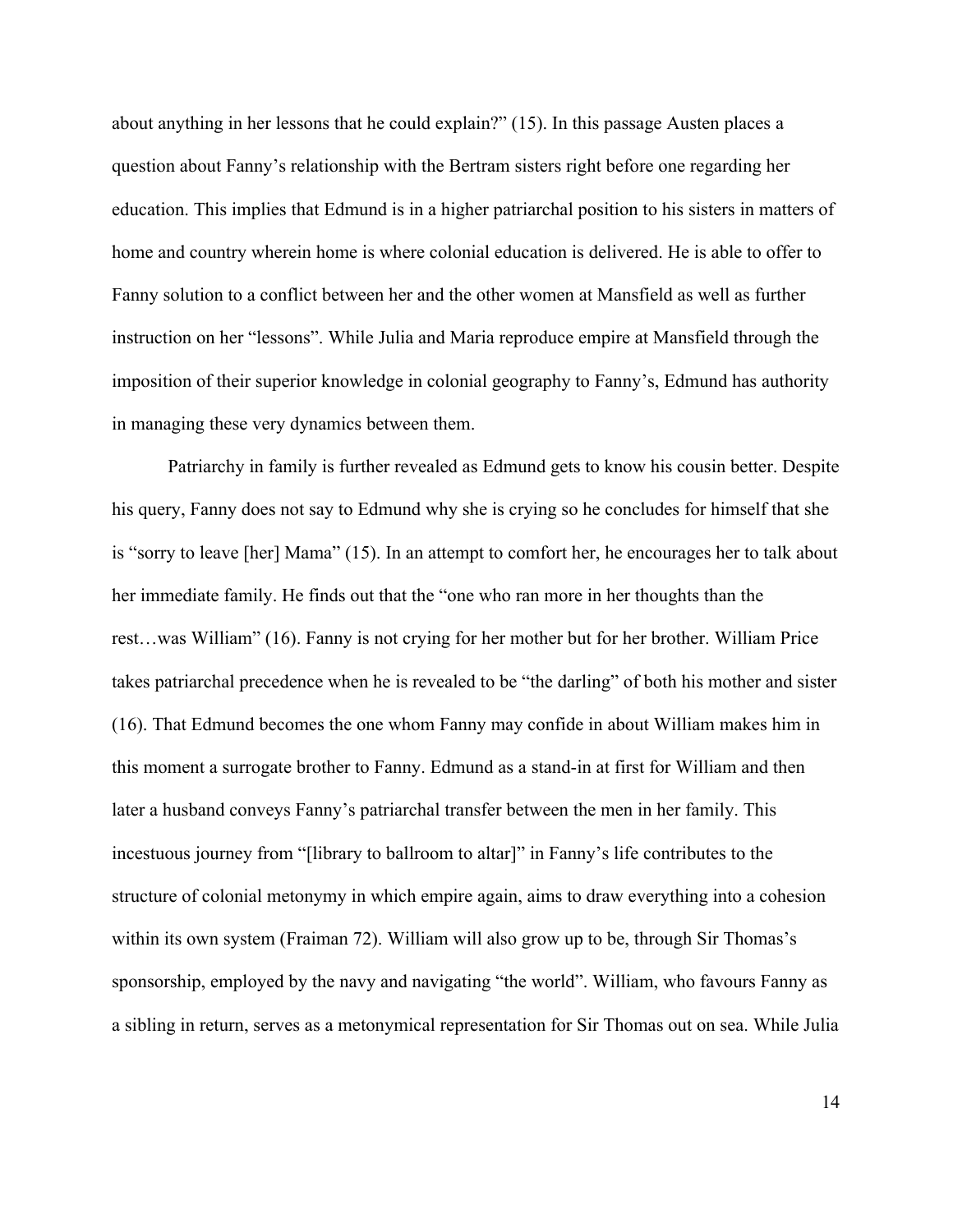and Maria emphasize Fanny's lesser metonymy to Sir Thomas, Edmund and William are the means by which Fanny achieves closer links to him and therefore Mansfield and the world.

Edmund's use of the word "matter" is significant to anticipating their marriage in empire. He finds out that what will make Fanny happy is if she can write to William. The only dilemma being that she does not have any paper. He then tells her that he "will furnish [her] with paper and every other material" (17). "Matter" encompasses the things that Edmund makes available to Fanny in the "the world". Moral philosopher John Locke metaphorizes "the human mind: as a 'cabinet' or 'storehouse' emptied of all innate quality and waiting to be furnished with information from the world" (Armstrong 3). This framework for the English mind and education integrates the material with the immaterial in the historical context and manner of empire in which Englishness is a vessel that warrants procurement from the rest of the world. When the solution to the "matter" with Fanny is "material", Austen is engaging with eighteenth-century colonial moral philosophies.

"Matter" and "material" are instances of Austen's wordplay in the metonymies of empire. In Johnson's dictionary the first definition for "matter" is "body" and "Materials". The denotative usage in Edmund's question is "matter" as a form of concern or "import" or "importance". "Import" was colloquially used to mean both "importance; consequence" and "anything imported from abroad". As the son of a colonial plantation owner, Edmund matters to the "important" systems of the "import" of "bodies" in empire like Fanny's and its "materials" like paper. "Matter" also stands for "that which has particular relation, or is subject to particular consideration" and "The whole; the very thing supported". Matter is thus a mode of metonymy that brings what might be disparate together in the matters and materials that "support" empire. Furthermore the noun and verb "Mate" (putting together things and people) is derived from the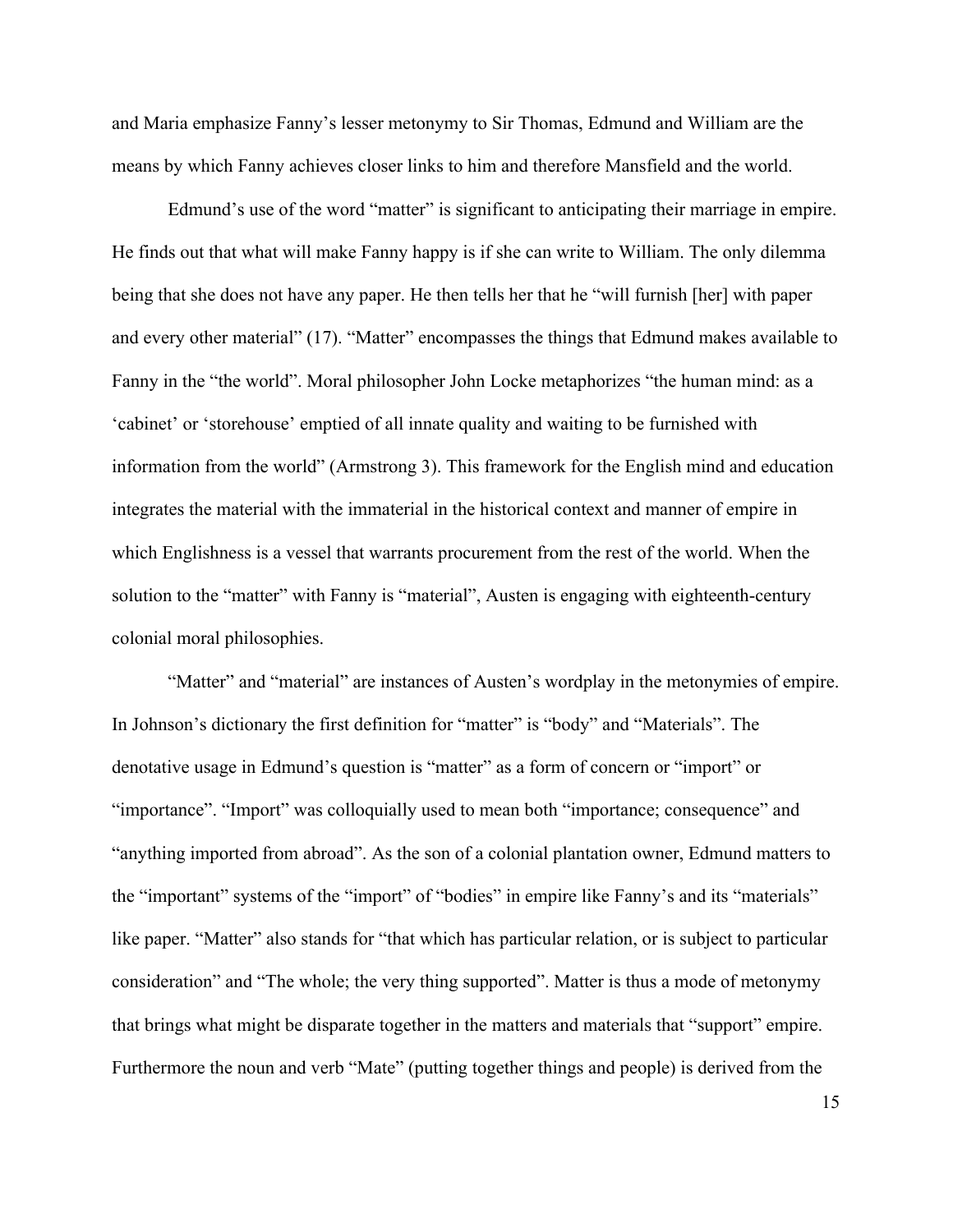French and Spanish "matter" meaning to "subdue" but in English means "to marry". This etymology reveals a patriarchal context to marriage. As the one who is concerned with Fanny's matters and in a position to subdue them (and herself), Edmund facilitates Fanny's metonymization into Mansfield and "the world" through the "matter" of marriage.

The medium and material of paper itself and writing is crucial to reading Edmund and Fanny's relationship as one made in the context and service of empire. Paper is a medium for Fanny's literacy in patriarchal correspondence. When Fanny arrives at Mansfield she knows how to "read, work, and write, but [has] been taught nothing more" (18). In the following passage, the better-educated Edmund oversees Fanny's literacy and communication as a way to "furnish" her with what she lacks so far:

Edmund prepared her paper, and ruled her lines with all the goodwill that her brother could himself have felt, and probably with somewhat more exactness. He continued with her the whole time of her writing, to assist her with his penknife or his orthography.

(Austen 17)

This passage is a metaphor for Edmund's patriarchal role in Fanny's education and composure (both in writing and behaviour) in empire and how he takes on this role for William. He is the one who "prepares" and "rules" the boundary of her social "lines". As wielder of the "penknife" and "orthography", he is in a position to provide her with a type of support premised on directing and correcting her.

Edmund's supervision of Fanny's letter-writing to William is part of Fanny's continuing education towards a literacy of colonial geography. Edmund is providing Fanny with the first of many pages of paper she will use to correspond with William who will eventually be at sea. In their letter-writing, Fanny and William participate in "a geographical education conducted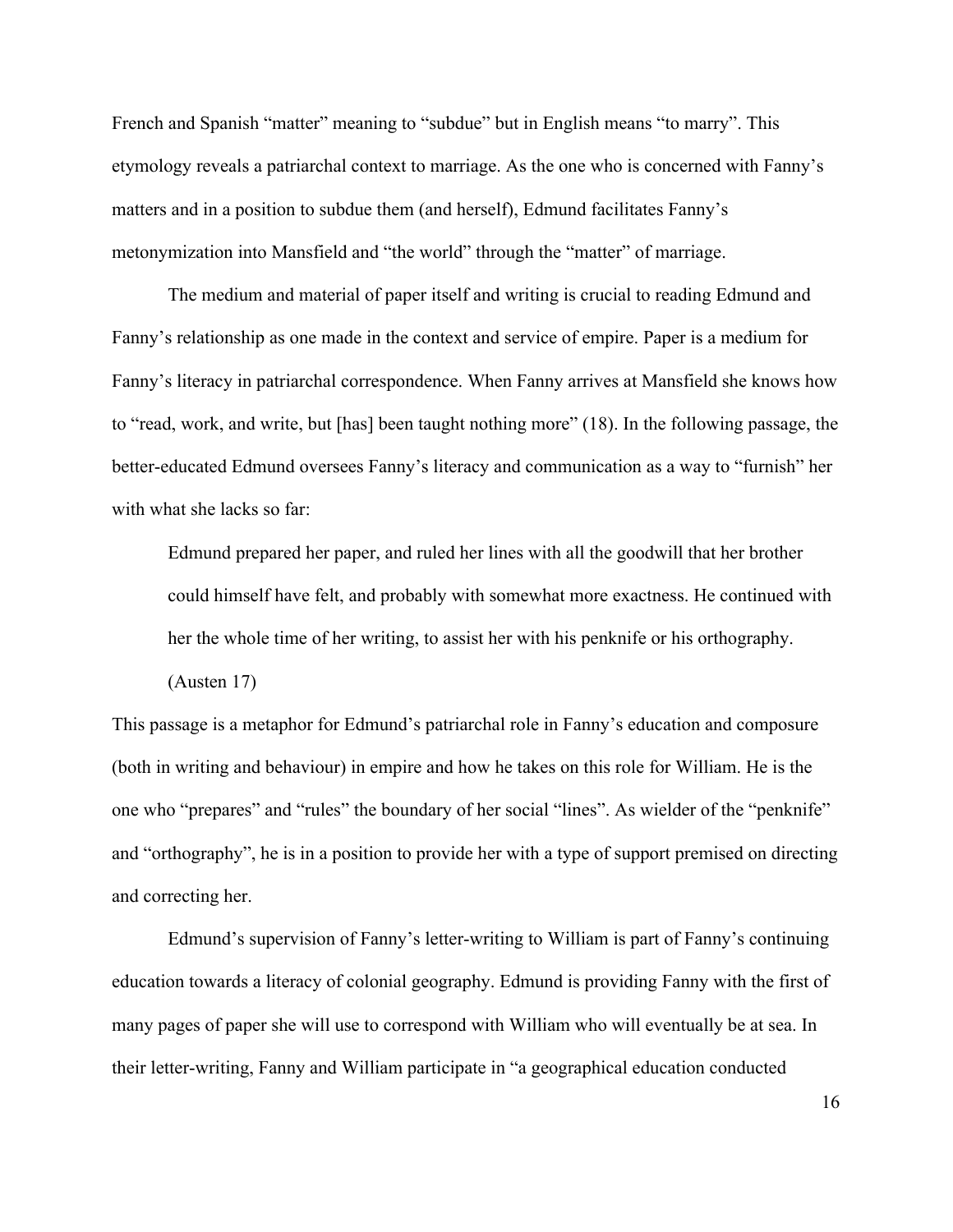through polite letters in maintaining the conventions to the maintenance of British national and imperial competence" (Burgess 212). Fanny's correspondence with William is important to how her local education participates in British colonial cartography. Edmund's role in "furnishing" the correspondence between William and Fanny reinforces the patriarchal determination of Fanny's education and communication in "the world".

It is also Edmund who ensures the mobilization of Fanny and William's correspondence in empire and that the letter "will…go to post" (16). Edmund assures Fanny: "Yes, depend upon me it shall: it shall go with the other letters; and, as your uncle will frank it, it will cost William nothing" (16). There is an almost-excessive amount of punctuation in Edmund's speech. The colon, semi-colon, and commas convey the mobility in his words and even illustrates an image of the delivery of Fanny's letter. In describing this postal process and how it will be financed, Edmund's speech lays out a metonymical route between Fanny, himself, and William that ultimately draws from Sir Thomas.

Paper as colonial economy is part of Austen's writing in empire and how richly Fanny and Edmund's first depicted encounter in the novel derives from this history. Eighteenth-century paper is made and processed from the imported rags of slaves and sailors and local lower classes (Burgess 366). As such, it was an industry that relied on class disparity, slavery and colonial globalism. The Bertrams of Mansfield are directly involved in this paper-industry when we consider how "Sir Thomas Bertram [travels] above the tools and produce of slavery and the raw material of paper" (Burgess 140). When Edmund provides paper for Fanny and secures the plantation-owned "frank" from Sir Thomas, he delivers to her as her future "mate", the matters and materials of empire at Mansfield.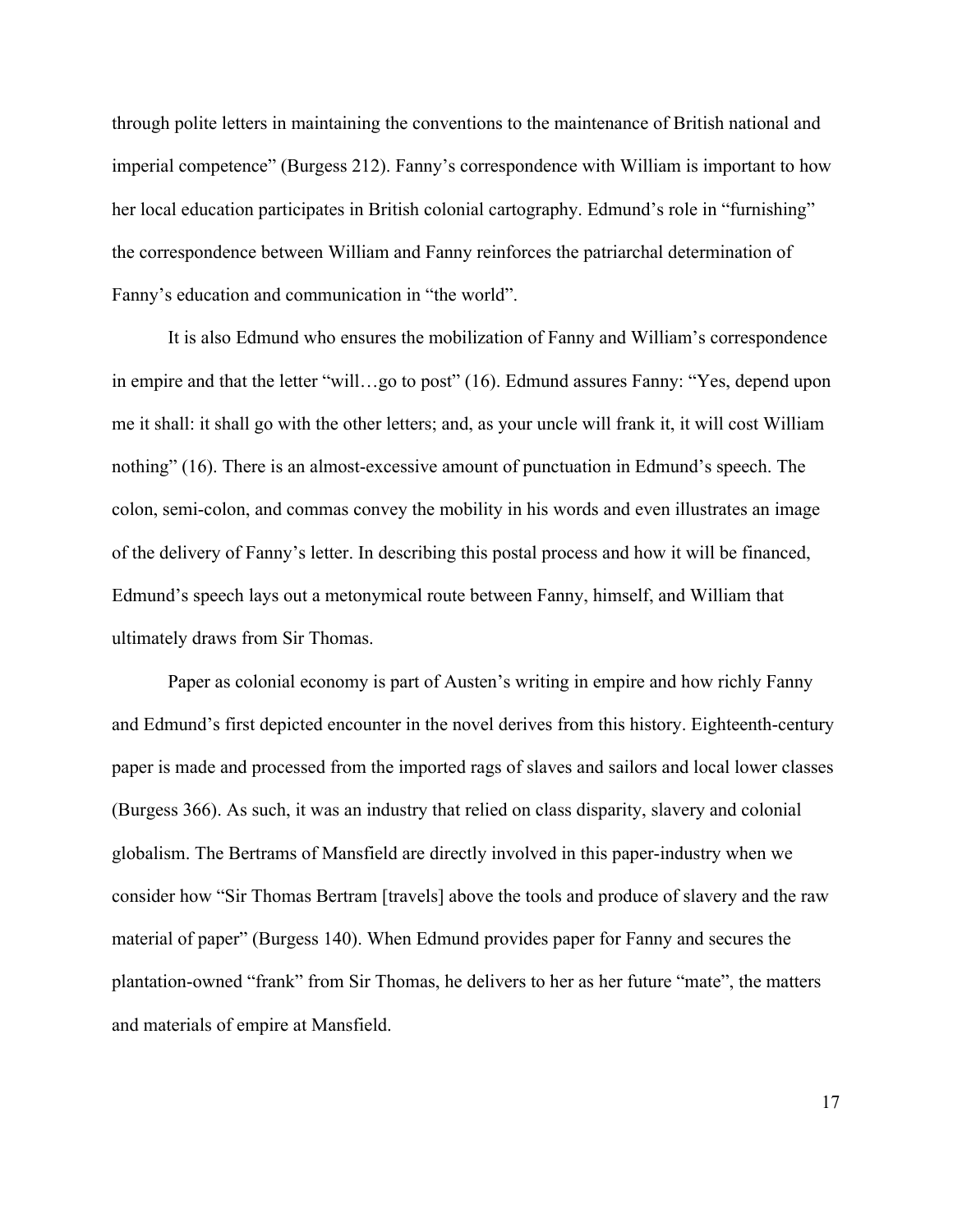By invoking the material of paper in her own text at a crucial point of her marriage plot, Austen is metatextually and rhetorically engaging in gendered empire. In its long eighteenthcentury use and consumption, paper "works…metonymically" as a "stand-in for…underlying economic conditions" (371). In Austen, these conditions are illuminated via the developing relationship between Fanny and Edmund. As a word and prop that Austen writes into the novel, "paper" activates the metonymies between Edmund, Fanny, and William that makes possible their relational participations in empire with and through Sir Thomas. It also tethers Fanny's own coming-of-age into colonial metonymy by directly and materially putting her into contact and complicity with colonial expansion and slavery. As Mansfield's future mistress she begins her time there "furnished" with a material commodity of empire. Paper as literary material also manifests the reader's own metatextual complicity into the metonymies of empire. The paper itself from which *Mansfield Park* is read, is linked to the colonial economies of both the novel and the industries that circulate it in empire. In writing about paper as she does on paper to her readers, Austen's rhetorical engagements in the "matters" of gendered empire extend to the material realities of reader and author despite Said's claim of how these historical registrations are "scarcely mentioned in [her] pages" (Said 96).

#### **1.3 "No reading, no China, no composure": Gendered empire, unsettled**

Fanny and Edmund's relationship begins with establishing the patriarchal and colonial conditions of their relationship through writing. In this section I examine how the question of "reading" in empire defines a turning point in their relationship and in Fanny's maturity by close-reading the line "No reading, no China, no composure for Fanny" (185). Besides indicating Fanny's continuing education in empire, I analyse how Austen uses "China" in *Mansfield Park* to rhetorically disclose the compositions and systemic undertakings of metonymical gendered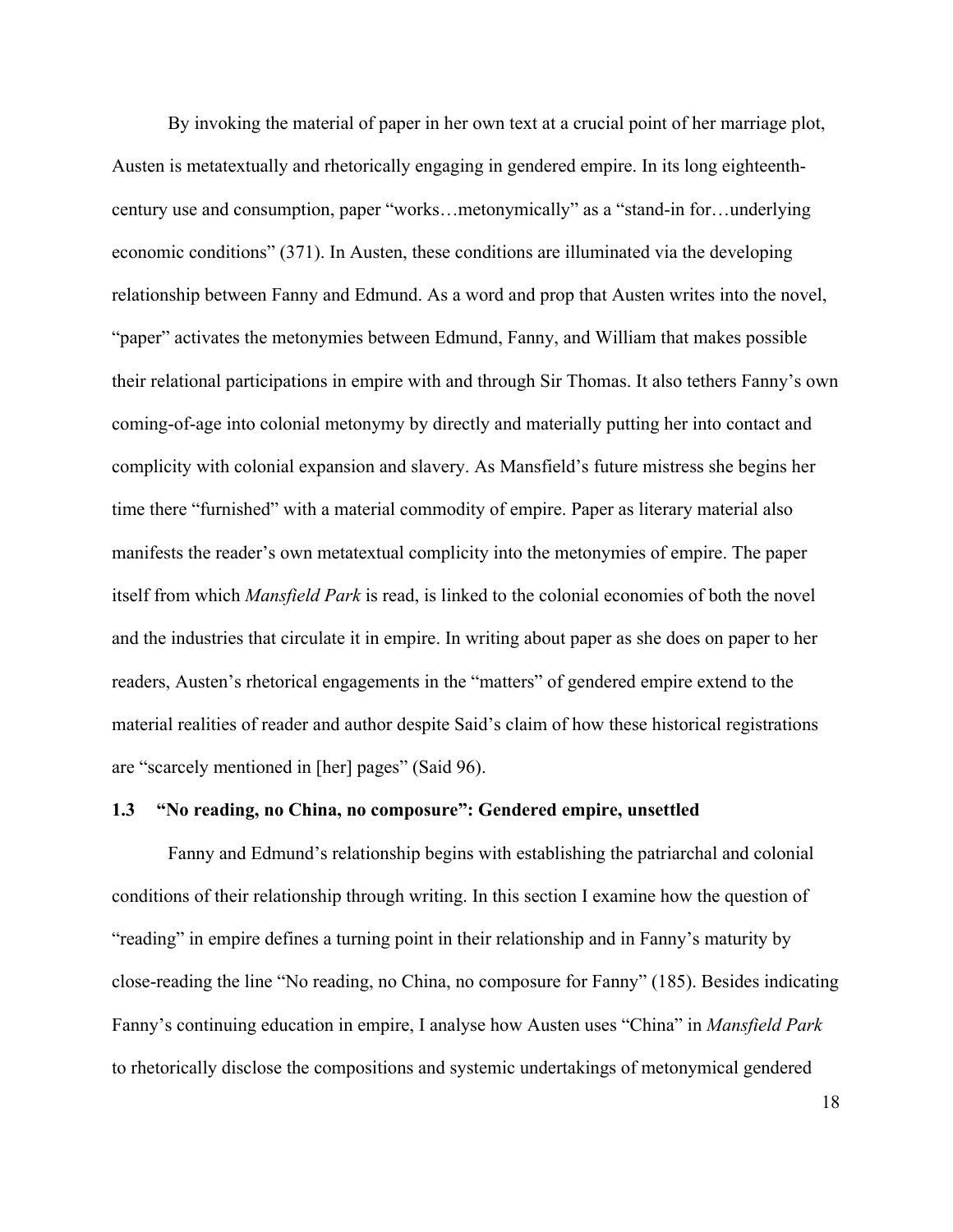empire. "China" in Fanny's "reading" is also key to how these metonymies might become unraveled or de-"composed" in Austen's novel.

The tripartite appears in chapter sixteen when Fanny is now a young adult. Edmund finds Lord Macartney's journals from the 1792 embassy to China in Fanny's room. During the eighteenth century and "until 1800 an integrated world economy was dominated by China" (Markley 2). The appearance of the journals in Fanny's library indicates her continuing education in the empires of "the world". Edmund playfully calls reading the journals "a trip into China" (Austen 185). He suggests this "trip" to her as a way to detract from the conflict of their conversation. The purpose of his visit to Fanny is to gain her support on his decision to act in his brother's home-production of Elizabeth Inchbald's *Lovers Vows* (1798). Although he is initially against the project, Edmund is eventually enticed by the opportunity to act out scenes with his romantic interest, Mary Crawford. He tells Fanny that he must step in and play Mary's lover in the play or else she will be forced to act with "a young man very slightly known to any of [them]" (182). Despite his reasoning, Edmund becomes a hypocrite to Fanny when she expresses how she is ultimately "sorry to see [him] drawn in to do what [he] had resolved against" (183). The Macartney Embassy as it appears in these passages is a metaphor for Edmund's own failed negotiations with Fanny as well as a depiction of how "China" is metonymically employed in women's education in empire.

Like her writing of the Ottoman Empire in the first chapter, Austen's historical references are key to her satire, which strategically identifies how empire influences social dynamics at Mansfield. According to Chi-ming Yang, China is often used as "a placeholder for British historical concerns and cultural anxieties...designed to achieve a specific didactic end" (15). Yang's use of the word "placeholder" for this very purpose is applicable to this scene when we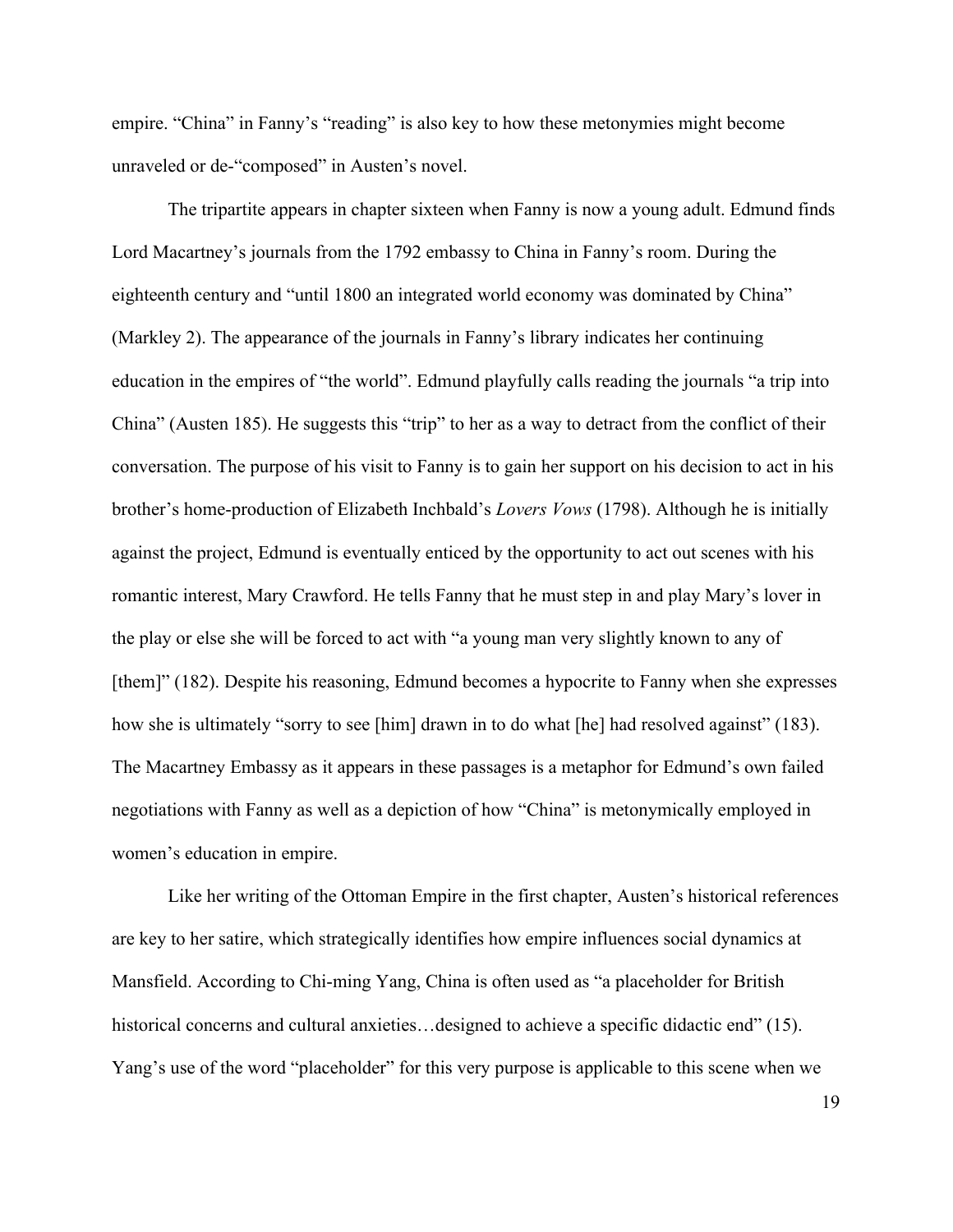consider how "China" becomes a metonymical "placeholder" for the Macartney Embassy and for Edmund's own concerns. In an attempt to distract her from her disapproval, he exercises his patriarchal "didactic" authority over her education in empire by paternalistically recommending her "trip into China". He also uses the language of mobility when he calls it a "trip", effecting his facilitation again of Fanny's social movements in gendered empire. "Trip" also connotes his patriarchal geographical authority in orienting Fanny's navigation in the world. Satirically, the history of the embassy also works as a placeholder for identifying Edmund's failure to gain Fanny's endorsement and determine the course of her alliances. Lord Macartney's goal was "to obtain a number of concessions from the Qianlong Emperor that would have transformed British relations with the Ch'ing dynasty" (Jonathan Spence viii). He was to negotiate for: exclusive British trading ports; more lenient trading policies and tariffs; and to have a fixed British presence and political representation in the capital. The embassy was an attempt on Britain's part to convince Chinese officials to grant more British power and control of Chinese land and trade. Wanting to protect his own economy and unimpressed by Macartney's gifts and lack of cultural literacy, the Emperor refused all of these requests. Macartney's mission "failed to open up reciprocal markets in China" (Sarah Cheang 361). Edmund also fails to earn "approbation" from Fanny for whom there is "no reading, no China, no composure" (Austen 173, 185). Austen therefore evokes "China" as allegory for the implications of empire in the dynamic between her hero and heroine.

Like Britain's reliance on China's resources and commodities, Edmund's dependence on Fanny in this scene foregrounds patriarchal empire's reliance on women's complicity. The "China" tripartite indicates how education is a means by which this complicity is taught, recruited, and managed. Austen is linking together: "reading" or women's education; "China" or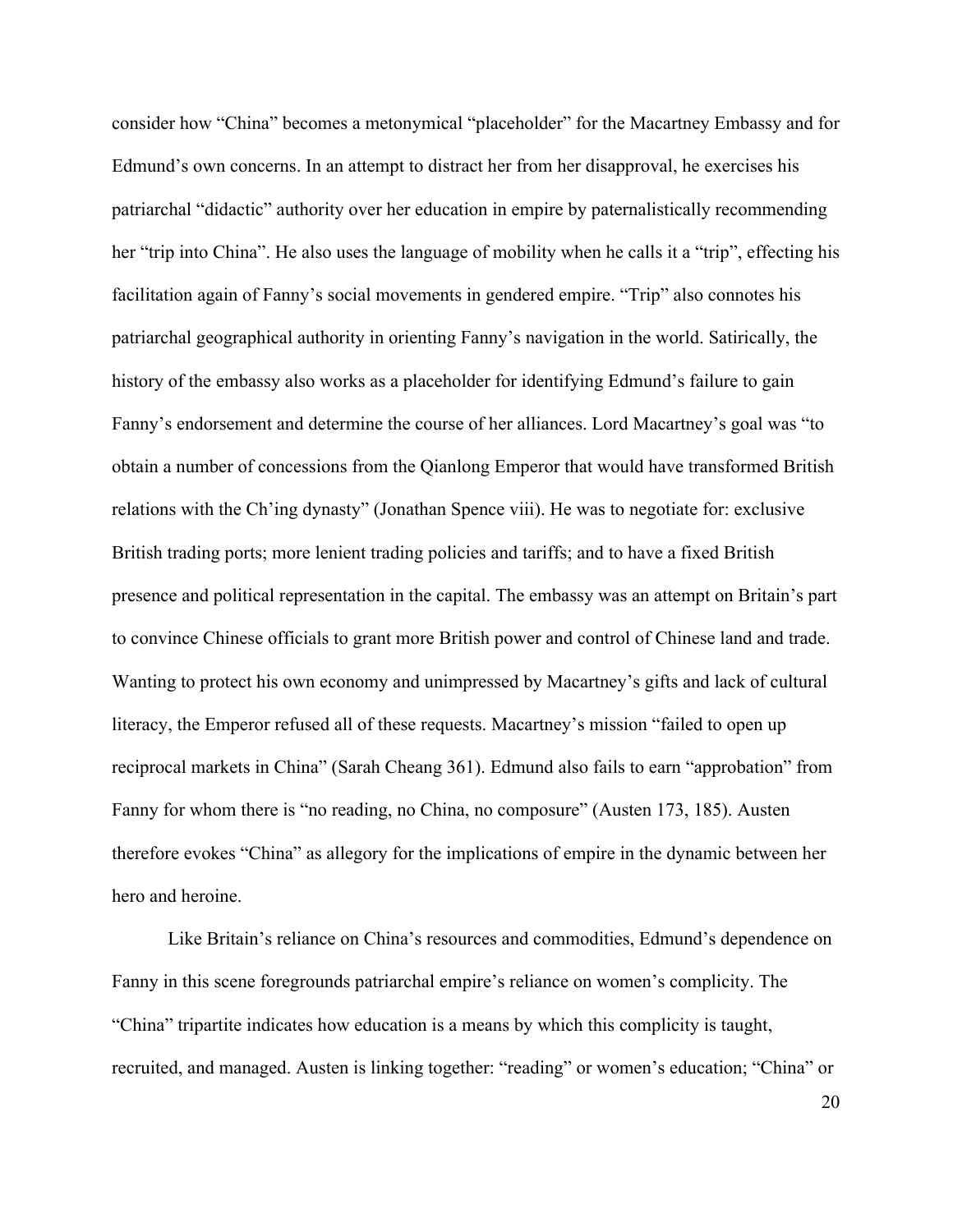the history of empire; and "composure" or women's behaviour. "Composure" as the punctuating word of the tripartite brands its metonymical reason and function. In Johnson's dictionary, "composure" means "to form a mass by joining different things together", "to place any thing in its proper form and method" and "to constitute by being parts of a whole". "Composure" manifests a colonial rhetoric of the tripartite that brings together different parts in order to complete a "proper form" of referents towards a "whole". The order of the words in the tripartite also reveals the steps taken to integrate women into patriarchal colonial metonymy. "No reading, no China, no composure" imparts how it is first through education that women learn of empire's histories and dynamics and then become "composed" into its system. The tripartite reinforces the mechanics of how women are to become complicit in empire like Julia and Maria demonstrate in chapter one of the novel. Edmund's attempt to gain Fanny's endorsement for his playacting, includes a proposed "trip into China" laying out her female responsibilities in upholding empire. Edmund's patriarchal dependence on Fanny in empire also presents her ability to compromise his agenda and how he must therefore attempt to "compose" her into "reading China".

Austen's writing of China responds to a long eighteenth-century tradition of how "China" in the English imagination is specifically adopted into the management of British women in empire. This type of control involves how patriarchy defines how women are to earn their social capital. Fanny's "reading" of "China" framed by Edmund as an imaginative "trip into" the country, reflects how "fantasies of China were produced through the agency of upper-class women who were able to shape 'China' in Britain, even as their male relatives—army officers, diplomats, and traders—were attempting to shape China abroad" (Cheang 386). Austen's juxtaposition of "composure" with "China" speaks to women's crucial role in meaning-making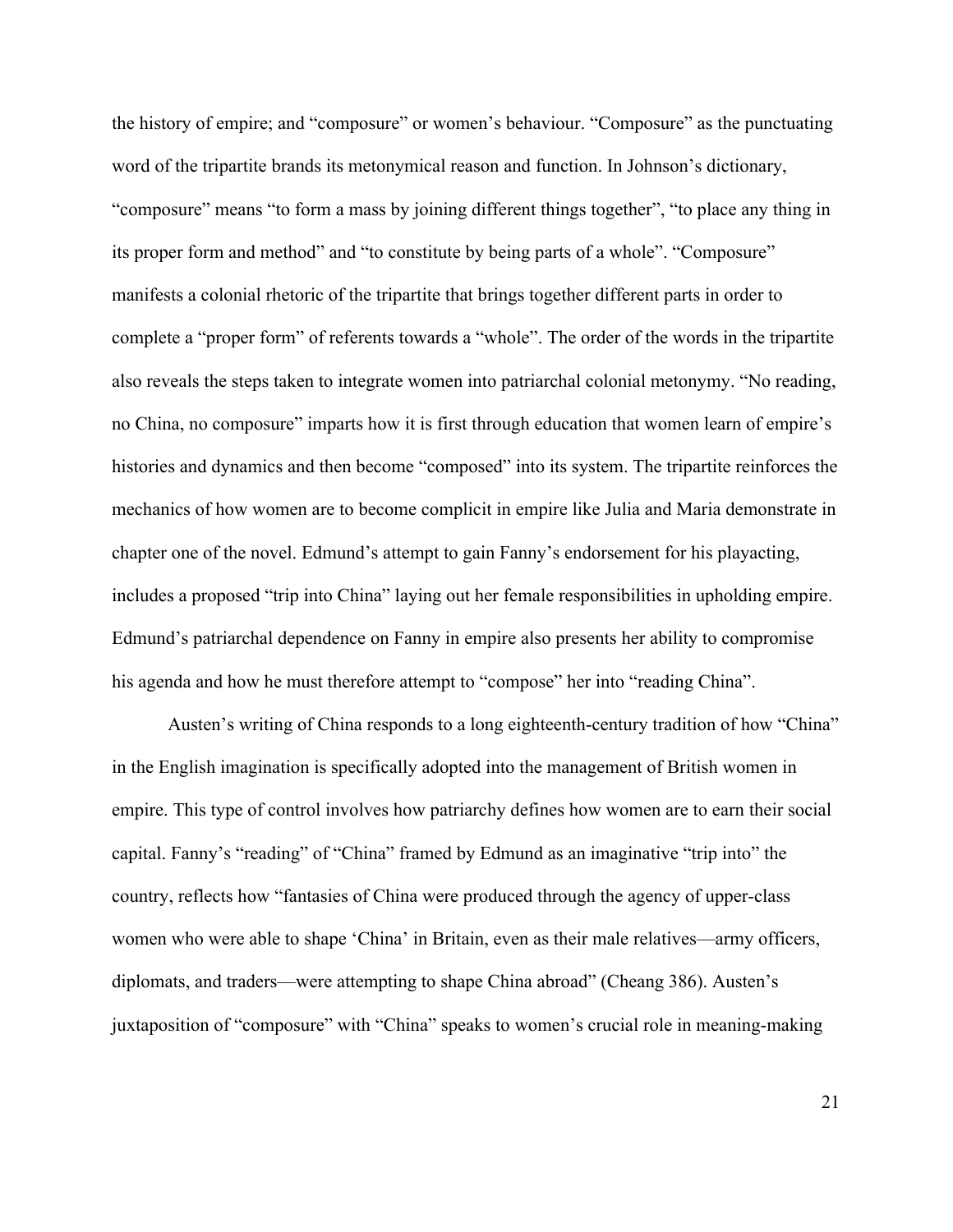in empire. When Fanny is "brought up" into the world via her adoption at Mansfield, she is being taught how to "compose" it for and on the home front.

The scene between Edmund and Fanny takes place in the "East Room", which "had been their school-room" and where their former governess Miss Lee lived (178-9). This "schoolroom" is where "the lessons are structured around the history of empires…and the systematic comprehensions of space and the systems that order it" (Burgess 125, 211). The East Room remains a library of sorts, housing "books, which [Fanny] was still glad to keep there" like Macartney's journals (Austen 179). Fanny taking up in Miss Lee's former quarters, associates her with the task of upholding the legacy of female education in empire at Mansfield. Austen also describes Fanny as the East Room's "almost equally mistress" foreshadowing how she will eventually become mistress of the entire property (176). "China" appears in Fanny's curriculum when Austen is relaying to us her heroine's evolving education in empire as well as spatial and social position in the household.

Austen's tripartite depicts patriarchal management of women in empire through education but it also opens up a space for potential critique when we consider the three "no's" that precede "reading", "China", and "composure". Placing the negative "no" before each word suggests an undoing of these metonymical links. "No" to "reading", "China" and "composure" "for Fanny" portrays a disruption of Fanny's education wherein the disruption is coming from the heroine herself. I argue that such rhetorically layered passages in Austen "insist on the contradictory nature of Austen's novels, which both reproduce conventional beliefs at the same time, subject those beliefs to scrutiny" (Fraiman 62). In writing the tripartite, Austen makes available to us for exposure, the metonymical mechanics of patriarchal empire. "No composure" also comments on and perhaps even protests against female education and writing for patriarchal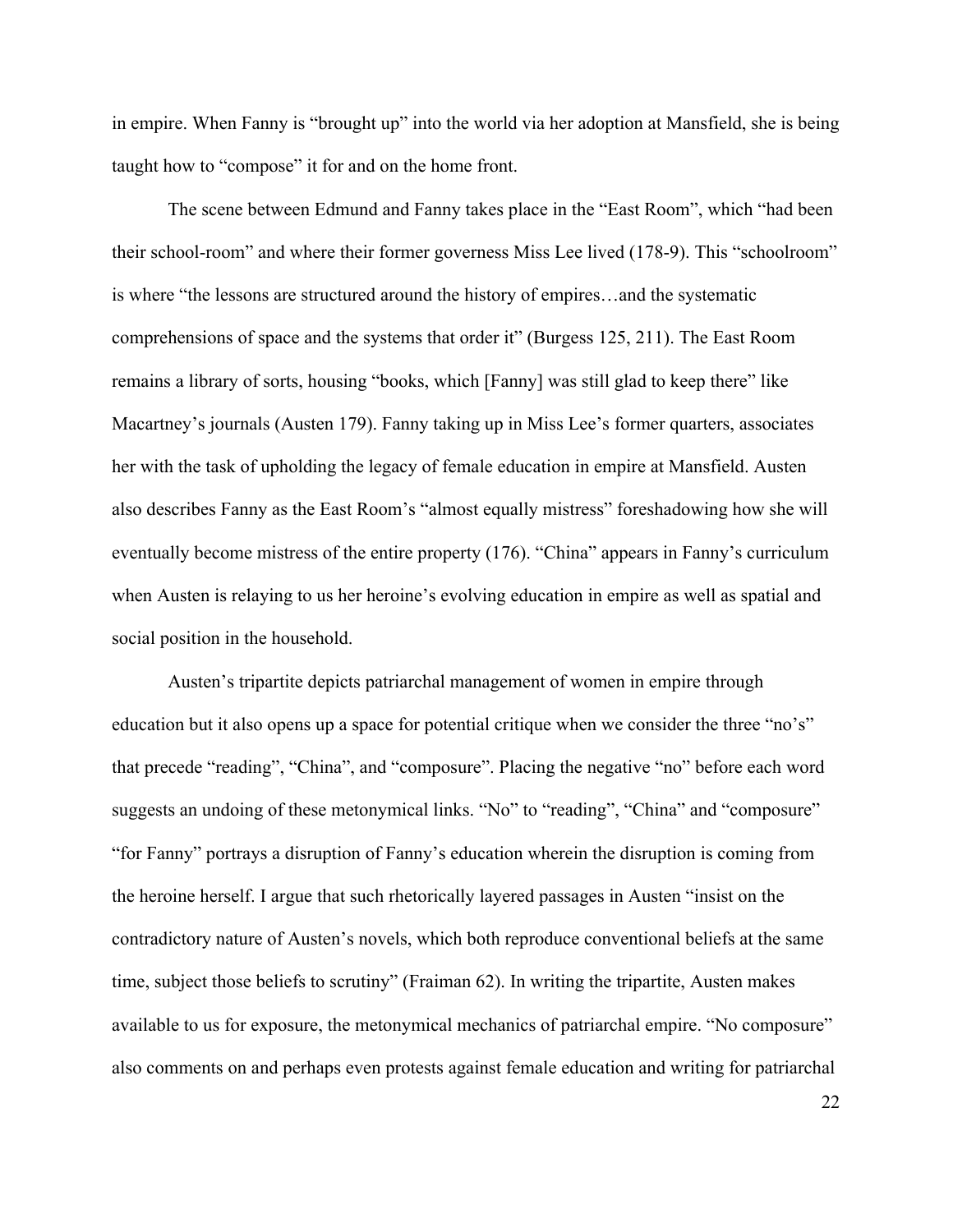empire's purposes. Earlier again Austen makes a point (in another tripartite) that Fanny arrives at Mansfield knowing "how to read, work, and write but...nothing more" (18). Young Fanny is guided by Edmund in her literacy and correspondence in empire. But by chapter sixteen, there is "No reading" and "no composure" or writing "for Fanny", marking her disillusionment with him. "Composure" in Johnson's dictionary also means "to put together a discourse or sentence" and "[With printers.] To arrange the letters; to put the letters in order in the forms". I read "No composure" as Austen's own feminist critique of patriarchally-determined authorship. As a line that holds multiple and layered meanings—both composing and questioning patriarchal empire—the tripartite sustains and attests to the rich complexity of Austen's own reflexivity of women's authorship in empire.

#### **1.4 Conclusion: "Memorials of Critique"**

Through Fanny Price's education, Austen's work depicts how a feminized domestic positionality provides a rich perspective. *Mansfield Park*'s rhetorics and metonymies convey social and geographical navigations and orientations of "the world" that are being "composed" together according to the policies and practices of British patriarchal empire. In suspending its colonial compositions via Fanny Price's composition into Mansfield, the novel is "capable of serving the British nation's geographical ends [as it is] equally capable of preserving the memorials that allow a questioning of Britain's imperial history" (Burgess 231). The richness of Austen's writing in empire is in how it holds these multiple functions at once through layered rhetoric. Said's influential reading of *Mansfield Park* evidences how "Austen…was [often misidentified] as that real object of high aristocratic culture, rather than as the conflicted reproduction and recuperation of it" (Clara Tuite 5). For my own project, it is lines like "No reading, no China, no composure for Fanny" that challenges Said's Austen and supports Tuite's.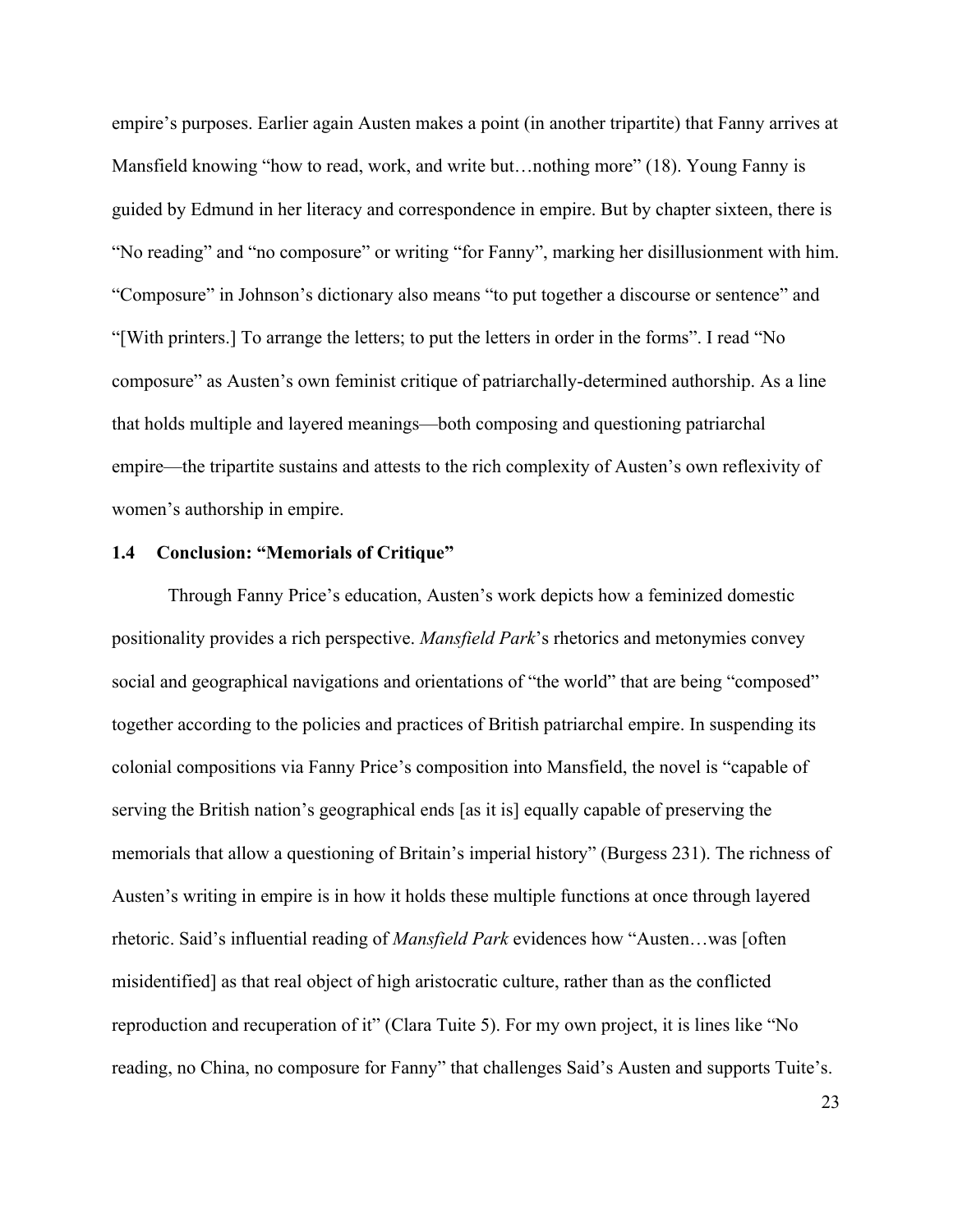The tripartite maintains gendered empire in process ultimately leaving it as unfinished for readers as Fanny's own conflicted feelings for Edmund in chapter sixteen. It is through this absence of complete resolution via Austen's ability to metonymize and disrupt those same metonymies that her work continues to dynamically leave "memorials" for a feminist critique of empire. What *Mansfield Park* links and unlinks in its metonymies is where we might see how the text is already doing what Said aims to take credit for.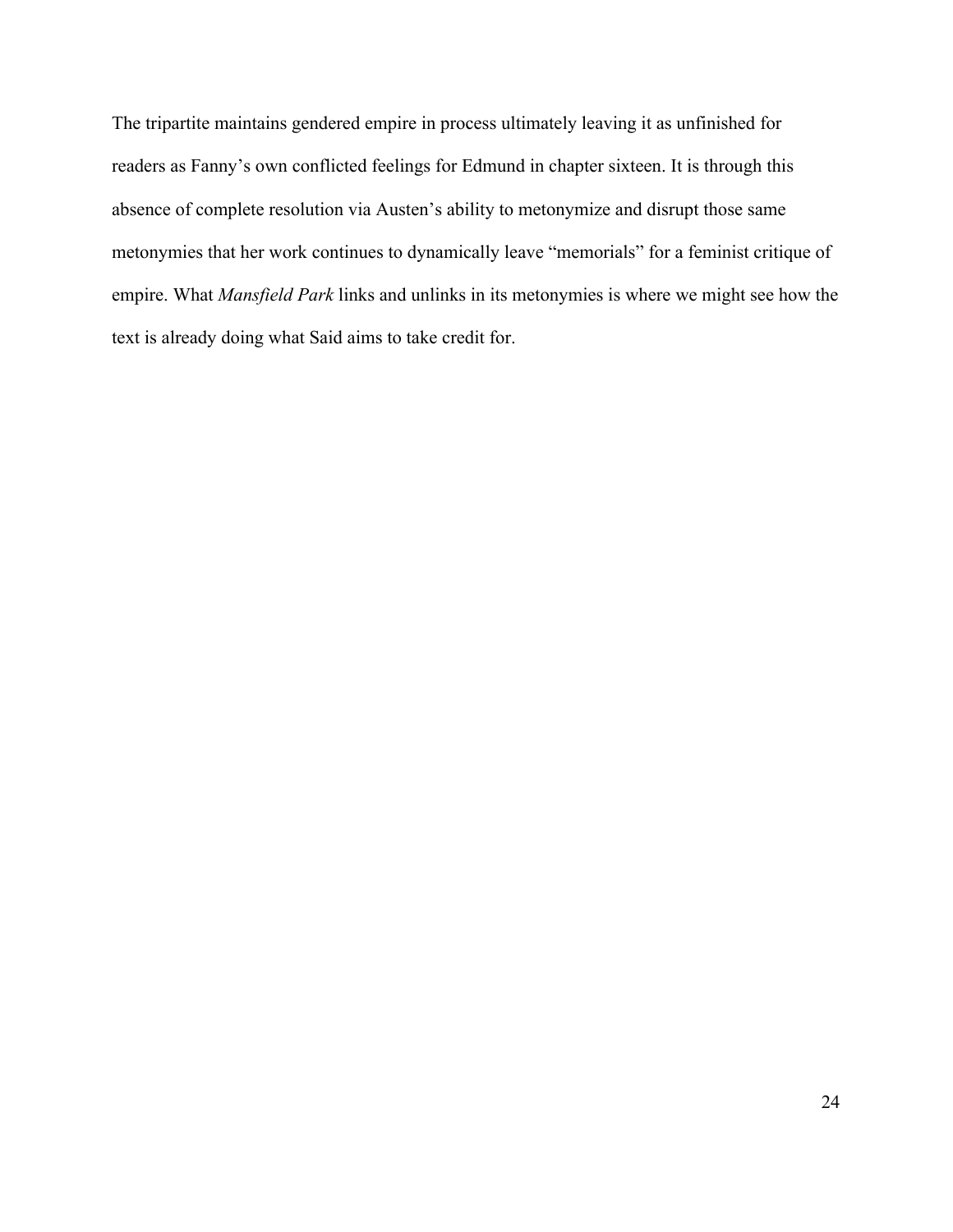# **Chapter 2. "See Fanny dance": how gendered social mobilizations rhetorically link to mobilizations of British empire in** *Mansfield Park*

In my first chapter, I wrote about how Fanny Price's education at the Mansfield estate of her uncle is a gendered education in empire that patriarchally directs, recruits and relies on women's complicity in delivering and upholding the curriculum. My close-reading of this dynamic is in the metonymies of *Mansfield Park*, which depict a colonial method of "[composing]" together disparate parts and displacing them from origin in an attempt to manage and convert them into referents towards a male-defined English whole (Austen 185). These metonymies I argue, are a testament to Austen's reflexive rhetorical engagements in empire. In the novel all roads point to patriarch and plantation owner Sir Thomas, who funds the education of his children and ward. In this chapter I examine the ball as a continuation of how the Bertrams educate Fanny Price and "introduce her properly into the world" and "society of this country" from the imperial vantage point and activations of the Mansfield home (Austen 6).

The ball determines and defines Fanny's physical and social movements through empire. Susan Fraiman writes that Austen's heroines are meant to move "*out of* the library, *into* the ballroom, and *up to* the altar" (72, my own italicization). In Fraiman's description of this course, the ball bridges and facilitates movement between the starting point of the library and the destination of the altar. The ball is a mechanism of movement for how "women turn to marriage to see more of the world and to increase their personal mobility" (66). I argue that Fanny's "personal mobility" is linked to and modelled after empire's larger colonial mobilizations of objects, practices, and people. Austen's rhetoric around the ball and what it mobilizes in Mansfield reveals how structures of gendered empire are put into motion but also how they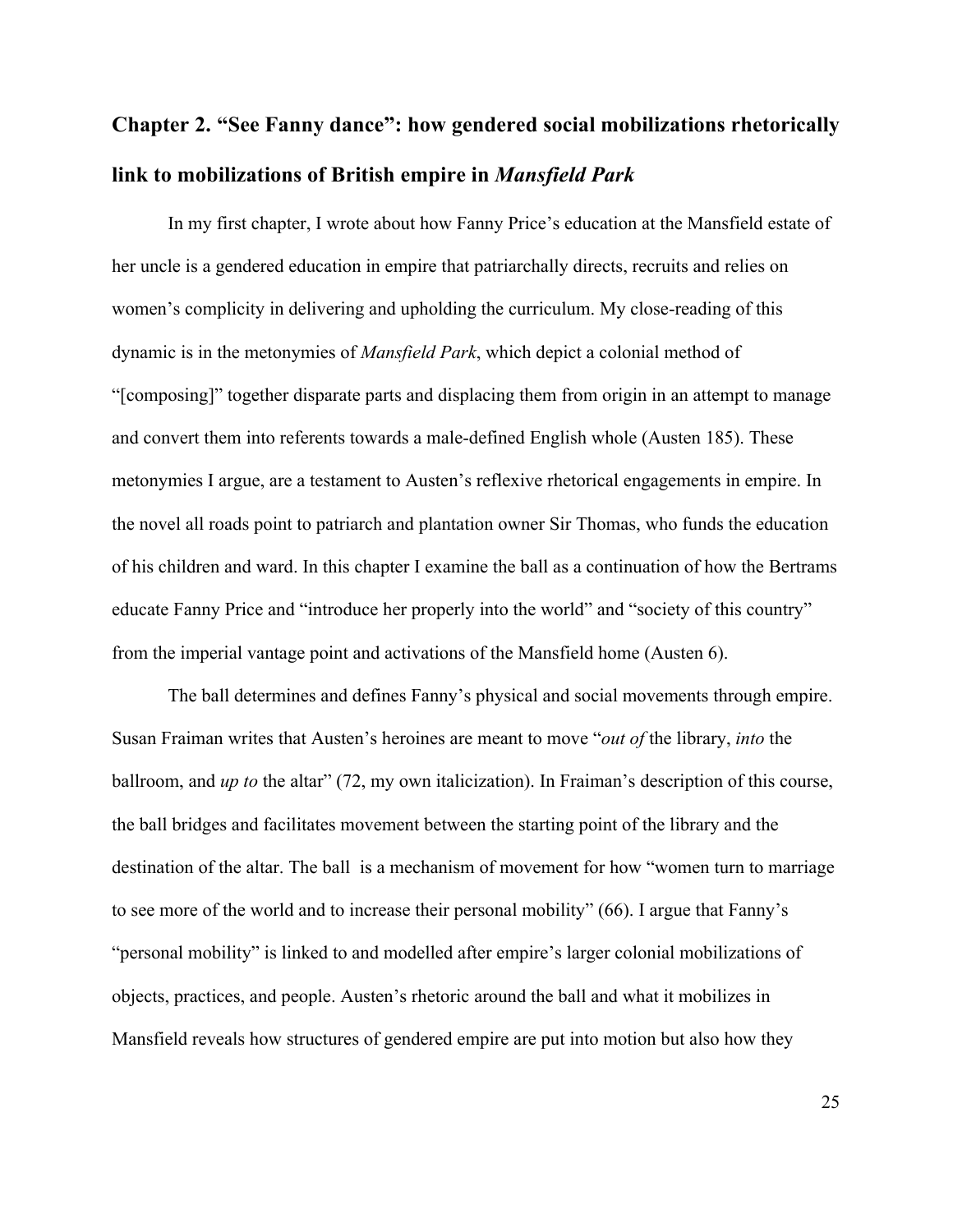might be precarious in their assembly and movement. These precarities of empire's movements in *Mansfield Park* offer a potential site of critique in the many moving parts of the novel.

In this chapter, I close-read Austen's moving parts and their various modes of mobilities attached to a ball "given principally for [Fanny's] gratification" (Austen 280). I begin by presenting how the ball is ultimately a patriarchal project administered by men who extend and manage their enterprise in empire by directing the movement of women's bodies and sensibilities on the home front. I then close-read Fanny's role as a woman in upholding these mobilities via how she is to dress herself for the ball in the male-sponsored materials of empire. These objects metonymize Fanny's material complicity in the mobilizations of Sir Thomas's business in Antigua built on the forced transport and enslavement of black bodies. Lastly, I argue that how Fanny ultimately chooses to wear her ball-jewelry, unearths fractured and revolutionary movements in empire that results in a haunting irresolution to the "composure" metonymy as a literary device in itself attempts to structure (Austen 185).

### **2.1 "To See Fanny Dance": Fanny's continuing education and how men direct women's movements in empire**

In *A Dictionary of the English Language* (1755), Samuel Johnson describes a ball as "An entertainment of dancing, at which the preparations are made at the expence of some particular person". Johnson's definition identifies a source of financial responsibility and in *Mansfield Park*, this "particular person" is Sir Thomas. Although the ball again is "given principally for [Fanny's] gratification", who does the giving determines the social hierarchies and metonymies at Mansfield. Fanny's "gratification" is conditional on Sir Thomas's generosity. The idea for the ball also comes from Fanny's brother William Price who inspires a "desire of seeing Fanny dance [that makes] more than a momentary impression on his uncle" (296). The ball as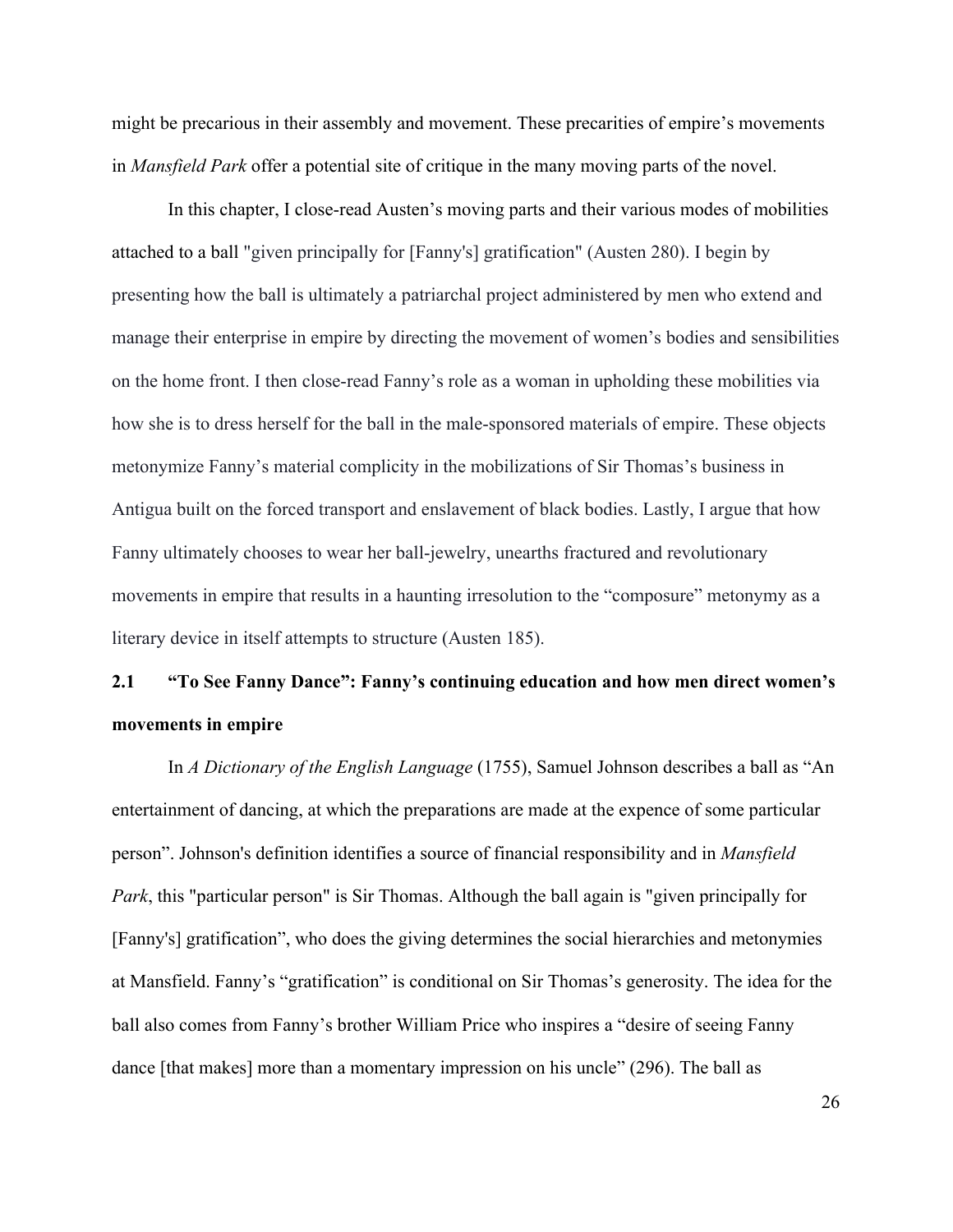something instigated by William and sponsored by Sir Thomas makes it a patrilineal and patriarchal project in which the modes and course of Fanny's social and physical movements are set and determined by and between her male relatives. While it is a form of mobility, Fanny's dancing is still confined to the parameters of her uncle and brother's design. "To see Fanny dance" at the ball activates her literal and figurative movements towards integration into Sir Thomas's autonomy over the metonymies in and at *Mansfield Park*.

The ball as an "expence" on Sir Thomas's part, signifies his material investment in Fanny's ability to expand upon his enterprise in empire through marriage. Leading up to Sir Thomas's decision to host a ball for Fanny, she perceives in her uncle "a kindness which [astonishes]" her as "he had never been so kind" and with emphasis on Austen's part, "so very kind to her in his life" (208). His kindness is expressed in "observing with decided pleasure how much [Fanny] was grown!" (208). While this interaction between them does not "[lack] all emotional integrity…its bliss is qualified by Austen's shrewdly complex understanding of marriage as an economic and social institution" (Fraiman 66). In the context of long eighteenthcentury mercantilism in empire, "the woman is an object both of romantic admiration and of commodification" (Laura Brown 13). Sir Thomas's newfound affection in Fanny is the result of his investment in her upbringing in empire. His monetary expence on a ball for Fanny is a means by which he can further materially metonymize her as a referent to his wealth and social influence. The ball also serves as a form of sponsorship from him towards her own metonymization to a future husband.

The ball is a continuation of how the colonial dynamics between Fanny and her future husband Edmund are fostered at Mansfield. Sir Thomas's "expence" is directly funded by a business in empire that again colonizes and exploits land resources and forced captive labour.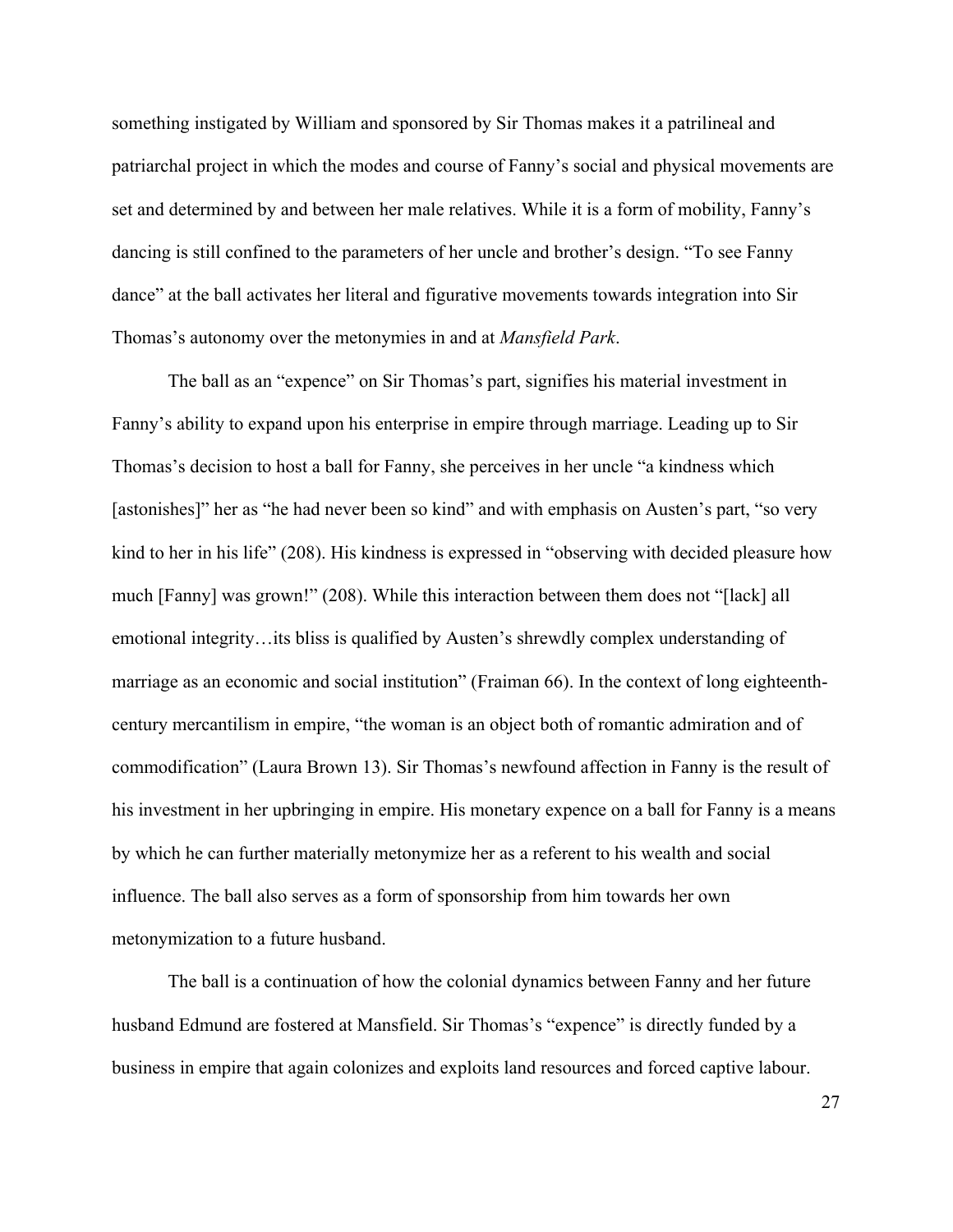The ball is an example of how what is colonially produced in Antigua, is processed and consumed into the gendered domestic space and practices of Mansfield. In my first chapter I referred to Miranda Burgess's research on paper and discussed how Edmund's "[furnishing]" of Fanny "with paper and every other material" as way to make her feel welcome at her new home, portrays how the men at Mansfield supply her with the materials of empire and in effect, recruit her complicity into its system of consumption (Austen 16). Long eighteenth-century paper is literally produced on the backs of enslaved people in a process of boiling and whittling down their clothing and rags into a white pulp. The whiteness of the finished product eliminates all traces of the dissimilarity of the original materials. White paper enacts colonial metonymy's violent incorporation. What Sir Thomas and Edmund provide for Fanny through paper, a ball, and eventually marriage, involves the literal laundering of the Bertram's exploits in empire. The ball is meant to activate the gendered modes of mobility or "dancing" required to process these funds.

In organizing a ball at Mansfield, Sir Thomas wishes to re-import a colonial social practice. Austen describes him as being "well engaged in describing the balls of Antigua, and listening to what [William] could relate of the different modes of dancing which had fallen under his observation" (Austen 294). A ball at Mansfield works to sustain the active circulations of British empire out and back again to Britain as they are witnessed and participated in by Fanny's male relatives. William's own exposure to "different modes of dancing" is the result of his service in the British Navy – a gendered and colonial vocation of navigating "the world". Sir Thomas and William's "desire to see Fanny dance" illustrates how she is recruited into mobilizing empire for them at Mansfield. This transference of imperial duty illustrates how "the whole enterprise of mercantile capitalism [is laid upon] the female figure who consumes its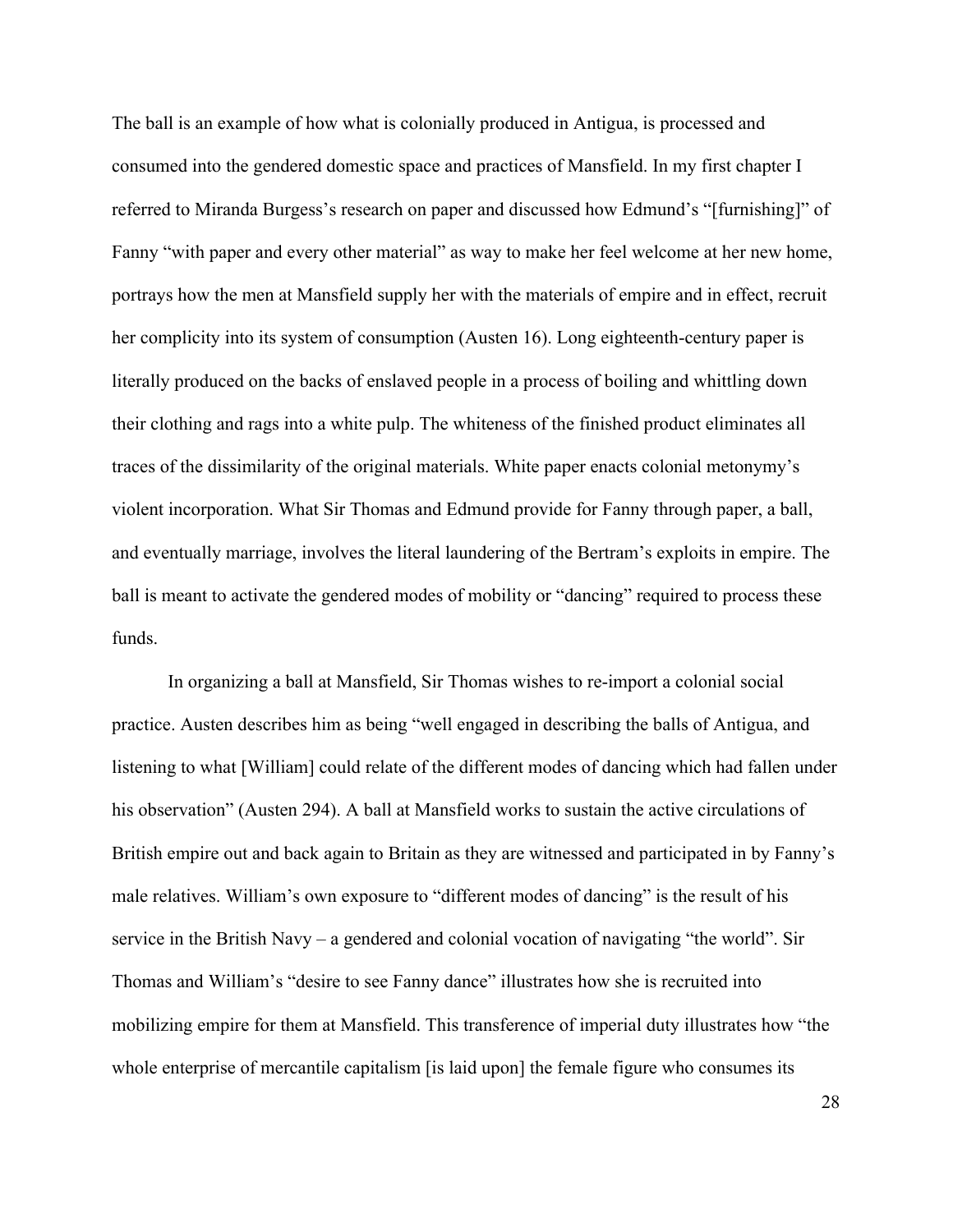products instead of in the male who profits from her consumption" (Brown 117). The ball as a gift for Fanny, reinforces a colonial system of gendered empire in which English women and their bodies are made responsible for domesticating and therefore executing and legitimizing men's imperial campaigns. This duty is framed into a benefit or source of "gratification" (Austen 208).

The ball as a form of men's management of women's movement and "gratification" is evident in the following passage from *Mansfield Park*:

The ball was now a settled thing, and before the evening a proclaimed thing to all whom it concerned. Invitations were sent with dispatch, and many a young lady went to bed that night with her head full of happy cares as well as Fanny.

(Austen 298)

The first few lines of this passage begins with "dispatch" of the news on paper invitations to the ball funded by Sir Thomas, affecting "happy cares" in "young ladies" and then presumably having this happiness land into Fanny as well. Like Fanny's education in empire the invitations and the feelings they are meant to elicit, travel a patriarchal system that begins with a man and then to women for redistribution amongst each other. This is a consistent patriarchal process of socialization at Mansfield for Fanny. The course of Fanny's social mobility in this respect, follows the movements of patriarchal empire in which men authorially "dispatch" the circulation of objects and customs for women to consume and participate in. Women then sustain what men dispatch amongst themselves. The method of invitation "dispatched" in this passage, identifies a social conditioning that is meant to "settle" Fanny as a woman into Sir Thomas's metonymy in empire.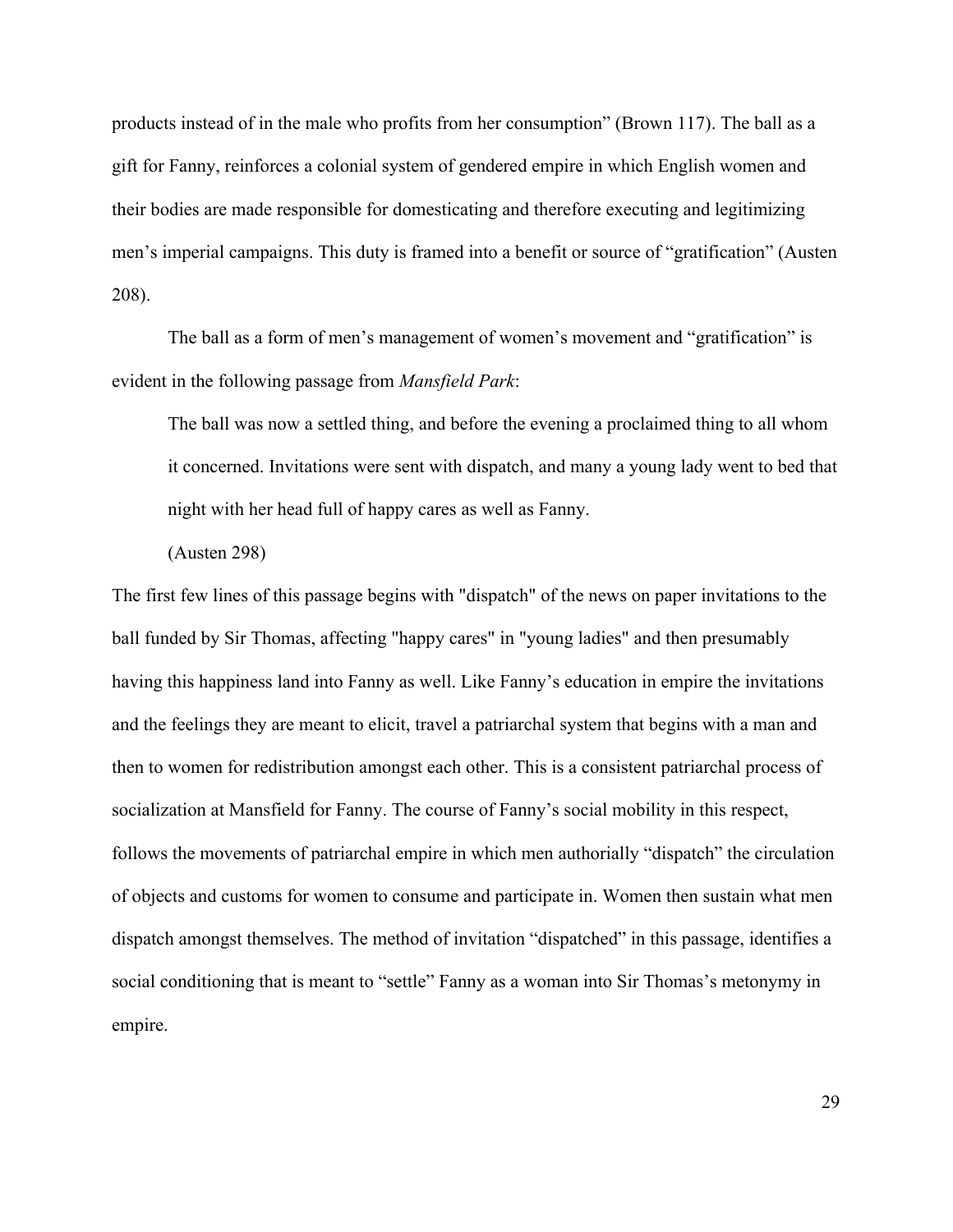"Settle" does not just describe Sir Thomas's decision to host the ball. It is also the purpose of "setting" Fanny in her place in the metonymy of gendered empire. Six pages of Johnson's dictionary is dedicated to the word "Set" alone, relaying its significance during what Brown calls "the first major age of English imperialism" (3). I argue that the meanings of "Set" are responses to long eighteenth-century conceptions of revolution. Eleanor Ty conceptualizes how the word "revolution" defines the science, politics, and the industry of female authorship of the age. "Revolution" names the knowledge developing around the movement of physical and heavenly bodies as well as political upheaval. Austen's writing of Fanny furthering her movements "into the world and…the society of this country" by dancing at a "ball" (another term for the sun according to Johnson's dictionary) is engaged in Ty's framework for revolution, which identifies women's literary engagements with the gendered politics of Fanny's social and physical movement (Austen 6). In the final section of this chapter, I will return to Ty's work on revolution as political deconstruction. For this section, Ty's project is helpful for contextualizing the patriarchally-perceived necessity of "settling" and managing women's physical and social movements in empire.

"The ball" as a "settled thing" and "a proclaimed thing" by Sir Thomas, enacts the patriarchal launching and then halting of women's movements. Determining and then containing female revolution or movement is a means to maintaining patriarchal mobility. Brown identifies eighteenth-century empire as "[an] age of powerful consolidation of a consensus on the universal benefits of economic expansion" determined by men in power (3). The ball as a "settled" social practice in empire, is an example of how women's movements are composed into "consolidation" and "consensus" as a form of "benefitting", justifying, and laundering the colonial economic expansions of Sir Thomas. Brown's analysis further applies to the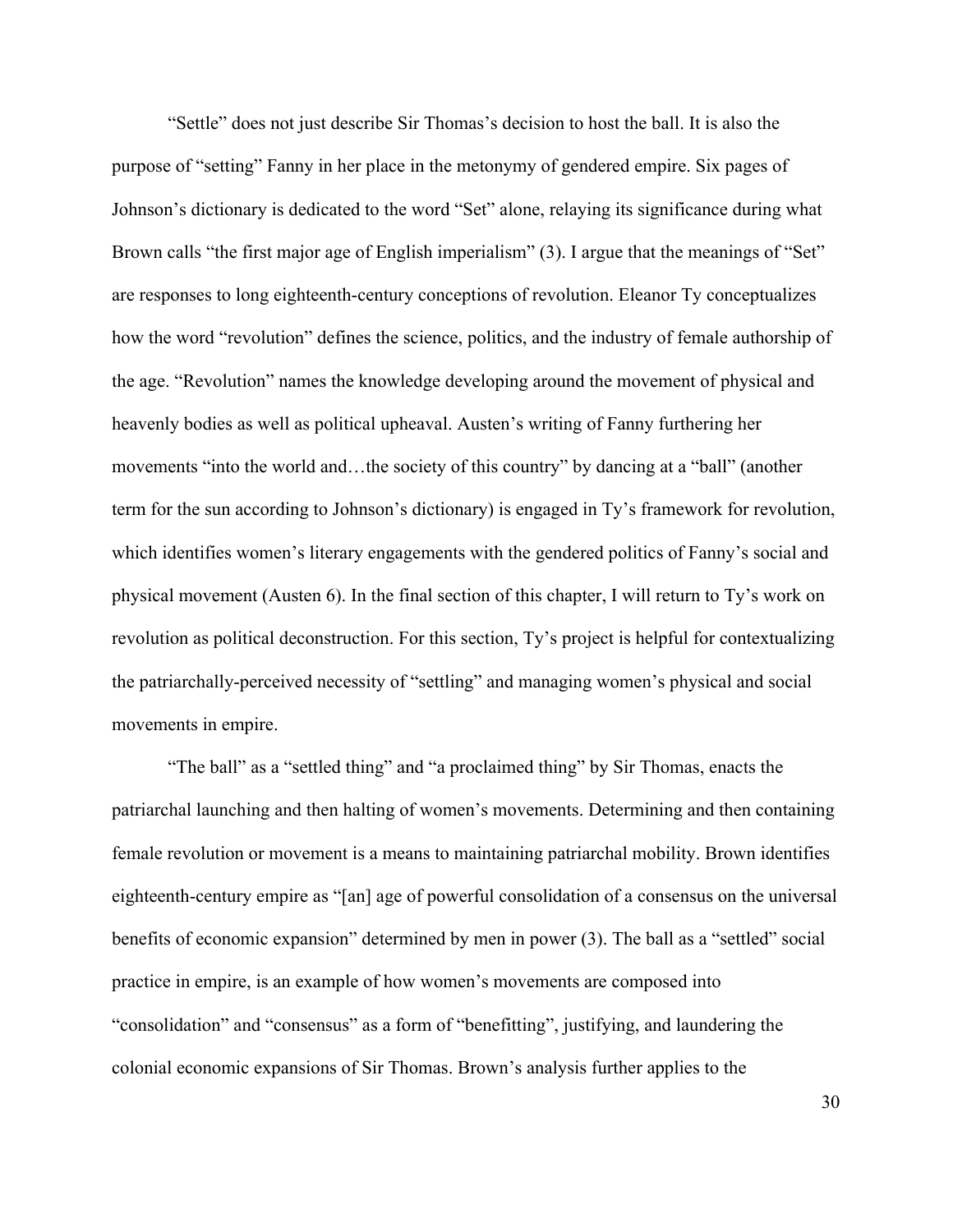metonymical attempts at composure in *Mansfield Park*. The ball as a "benefit" bestowed unto Fanny by her plantation-owning uncle, is a method of composing her within his metonymy. A definition for "Set" that connotes metonymy is "a number of things suited to each other; a number of things of which one cannot conveniently be separated from the rest". Along with his description for the act of writing, Johnson also uses the word "compose" in one of his many definitions for "Set" and "Settle". "The ball" as a "settled thing" indicates Austen's writing of the conditions of mobilizing and setting gendered colonial metonymy.

"Settle" also foreshadows Fanny's fate in Austen's marriage plot in empire. Some definitions for "Settle" in Johnson's dictionary are: "To fix in any way of life", "any place" and "To make a jointure for a wife". "Settle" describes how Fanny is meant to "fix" and "settle" into a "way of life" at Mansfield through her marriage with Edmund, Sir Thomas's son. the word "fix" does not just connote repair. In Johnson's dictionary all nine definitions for the word have to do with ceasing movement. Most notably definitions like "to withhold from motion" and "to cease wander". Austen's rhetoric on the ball therefore engages with the directing and management of mobilizations in empire as forms of socialization.

"Fix" appears early on in the novel when Mrs. Price, Fanny's mother, receives a letter of invitation from her sister Mrs. Norris to raise Fanny at Mansfield: "Mrs. Price seemed rather surprised that a girl should be fixed on, when she had so many fine boys" (Austen 11). "Fixing" on "a girl" instead of "so many fine boys" prioritizes correcting and "settling" women over of men. Eventually we find out that "Fanny, with all her faults of ignorance and timidity, [becomes] fixed at Mansfield Park…[growing] up there not unhappily among her cousins" (21). Mansfield is meant to fix and settle Fanny's movement in "the world" through particular forms of gendered management. At her uncle's house, she is "introduced properly into the world" in which she may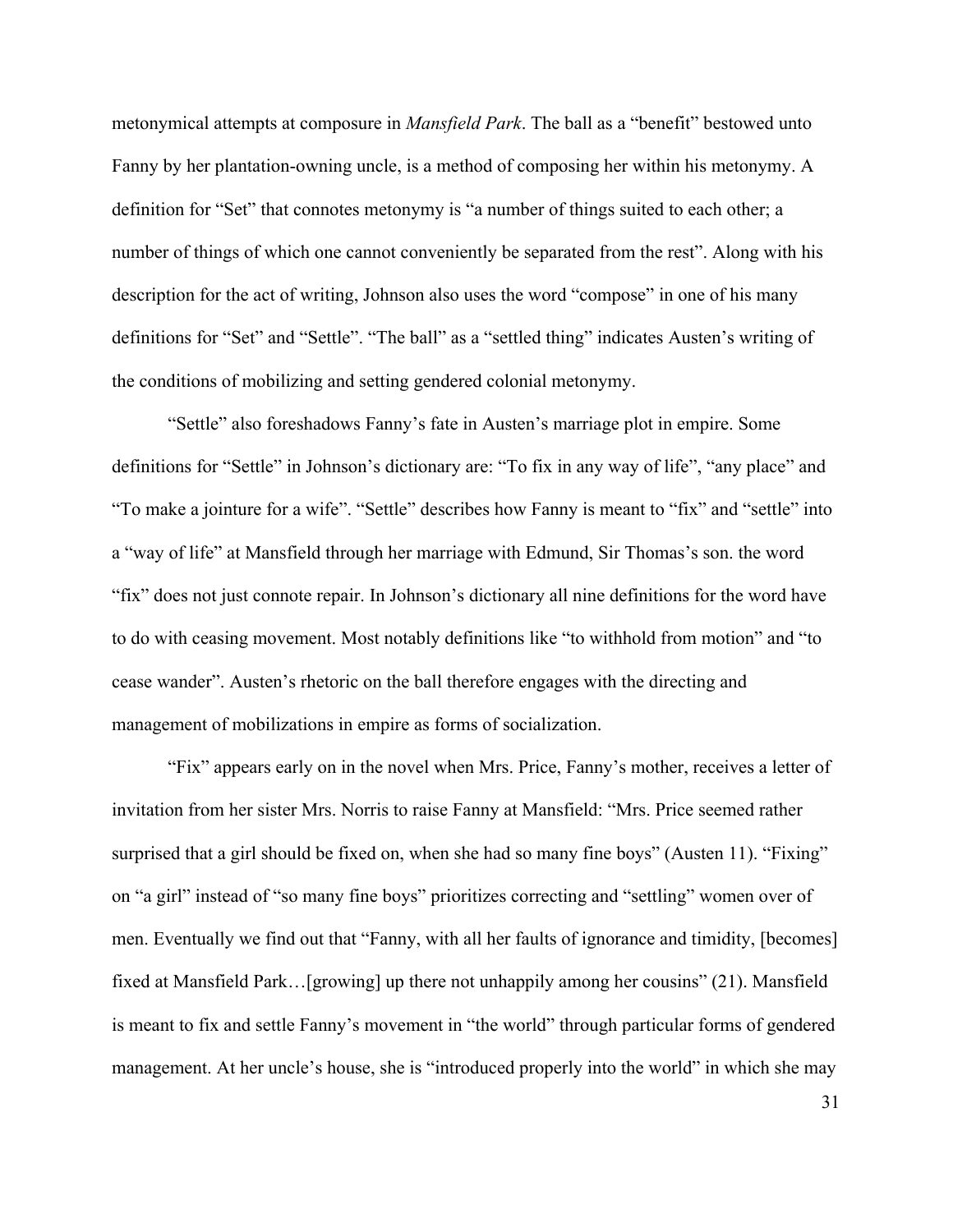move about and "dance" but with limits to when, where, and how. Fanny's confinement to a "way of life", "place", and eventually "jointure" at Mansfield speaks less to Austen's limitations (by Said's estimations) as a writer and more profoundly to her (Austen's) articulations on the limited conditions of women's mobilities and revolutions in "the world".

"Fix" in relation to women's responsibilities towards the "settling" of patriarchal empire appears at a another notable point in the text. Later in chapter forty-seven, Mary Crawford laments and reasons that Fanny's rejection of Henry launches him into an extramarital affair with Maria Rushworth neé Bertram. Mary tells Edmund that "[Fanny] would have fixed him" (Austen 529). While *Mansfield Park* acknowledges how some men like Henry and not just women must be "fixed", this management happens through the efforts of women. Mary's interpretation of the scandal is an example of how her own "happy cares" of seeing her own brother "fixed" and "settled" relies on Fanny. Fanny's determined responsibilities in empire towards the men in her life (and Mary Crawford's relaying of these same responsibilities to her) are further illustrated in the question of "how she should be dressed" (298).

#### **2.2 Of Balls and Chains: a registry of gendered materials moving in empire**

Fanny's most "anxious consideration" in regards to the ball is the question of "how she should be dressed" (Austen 298). Women's fashion is a key component of their participation in "the world" and in long eighteenth-century patriarchal empire. The materials of the gendered industry serve as a "historical referent in the early eighteenth century—the products of mercantile capitalism" (Brown 112). Sir Thomas is part of the emerging class of merchant capitalists of the time period. As his ward, Fanny's concerns over "how she should be dressed", represents the material role women play in this economy. Dressing for a ball exhibits a metonymical method of how women are recruited into the management of their own material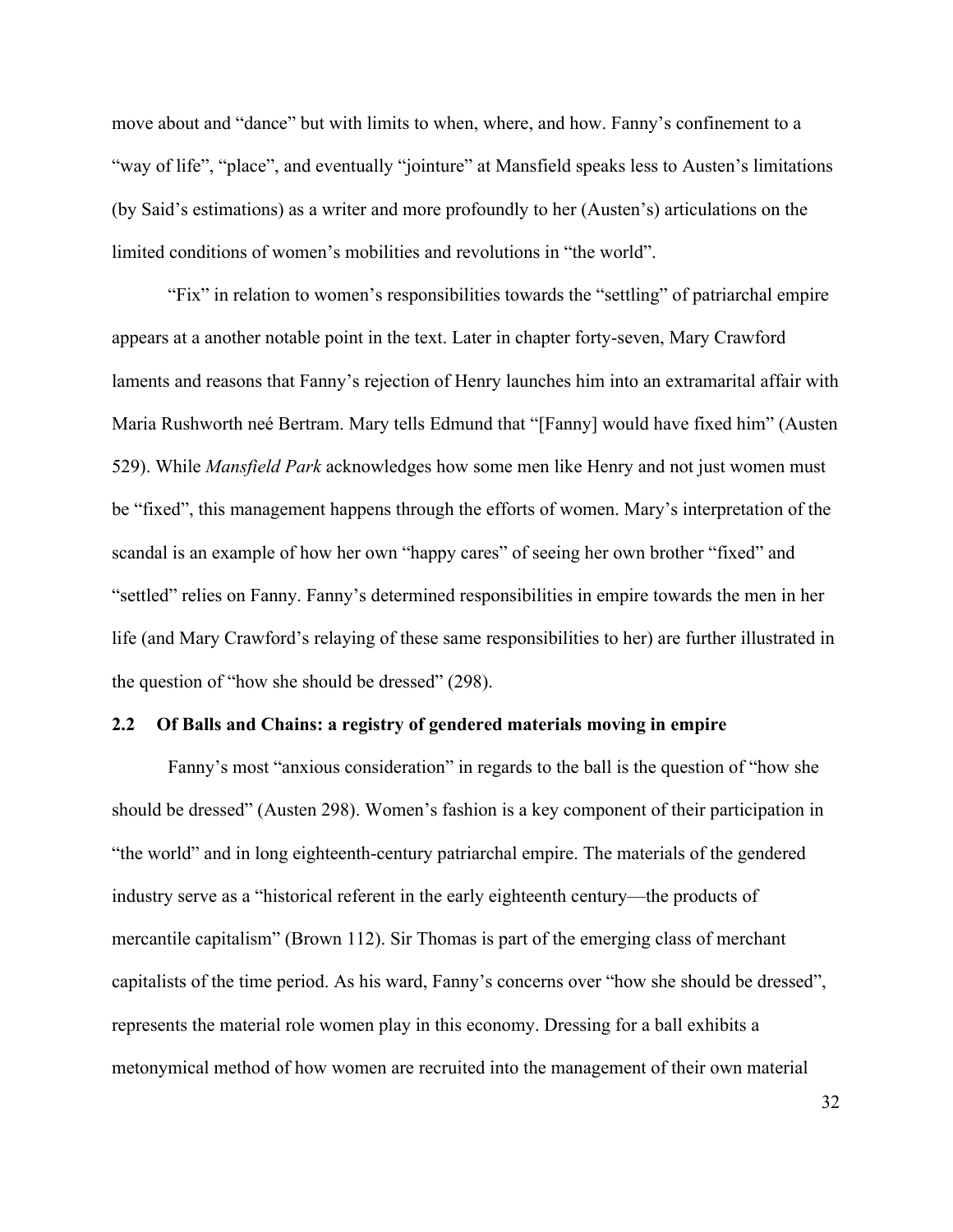self-representation as a reflection of men's enterprise in empire. Fanny's anxiety speaks to how she has convinced herself "to bear the responsibility of empire" for a project that is for her but not by her (16). Sir Thomas's "agency [as] acquisitive subject" and Mansfield patriarch "[is] concealed and deflected through the fantasy of a universal collaboration in the dressing of the female body" (116). Fanny's "anxious considerations" in regards to her material participations in empire must transform into the "happy cares" of "many a young lady" that work to "conceal and deflect" the circulation of men's colonial and violent acquisitions in empire. "Anxious considerations" relay the weight of empire on Fanny's coming of age.

For Fanny "the greatest distress of all [is that] she had nothing but a bit of ribbon" to hold her brother's gift of an amber cross" (Austen 298). The ribbon is an example of how "new commodities…available in new kinds of spaces" become circulated in gendered empire (Deidre Lynch 4). Fanny's "bit of ribbon", arrives in Britain via colonial transports. In Johnson's dictionary, a "ribbon" or "riband" is described as "A filet of silk; a narrow web of silk, which is worn for ornament". Silk is one of many Chinese inventions that Europeans have historically attempted to acquire and reproduce by their own means. Such commodities that once conveyed "what was unusual and distinct about China—both its material and its design—was adapted to and mastered by Western taste" (Kowaleski-Wallace 59). Silk is not native to Britain but it becomes staple to forms of fashion like ribbons via colonial trade. Fanny's assessment of the ribbon as an unfavourable match to her cross, demonstrates shifting material cultural practices based on Britain's history with other empires like China.

The silk ribbon's insufficiency to hold up William's cross speaks to Austen's grasp of the histories of empire and conquest as they play out in women's dress and practices in empire. The incompatibility of Chinese silk with an Italian amber cross embodies Italy's transition away from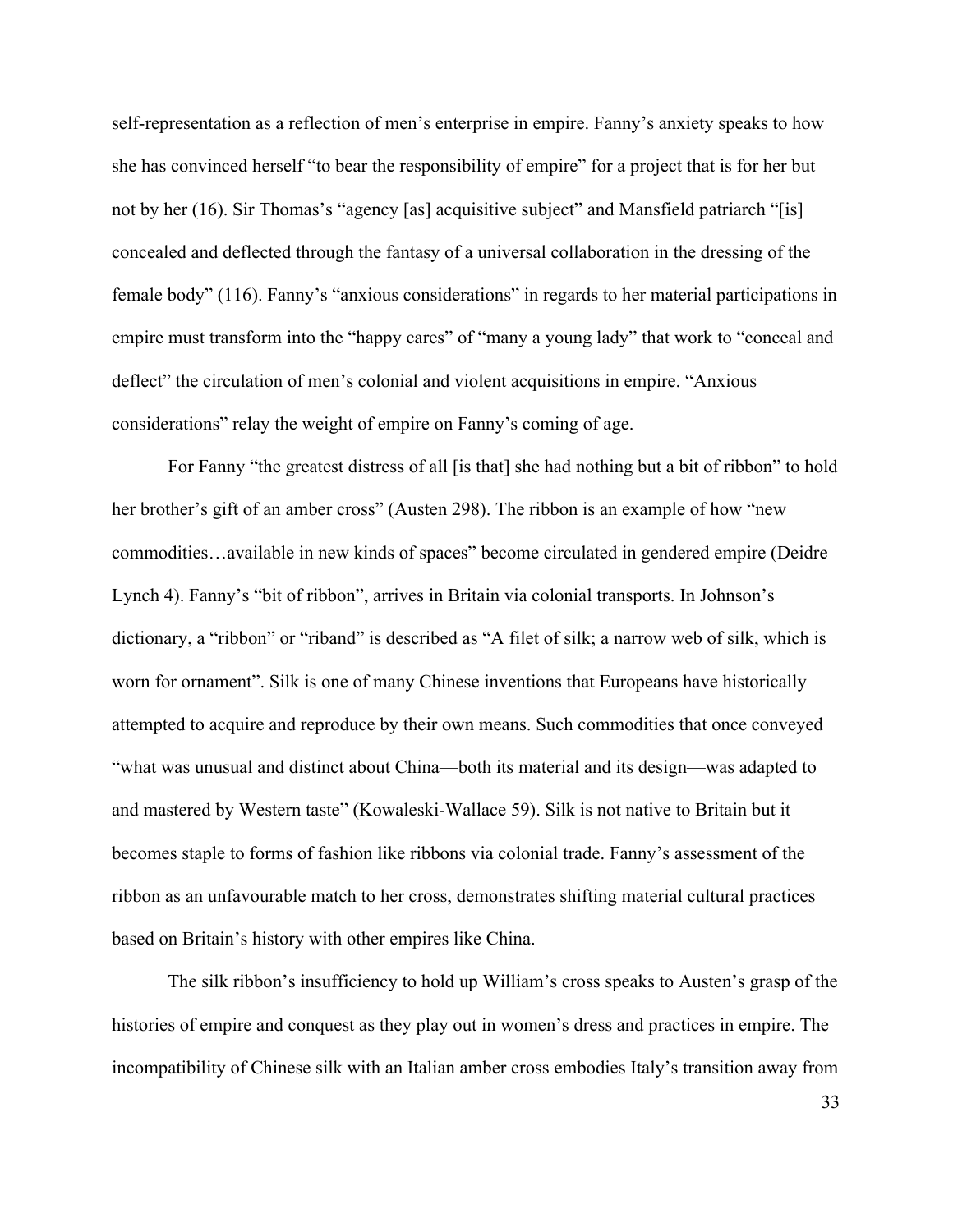leading European trade with China. Since "antiquity to the end of the eighteenth century (e.g. coinciding with the end of Qianlong Emperor's reign, 1711–99)", Italy was at the forefront of European relations with China (Maurizio Martinelli 493). At the time of *Mansfield Park*'s publication, the British East India company already dominated the tea trade in China (my research on this history is informed by the works of Robert Gardella, 1994; Paul A. Van Dyke, 2020; and Sarah Besky, 2020). This happens despite Lord Macartney's failed negotiations with the Qianlong Emperor—a moment in history Fanny is reading about in Chapter sixteen. The cross as European Christian symbolism becomes relevant to Italy's waning relations with China, which also happens at the time of "the anti-Christian campaign launched by Emperor Qianlong" (496). The campaign mostly targeted Italian missionaries but long after the emperor's reign, a "new political climate resulting from British victory in the Opium War (1840–42)" ushered in a generation of Italian missionaries who "were able to assert their authority, unhampered by the native practices and requests from their Chinese followers" (496). The "consequence" of these shifting attitudes from Italian missionaries, "[led] to a century of alienation and hostility between them and the Chinese Catholics" (497). Perhaps Austen was in tune with the changing tides between various empires when she writes about silk's incompatibility with William's Cross. The historical dynamics represented by Fanny's ball jewelry situates the dilemma of her cultural material expressions in empire as they come to represent female virtue. In an 1801 issue of British Lady's Magazine, cross pendants were meant to "bestow even to a modern belle a certain nun-like air" (Diana Scarisbrick 353). The magazine prescribes material representation for Christian female virtue as part of a woman's participation in mercantile capitalism's modernity. Fanny's "anxious considerations" are engaged in gendered material culture as an exercise in empire's histories and modes of self-representation.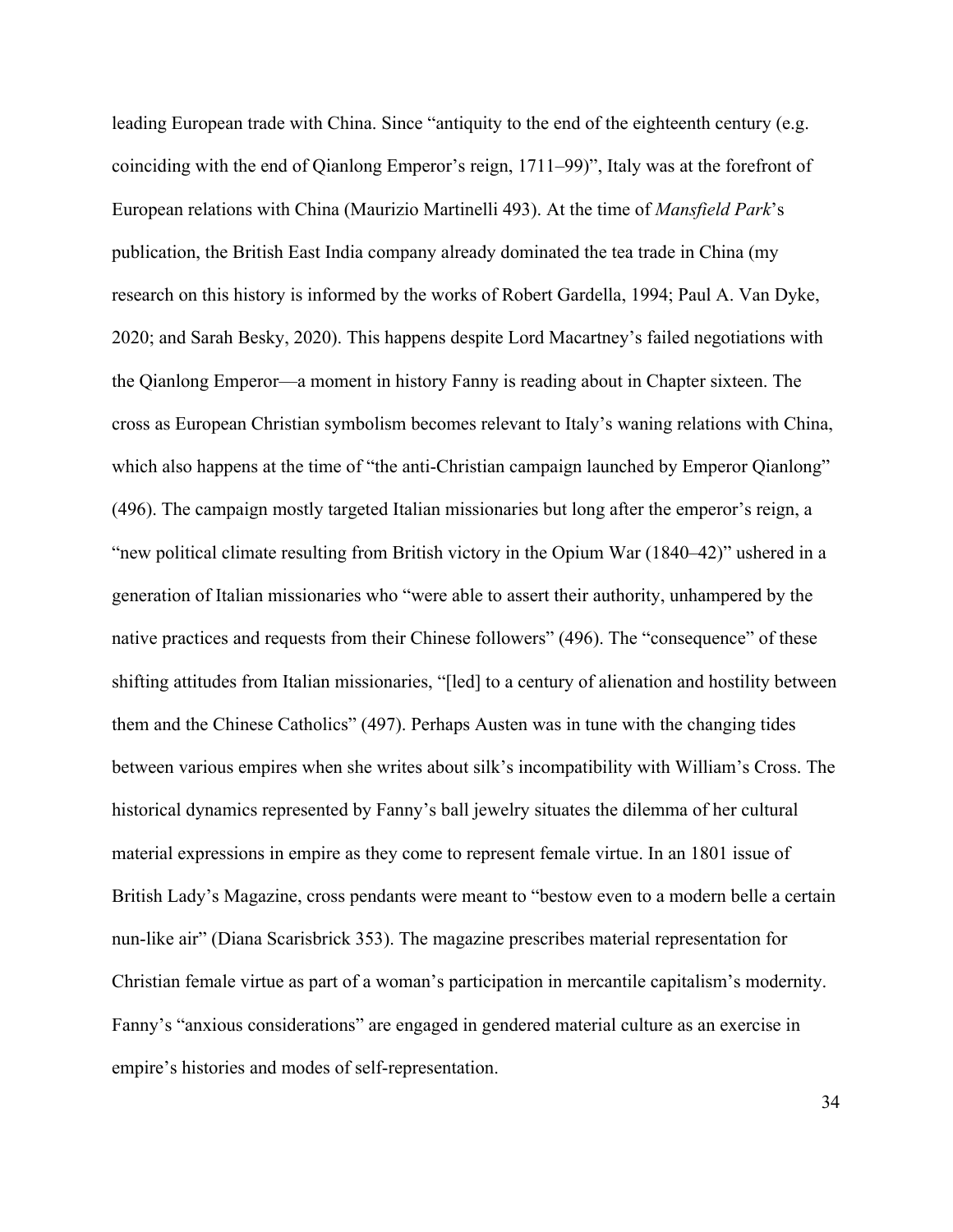Silk as Fanny's only option presents a suitor and would-be suitor with the perfect opportunity to "furnish" her with a better "material" to hold William's cross (Austen 16). Edmund gifts Fanny a golden chain. The eighteenth century saw the transition towards the gold standard – the assigning of gold's value to paper money. Edmund providing Fanny with gold is a continuation of his "furnishing" her with the "materials" of empire like paper to write to William. Edmund sustains her connection to William through facilitating her consumption of colonially-produced commodities. Edmund's (a future clergyman) chain in relation to the Amber cross and silk ribbon, also engages the history of Christian morality as an implementation of European empire in China. Edmund's gold chain and William's "cross [are] a significant [objects]: [representing]...Christ and...the symbolic value gold was supposed to have, but also the global economy of trade, speculation, and imperial incursion" (Alexander Dick 170). In wearing gold to the ball "Fanny must see herself as part of the status economy that…Sir Thomas [insists] she acknowledges" (170). The preference for Edmund's gold over silk implicates Fanny into a process of "settling" into and contributing to the standardizations of empire being set by Sir Thomas's metonymy.

"Chain" as both a noun and a verb, indicates the patriarchal and colonial conditions at Mansfield that make it possible for Edmund to gift Fanny with gold in the first place. The first definition for "chain" in Johnson's dictionary is "a series of links fastened one within another", connoting the metonymies of what the material is meant to hold and link in *Mansfield Park*. The Bertrams are able to afford gold chains because of their plantation in colonized Antigua. Another definition for "chain" is "A bond; a manacle; a fetter; Something with which prisoners are bound". In his entry for "To Chain", Johnson is unambiguous about the term's denotations to the slave trade. One of his definitions for "to chain" is "to bring into slavery". For "chain" to mean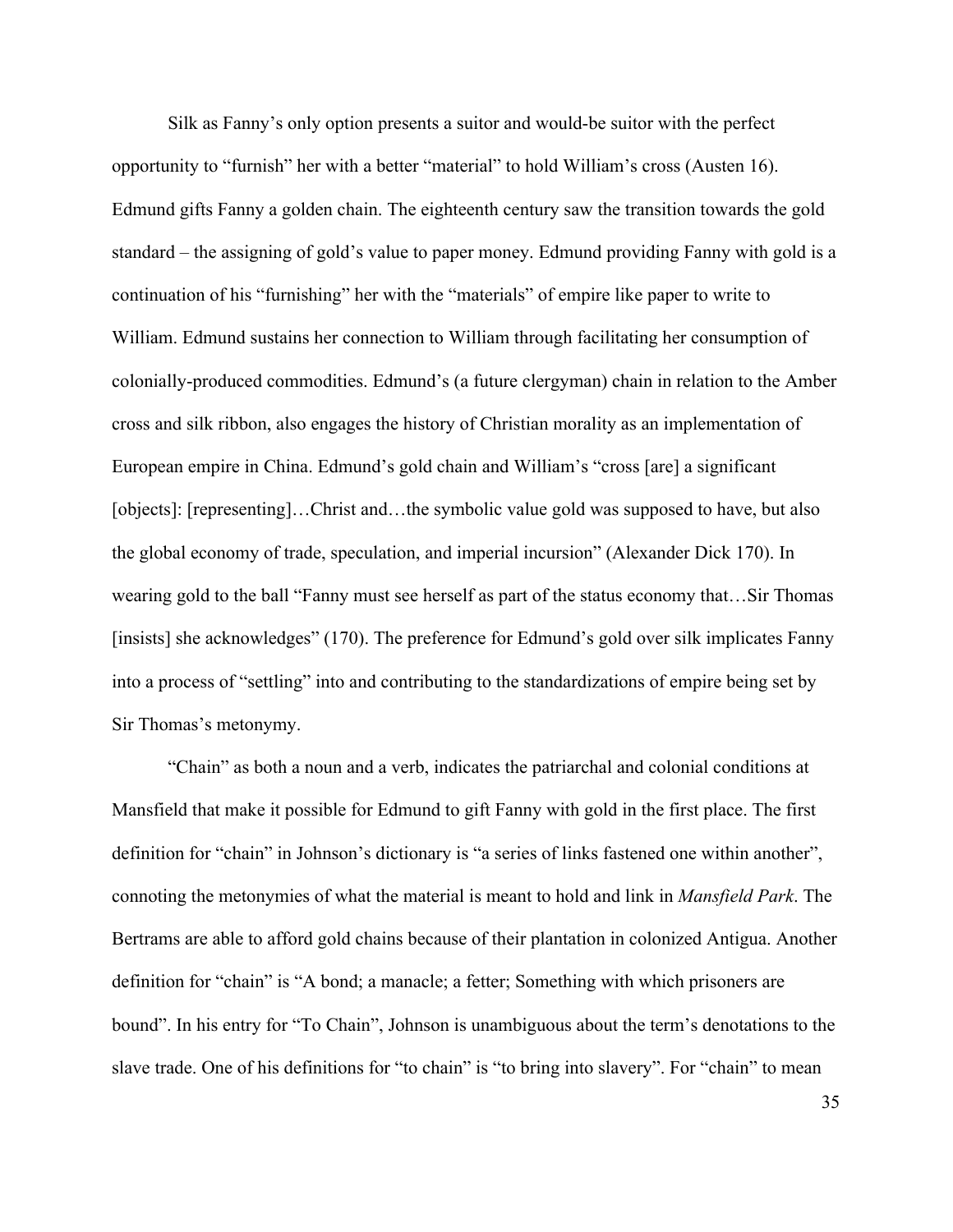both an object of status-adornment and an instrument of human imprisonment, effects both a metaphorical and literal link between the industries of women's jewelry and slavery in empire. I draw these connections to emphasize how the same technology of chains are used on various bodies managed in empire and how the types of chains indicate related but distinct forms of subjection that privilege some over others. Brown is mindful of how "the woman and the slave are significantly connected in this [mercantilist colonial] narrative, even though their positions and roles differ substantially" (13). Women uphold these differences when they "occupy both ends of the chain of imperial plunder…[as] both its object and its subject, even as they occupy both ends of…exchange" (Sussman 106). Sussman's analysis highlights how British women's role as both "object and subject" makes them both subject to and perpetrator of patriarchal colonialism, facilitating the "exchanges" of practices and materials in empire. Fanny's chain in *Mansfield Park*, ties the complicity of gendered material culture with the larger violent workings of empire.

Another one of Johnson's definitions for "Chain" is: "A line of links with which land is measured". To measure land in the unit of "chains" projects a colonial perspective and scaling of land. Like metonymy, chains are meant to incorporate and entrap what is initially disparate into a whole. Holding all three meanings mentioned in Johnson's dictionary, "Chain" accounts for Austen's scaling of gendered empire. Yoon Sun Lee sets the stage for Austen's "scale-making" and argues that it "involves more than the representation of geographical space, cultural location, or even historical specificity. We can think of it as the act of representing the conditions of referentiality" (172). These "conditions of referentiality" support my own argument of Austen's metonymical rhetoric of empire. Lee writes that Austen's scale-making "connects time and space with the gestures and movements of the body and of the mind, rather than geographical or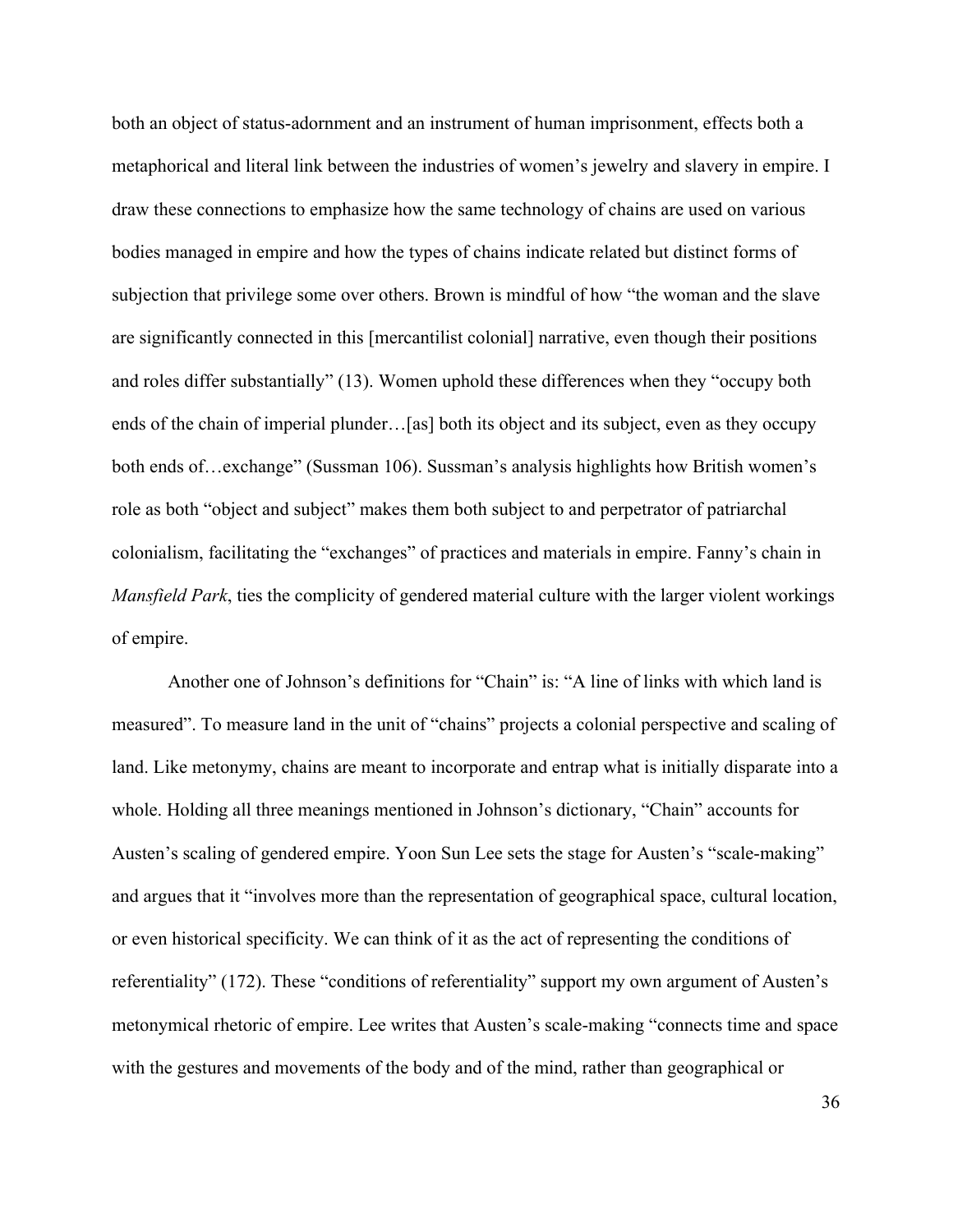geopolitical formations" (173). While Lee's work is useful to my own project in identifying Austen's scale-making and writing on empire's mobilizations, I diverge from her analysis in how Austen's use of detail in scale ultimately "abstracts" the geopolitical and geographical (185). Instead, I read Austen's scale-making as detailed place and politics-making via the material and social mobilizations of character Fanny Price. Fanny's jewelry for instance materializes and substantiates (instead of abstracts) Mansfield's activations of larger empire via Fanny's accessorized and dancing body. The chain she wears around her neck, reveals to us the precise unit of measurement and gold standard if you will, of the Mansfield estate scaled according to gendered empire. Fanny's chain emphasizes how Mansfield does not only function as a microcosm of material gendered empire, but also as a central location in which networks are activated and incorporated into every part of the imperial system's structure. Fanny's dancing embodies and mobilizes a unit of measurement, the gold chain, that makes Mansfield the place and social setting that it is in empire.

### **2.3 The revolution will be dressed: Fanny's moving "fractured artifacts"**

Fanny also receives a necklace from Mary Crawford, which Mary reveals after the fact to really be a gift from Henry. According to Johnson's dictionary, a "necklace" is "An ornamental string of beads or precious stones, worn by women on their neck". But Austen describes the necklace in the novel being made "of gold, prettily worked" (285). In gifting Fanny gold, Mary aims to facilitate Fanny's incorporation into the materialized male metonymy of her brother Henry. Mary tells Fanny: "with the necklace I make over to you all the duty of remembering the original giver….[the sister] is not to be in your mind without bringing the brother too" (285). In making her necklace a referent to her own brother, Mary not only identifies her own metonymy to Henry but attempts to recruit Fanny into it too. Mary knowingly attempts to transfer her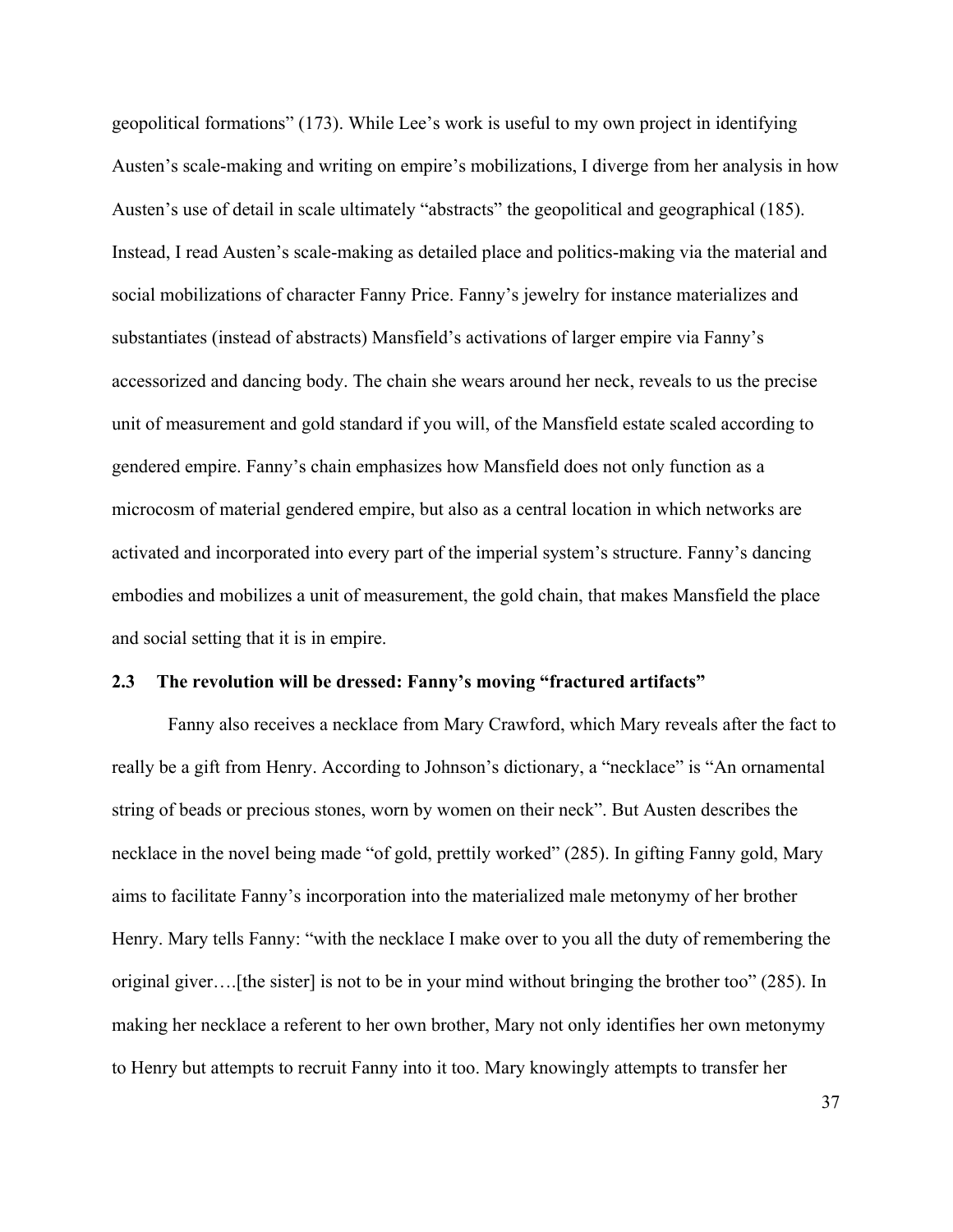"happy cares" and imperial commodities to what Henry "dispatches" as a man in empire to another woman. Fanny refuses to be incorporated into a metonymy for Henry via Mary when Austen reveals through indirect discourse, how "Miss Crawford, complaisant as a sister, was careless as a woman and a friend" to Fanny (287). The statement also reveals how women might betray each other in empire for the sake of male-centered metonymy.

Deceived by Mary and not at all romantically interested in Henry, Fanny's preference again is to wear the chain from Edmund. She finds consolation in the fact that Henry's necklace is too large for the cross, foreshadowing the immorality of his affair with Maria Rushworth. That Edmund's chain fits into William's cross also indicates and in further phallic metaphor, what is meant to be a more compatible match between Edmund and Fanny. Edmund however, insists that Fanny still wear the necklace as a token of gratitude to their friends (and in part, his own admiration for Mary). Fanny resolves to ultimately see Mary's gifting of the necklace as an act of kindness so she resorts to wearing Henry's necklace along with William's cross on Edmund's chain. As Fanny dances at the ball, her body literally mobilizes the patriarchally-acquired materials of empire. At the same time, Fanny's choice of wearing jewelry from William, Henry, and Edmund leans more towards compromise than harmony. To refer back to Ty, Fanny's dancing at the ball may be read as both a revolution around the center of the Mansfield universe, Sir Thomas – or a revolution against his metonymy in empire.

"Revolution" bears seemingly opposite meanings in Johnson's dictionary. In relation to physical and astronomical movement, it describes the "Course of any thing which returns to the point at which it began to move". But politically and socially it means "Desertion; change of sides" and "To fall of from one to another. It denotes pravity or rebellion". If we are to think of "revolution" in relation to the mechanics of mobilizing metonymies of empire in *Mansfield Park*,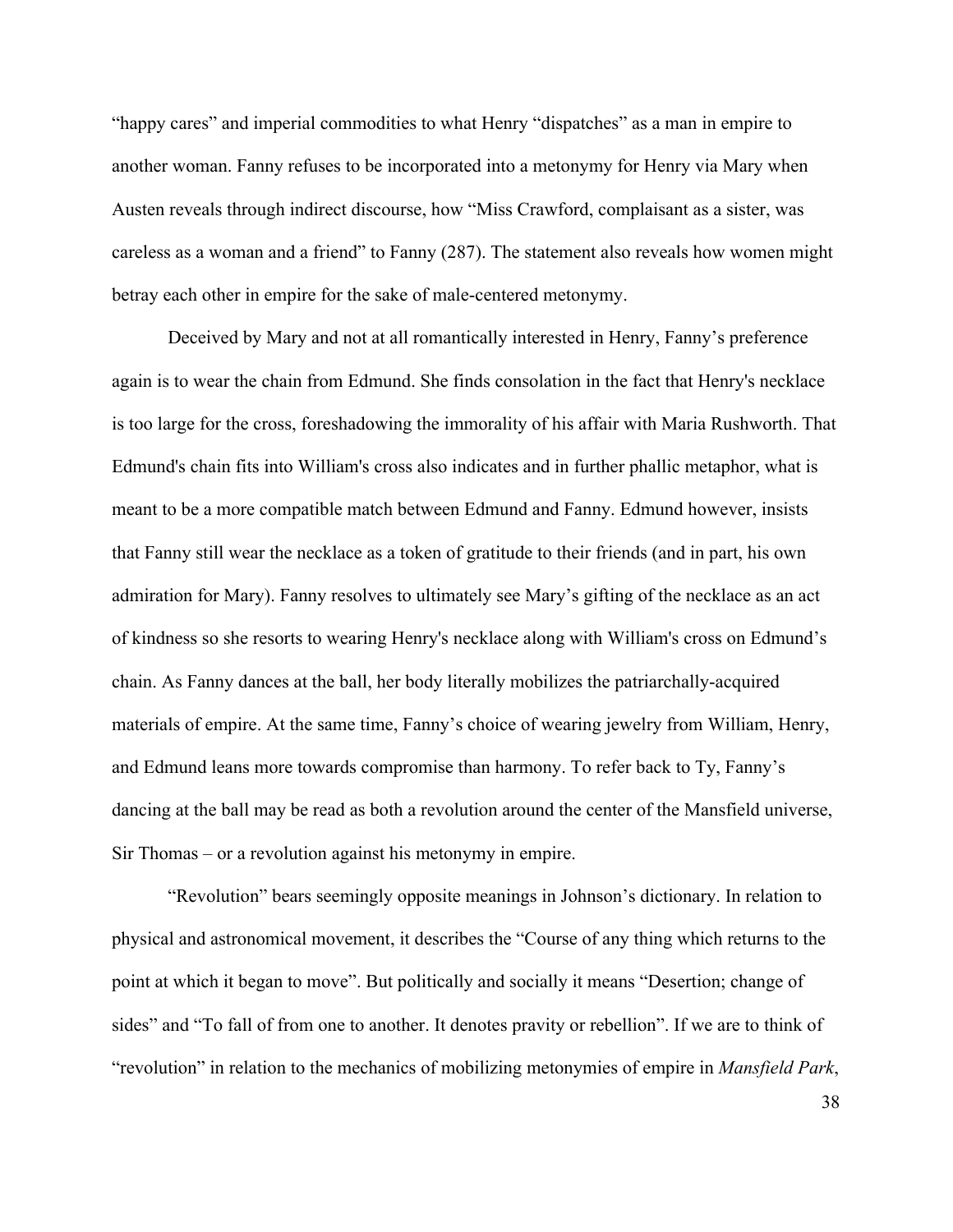we can consider how on one hand it applies to Fanny's inevitable "return to the point at which she" at Mansfield was equipped with what she needed to "[begin] to move" in the world. She is meant to return as referent to Sir Thomas. But on the other hand, her jewelry at the ball "fall of from one another" in light of their material histories in empire and the complexity of her having to navigate between her own relationships with Edmund, Henry, Mary, and William. She also "deserts" the Bertram's original plan that she should not marry their sons. Fanny is a long eighteenth-century figure of "revolution", encompassing through her own physical and social movement all of its meanings at once. I argue that in sustaining both "return" and "rebellion" in the figure of Fanny, Austen's text is revolutionary in how it suspends of the complexity of multiple meanings that come and move together in generative tension.

Fanny's jewelry presents a discordant display of colonial materials moving in empire. They are arguably "the broken relics [of a] history [that] never resolve themselves, as the collections of an imperial nation" that aims towards "a narrative of upwards and outward progress…[but] they persist, each in its irreducible quiddity, bearing the fractured traces of competing histories" (Burgess 225). Fanny's dancing while she is adorned with "the collections of an imperial nation" is meant to mobilize Sir Thomas's economy in empire. But instead her jewelry features turbulent and shifting "fractured histories". Burgess also writes how "Fanny's standing in the novel, at once immobile (that is, without will) and portable (the frequency with which we find her being moved)…serves as a reminder of the complex series of vehicles that transport her and others in the period" (235). Fanny's mobility in empire is determined patriarchally for her, limiting the scope of her agency and movement. But in wearing what are ultimately "fractured traces of competing histories" that elicit "anxious considerations" in her,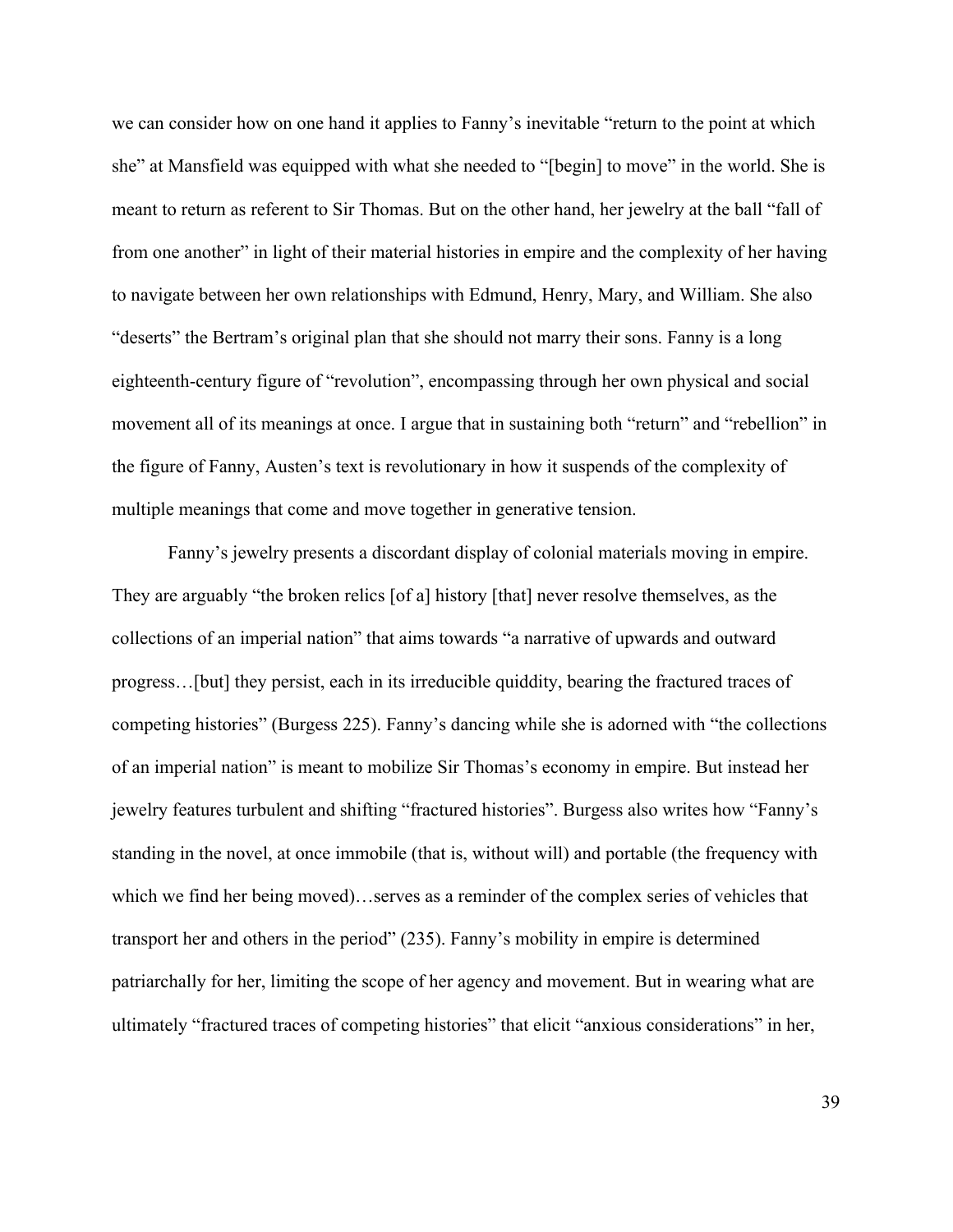Fanny's dancing at the ball produces a movement that is at once mobilized by and deconstructive of empire (Austen 298).

#### **2.4 Conclusion: the "anxious considerations" of patriarchal empire**

Fanny Price is brought to Mansfield not solely for her benefit but for her benefactor, Sir Thomas's. Her marriage to Edmund conveys her duty to upholding the chains that maintain Sir Thomas's metonymy over Mansfield through the mechanisms of empire. As the novel's hero, Edmund succeeds in fulfilling Sir Thomas and William's "desire to see Fanny dance" "out of the library, into the ballroom, and up to the altar". At the beginning of the novel and their relationship, he is available to help with "anything in her lessons that he could explain" (15). As young adults, he provides her with the chain that would soothe her "anxious considerations" around her coming out ball. The compatibility of Edmund's chain with William's cross furthers Edmund's role in facilitating and maintaining the incestuous and homosocial patrilineal relations between the Bertram and Price families. Although Edmund's work in empire is geographically limited compared to his father, brother Tom, and cousin William, the chain he gives Fanny reinforces (pun intended) his role with incorporating her and her family into the patriarchal metonymy of Sir Thomas. Edmund and Fanny's romance is one that develops out of Austen's engagements with how patriarchal metonymy is mobilized in *Mansfield Park*.

In writing about "balls" and "chains", Austen writes the points at which the chains are linked in a woman's education and dressing, revealing where they assemble but in potentially fractured ways. Brown writes that "through commodification or through difference—women can disturb the coherence of mercantile capitalist ideology either way they come to it, in part because they are so essential to its self-representation" (21). Fanny's vital role in the Mansfield chain of order and metonymy is what makes her both its object of activation but also a figure whose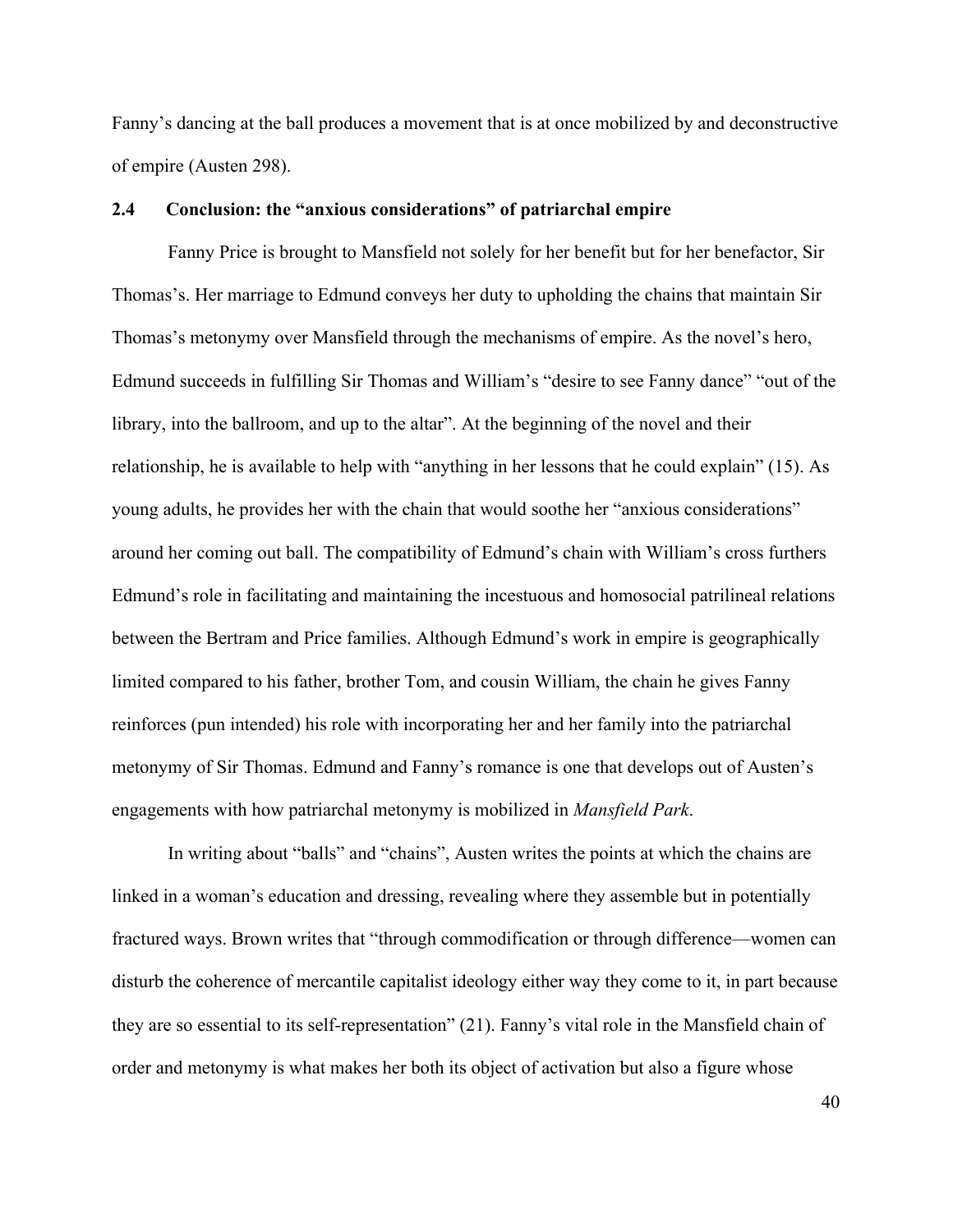"anxious considerations" identify the disparity of what must be seen as "coherent". *Mansfield Park* depicts "a girl who is growing up to make choices, even as it portrays her struggling in the grasp of a complex mechanism whose interests are not hers" or as Austen puts it, feelings "[sobered]…even under the prospect of a ball given principally for her gratification" (Fraiman 86, Austen 298). But this ball is not just about Fanny's gratification. Its production relies on a patriarchal network of empire that relies on her complicity in maintaining networks and commodities of what is violently and inhumanely produced across Mansfield and Antigua. Austen's rhetoric on metonymy takes us into the mechanisms of how patriarchal empire is mobilized by women's bodies, exposing the fractures it seeks to suture.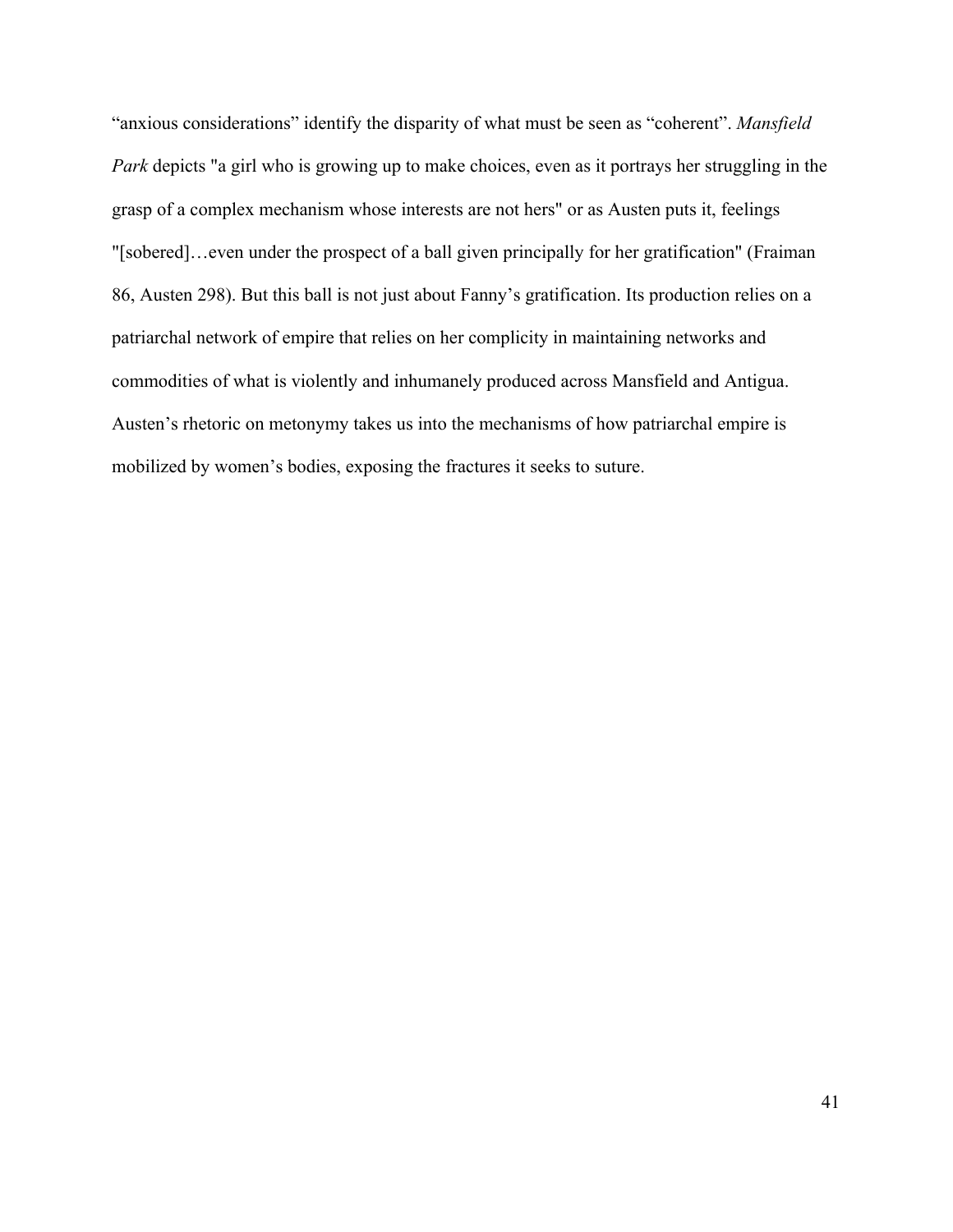# **Chapter 3. "Preferring tea to anything": British appropriations of China into gendered taste in Jane Austen's rhetorics of empire**

In arguing for Austen's rhetorical engagements in empire, my project uses a framework of identifying the metonymies in *Mansfield Park* that attempt to convert subjects into mere referents towards a patriarchal colonial whole. Fanny Price is raised in her uncle Sir Thomas Bertram's home at Mansfield as a metonymical part of his enterprise in empire. Her life at Mansfield consists of her consumption of materials produced in and imported across empire that tether her to its economies. In my previous chapters I also wrote about Austen's registrations of China in Fanny's coming of age: the Macartney Embassy journals in her curriculum and the silk ribbon she might wear to the ball. In this chapter I delve further into how Fanny's social mobilizations are specifically *orient*ed towards China, a rival empire of Britain. I pun to emphasize Austen's engagements with an orientalism that appropriates Chinese materials into evaluating a woman's social capital in a British imperialistic rendering of "the world" (Austen 7). I identify how a British nationalistic process of converting China into a metonymy for Englishness is deployed towards Fanny's integration into Sir Thomas's metonymy.

I draw attention to what Eugenia Zuroski terms as "things Chinese". Zuroski's project looks into how "modern English selfhood first takes shape through strategies of identifying with rather than against certain forms of "China"" (Zuroski 1). Zuroski uncovers an earlier preorientalist rendering of China into English selfhood that performs identification over exoticization through expressions of a material culture that are "not yet fixed as…commodities in the modern sense of these terms…[but] animated by literature to perform kinds of imaginative work in excess of their material histories" (Zuroski 2). Things Chinese as literary activity in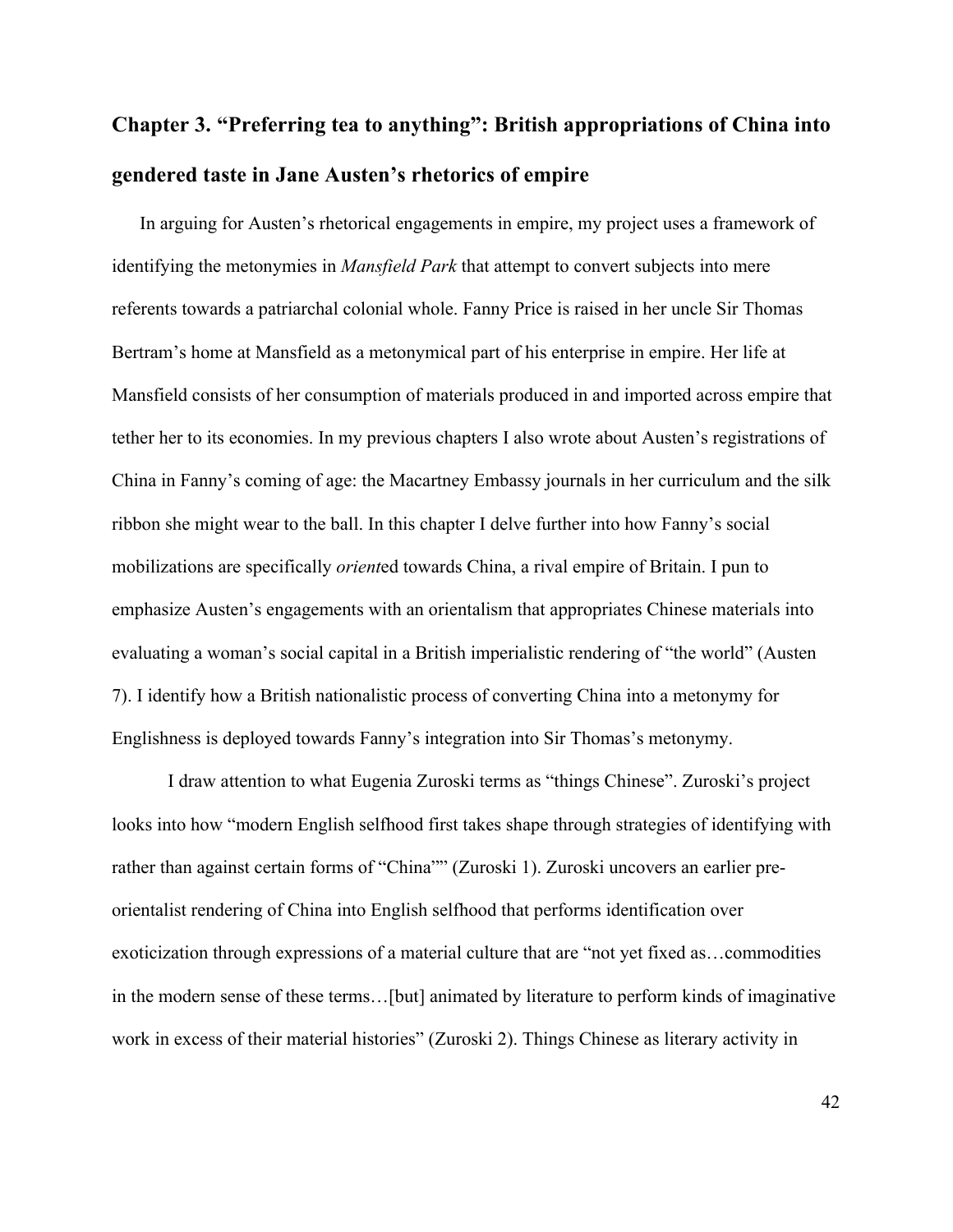empire entails the writing of Chinese objects as they are acquired and consumed through shifting forms of a British national identity reconciling with its colonial globalizations. These things Chinese "[do] not refer to any measure of cultural authenticity, but rather to the broad category of objects—including Chinese export commodities and comestibles" (Zuroski 2). In *Mansfield Park*, things Chinese become the objects with which Fanny Price orients herself into her adulthood in relation to Sir Thomas and eventually her role as Mansfield's future matriarch.

Austen's registrations of things Chinese in the form of pets and tea inform my study of Fanny's coming of age in gendered empire. These types of global "commodification [are] one of the most frequent means by which imperialist ideology utilizes the figure of the woman" in literature (Laura Brown 14). English women's grooming and breeding of "pets…in particular…were both sign and product of the expansion and commercialization of English economy and society in the eighteenth century" (44). In regards to tea: "the female territory of the tea table with its imported essentials of coffee, tea, and chocolate—came to stand for trade, prosperity, luxury, and commodification of synecdoche that pervades the literary culture of this period" (44). Pets and tea as imperial commodities written into a synecdoche or metonymy for empire are the very things Chinese that I examine in this chapter. Like my preceding chapters, I will also discuss how pets and tea as registrations of China in the novel shift inconsistently with a "fluidity and instability of meaning in eighteenth-century literary texts" (Zuroski 1). This fluidity speaks to the subjectivity of China as materialized culture in British navigations of and management of national identity.

This chapter draws on the subjectivity of taste and the thing Chinese in *Mansfield Park* as testament to Austen's reflexive engagements in empire and therefore how her text contributes to continuing discourses on global taste. In the first section of this chapter, I draw attention to Lady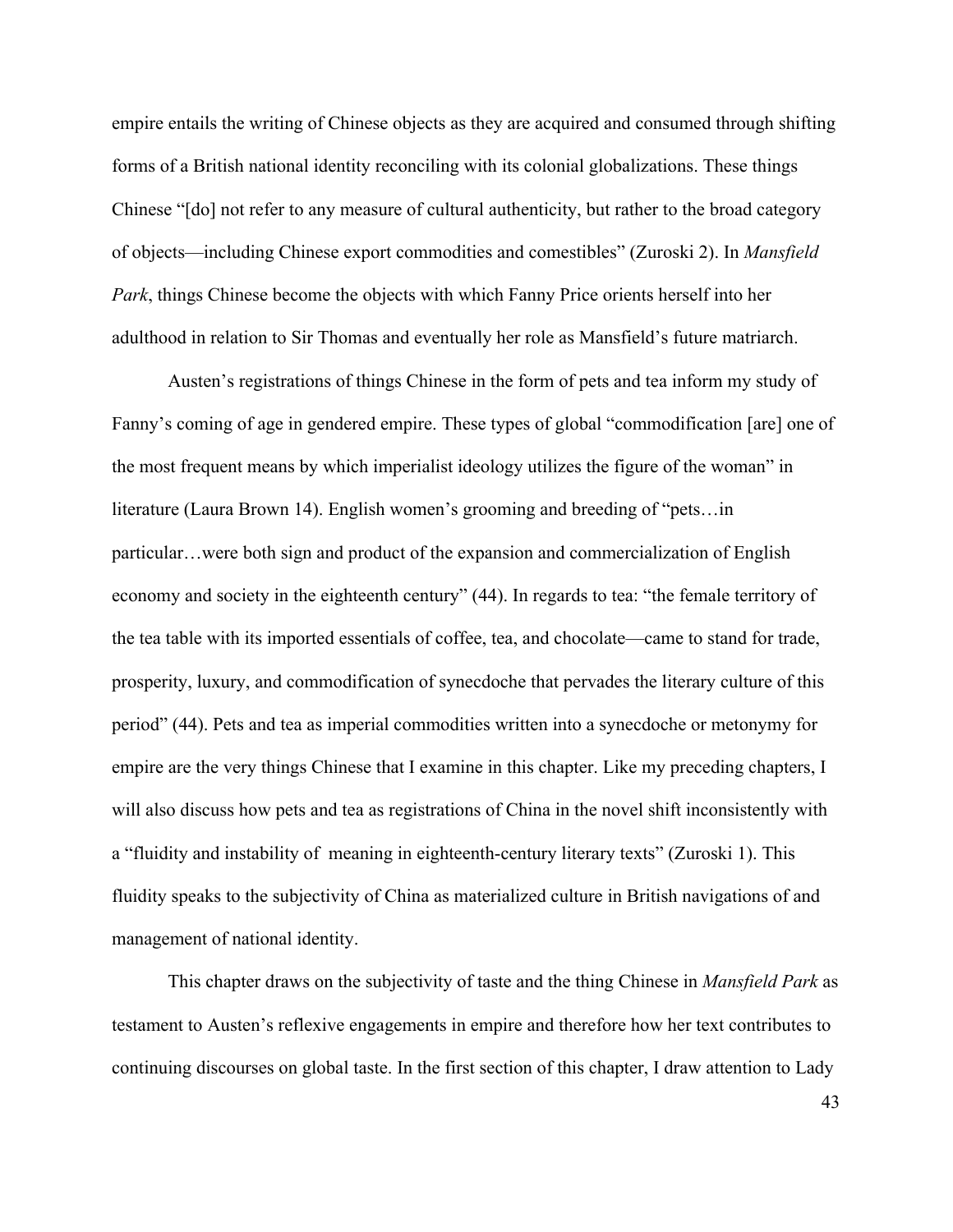Bertram's pet Pug as a thing Chinese that mediates women's shifting homosocial relations in patriarchy. In the following sections, I write on Fanny's taste for tea as a sign of her successful patriarchal education, which signals her readiness for a marriage in empire and elevated place in Sir Thomas's metonymy at Mansfield. Taste for things Chinese as something that activates subjectivities in Fanny's social capital, presents us with Austen's written suspensions of patriarchal empire. Considering the imperial histories between China and England, *Mansfield Park* features "Austen's provisional reckonings and understanding of history as process" (Emily Rohrbach 14). Austen's metonymies of "no reading, no China, no composure"—a tripartite wherein a particular text *on* China becomes "China"—maintains "the tug between what the narrator and characters say and what the narrative does" (111). In its written and therefore deliberate conflation or "composure" of "reading" and "China" with a woman's self-possession, the metonymical tripartite goes beyond mere historical depiction and into cultural process. It is in these rhetorical suspensions of China that *Mansfield Park* reveals how empire is always present in all corners of domestic life but also how the very mechanisms that reproduce these localized imperialisms are often irresolute and therefore fragile.

## **3.1 Bringing Up Fanny: how things Chinese facilitate patriarchal homosocial relations between women in** *Mansfield Park*

*Mansfield Park* engages with how rising global mercantilism in the long eighteenthcentury, and its potential repercussions on British national identity, is constantly reconciled through the figure of the woman and her consumption of things Chinese. Yang uncovers how "the example of China successfully and surprisingly combines two presumable antithetical entities: virtue and commerce" (7 Yang). The conservatism of virtue is initially incompatible with the expenditure of "commerce". However, a new world economic order "dominated by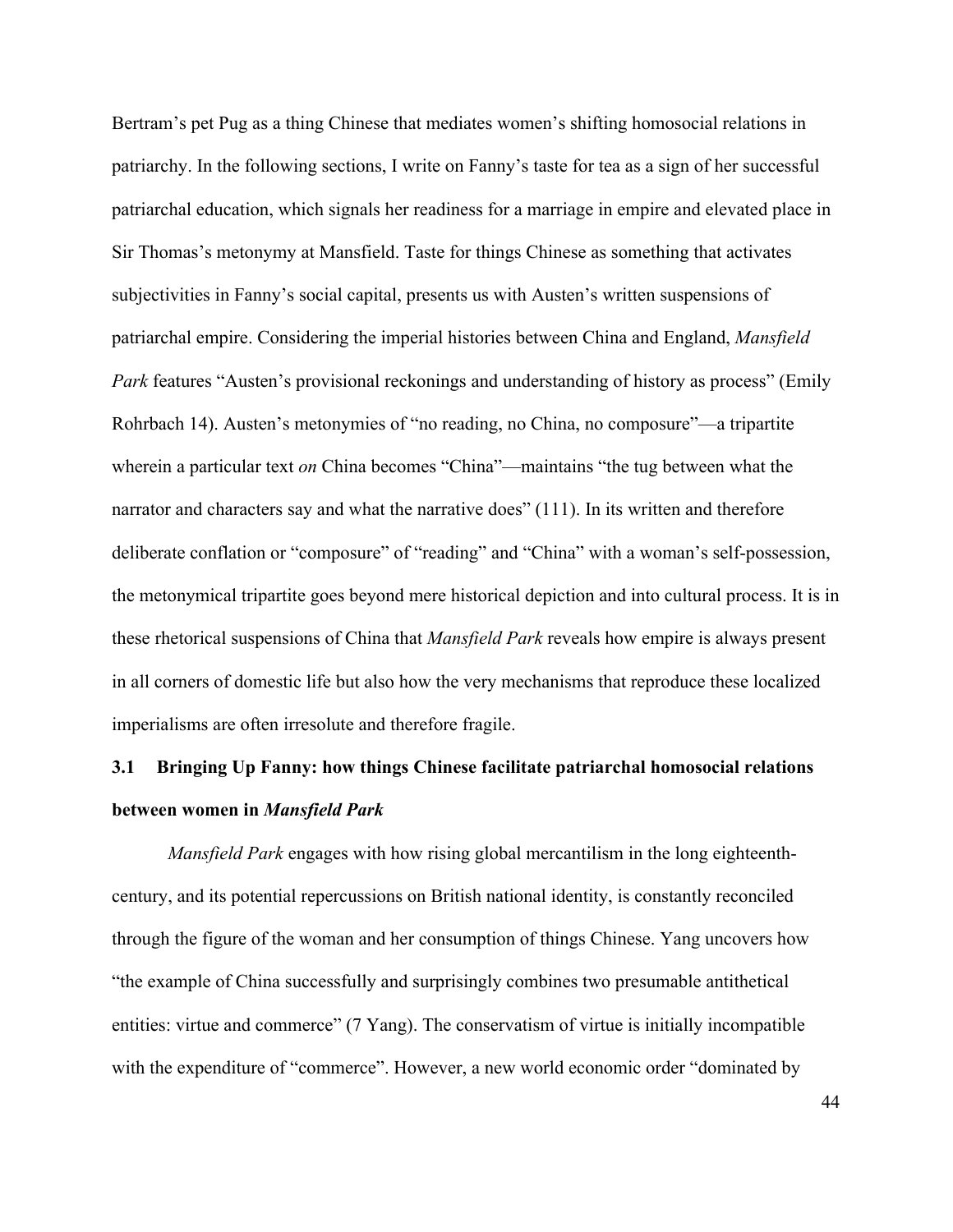China" required a renegotiation of how Chinese-ness should be conceived off according to British subjectivity (Markley 2). These "new modes of 'consumption' and 'exchange' give way to new models of 'morality'" that recruit women's participation (Sarah Cheang 365). The gendered taste for things Chinese reveals how female chastity is ultimately a patriarchal project utilized towards empire's control of women's bodies and identities in pursuit of patriarchal expansion across the globe. Cultural and material significations for a woman's chastity and social status vary according to British empire's navigations of global economies. Austen's writing of things Chinese engage with these shifting significations gendered cultural consumption. In *Mansfield Park*, the thing Chinese in the form of a pet dog mediates women's shifting social and class status.

Beginning in the long-eighteenth century small dogs associated with Chinese origin were fashionable companions for women and were "considered a favourite accessory of doting women and evidence of both England's mercantile expansion and the expanding appetites of female consumption" (Yang 151). As a thing Chinese, the small dog establishes women as the "point of contact" of empire via the commodification of China and in this case, living creatures (Brown 28). Breeding Chinese dogs in England made way for "fantasies of China…produced through the agency of upper-class women who were able to shape 'China' in Britain, even as their male relatives—army officers, diplomats, and traders—were attempting to shape China abroad" (Cheang 386). The pet dog conveys empire's ability to domesticate and commodify the threat of rivalling empires and economies that warrant the male-assigned professions of "army officers, diplomats, and traders" in the first place. The practice of keeping Chinese pets uncover the significant role women play in mediating the cultural capital of empire on the British home front.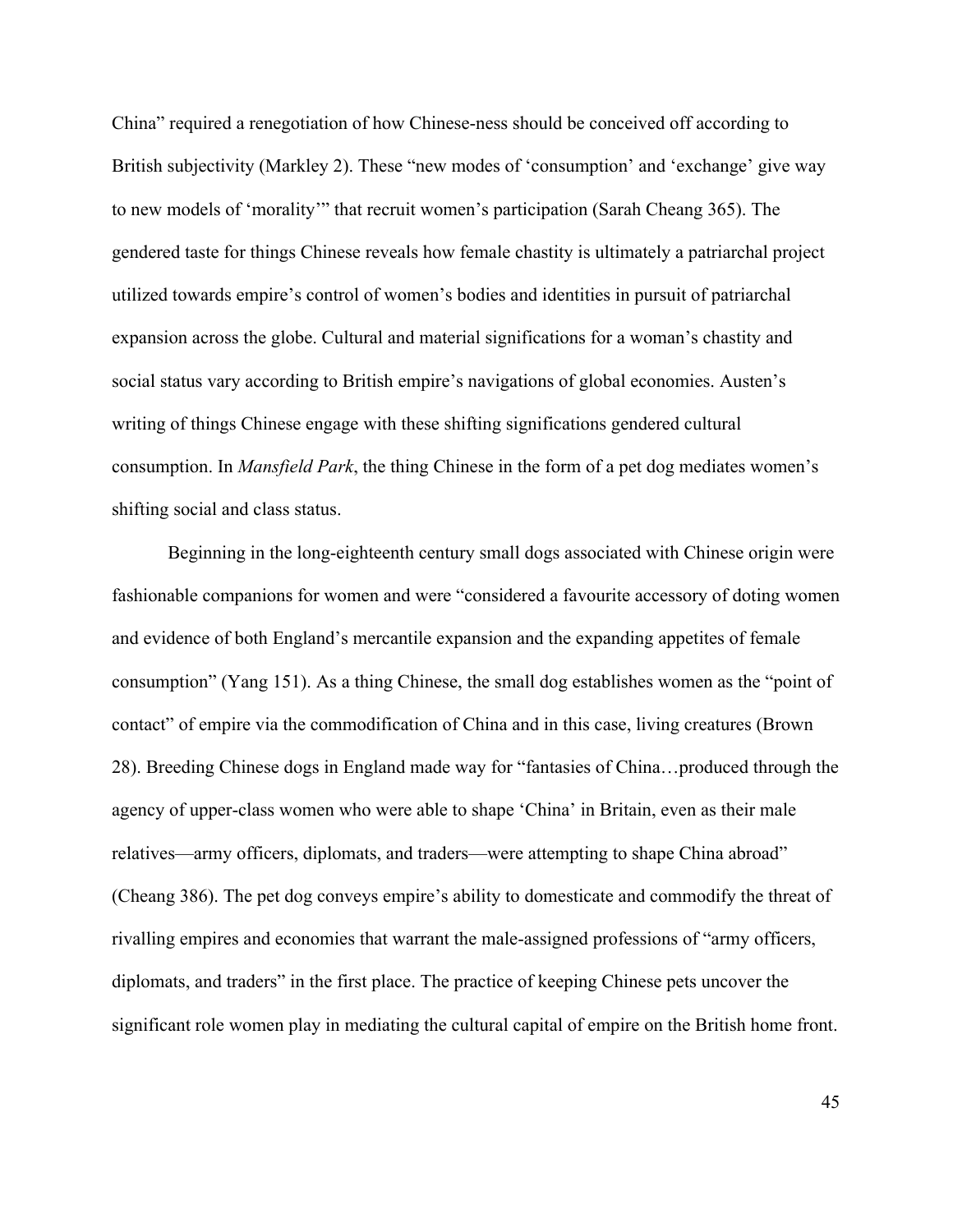In order to convey her character's class, Austen writes a canine companion called "pug" for Lady Bertram. Beginning in the sixteenth and seventeenth century, the Oxford English Dictionary (OED) defines "pug" as "a term of endearment for a person (or, occasionally, an animal); also applied to a plaything, as a doll or pet". In occupying a liminal space between "person", "animal", and "object", the word "pug" conveys the malleability of "Chineseness" in the service of British subjectivity and commodification. "Pugging" also describes the preparation of clay for both structures and objects of display by rendering it more pliable. As an act of making, molding, and shaping, "pugging" connotes the act of composing that applies to biological dog breeding as well as how women are socially bred in empire.

Much like the tiny dog, breeding underscores Fanny's arrival at *Mansfield Park*. "Breed her up... in the world and society of this country", says Aunt Norris to Sir Thomas (Austen 7). These characters engage in an "eighteenth-century discourse of breeding encompassed ideas of biological and educational improvement" and an "attention to applying selective breeding practiced upon animals to human animals" (Yang 164). The question of whom Fanny ought to breed with is part of the discussion of her adoption at Mansfield. Aunt Norris's recommends that if they "breed [Fanny] up with them from this time…she will never be more to either [Bertram brothers] than a sister" (Austen 7). These first few pages of the novel bluntly engage with questions around "pure origins", "cross-species" and "cross-cultural mixture" to be navigated through and resolved as "future metonyms of Englishness and empire" (144). Fanny's potential position in the household is premised on and reduced to whether she might make a potential mate or additional offspring to the family. Both options are concerned with how she might benefit or disadvantage the genealogy of the Bertrams. Breeding in *Mansfield Park*, whether it is social or biological, is a question of how Fanny should be metonymized into Mansfield.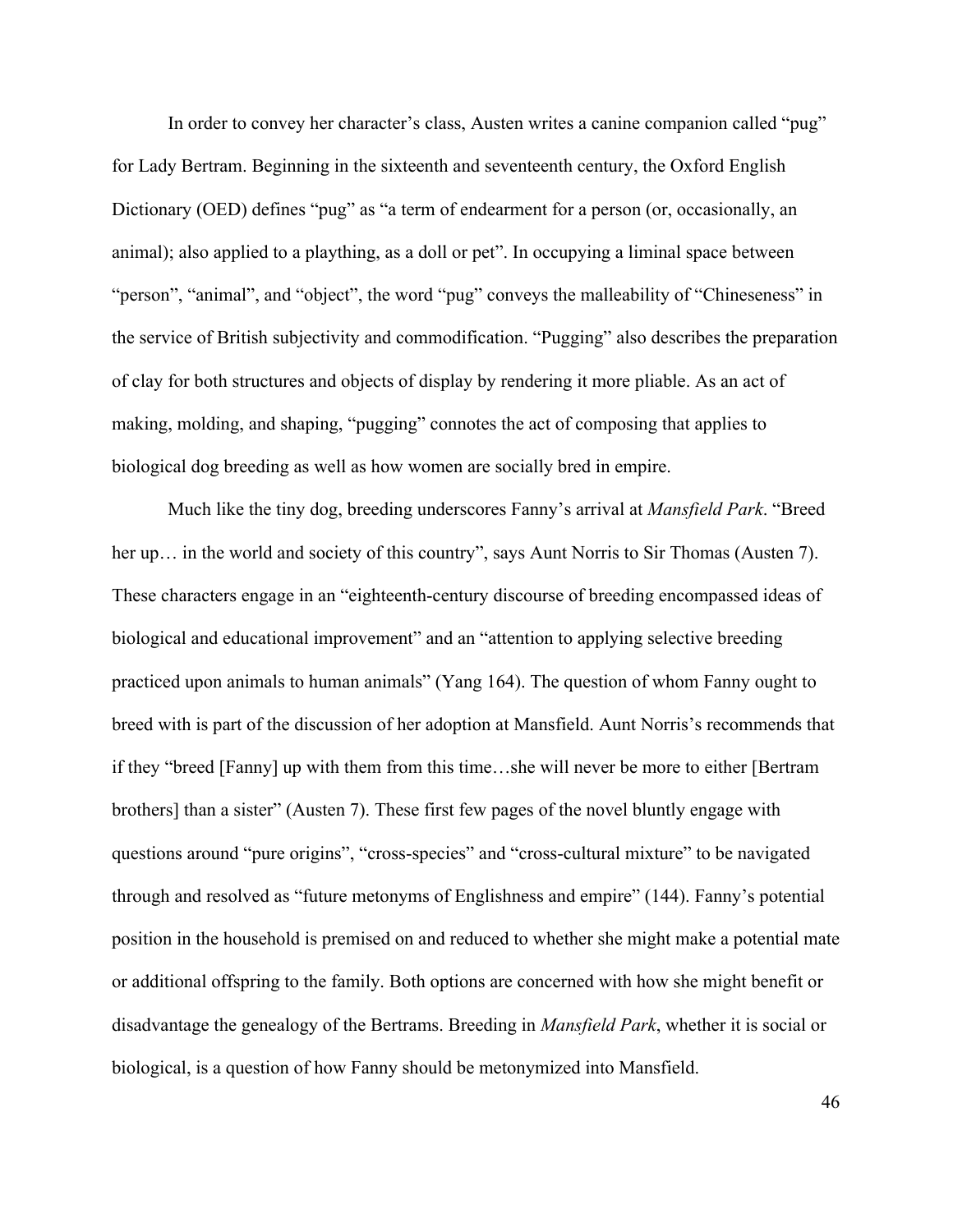Breeding is a homosocial process between the women in the novel. It is mainly women who facilitate the breeding and show clubs of Chinese dogs in Britain. These clubs were often depicted as "sisterhoods" (Cheang 382). These local communities of women engage in "notions of sisterhood can never be separated from imperialistic mechanisms and models" (382). The same patriarchal homosocial facilitation between women apply to Fanny's adoption at Mansfield. Fanny's arrival at Mansfield is literally organized and negotiated between sisters. Aunt Norris is the mastermind of the adoption of her own sister's (Mrs. Price) child into her other sister's home (Lady Bertram). The relationship between these three sisters in the novel is defined by their contributions to breeding either by design or reproduction as a form of metonymy to Sir Thomas's Mansfield.

As the thing Chinese, Pug becomes a means by which Lady Bertram relates to Fanny in gendered empire on the basis of social and biological breeding. In Chapter thirty-three, Fanny receives a proposal from Henry Crawford. Lady Bertram tells Fanny that "it is every young woman's duty to accept such a very unexceptional offer" (Austen 386). This is despite Fanny's protestations that her aunt "cannot wish [her] to marry…for [Lady Bertram]…would miss [her] too much for that" (386). Fanny is referring to how her aunt had "always found her very handy and quick in carrying messages, and fetching what she wanted" (22). Beginning in the 1600s until the early twentieth century, the OED assigns "fetch" as an action "chiefly of dogs". Lady Bertram who tends to "[think] more of her pug than her children", can only think of Fanny's value in terms of a pet who is bred up to breed. She expresses excitement over the union she imagines between Fanny and Henry in terms of breeding. "We certainly are a handsome family!", she triumphantly exclaims (Austen 386).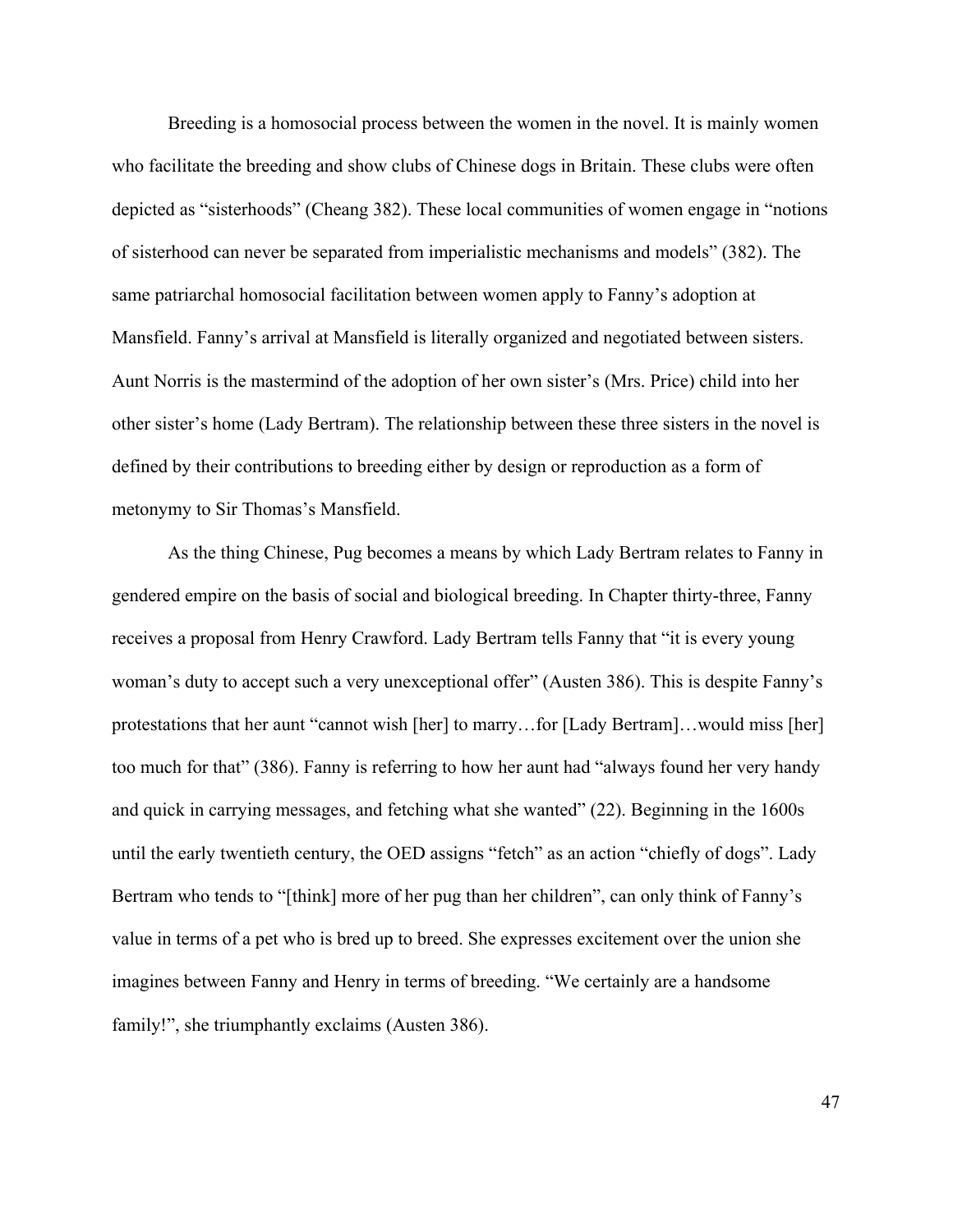Lady Bertram further expresses her enthusiasm for the potential match when she tells Fanny "the next time Pug has a litter you shall have a puppy" (387). The exclusivity of such a gift is emphasized when Fanny's aunt tells her that it will be "more than [she] did for Maria" when Maria was first engaged (387). It is through a potential marriage to a man of "good estate" that Fanny might become financially secure and earn social capital with her aunt - the reward of which is the thing Chinese. This is an instance of how "the China trade played a critical role in shaping species categorization" (Yang 144). Fanny as the "stupid" cousin is initially categorized below the Bertram sisters (Austen 22). But when Henry proposes to her, she is placed above them. The uplifting of Fanny's social status is marked by the gift of one of Pug's puppies to her. This demonstrates how the thing Chinese mediates categorization between women not solely based on biological but social breeding. Lady Bertram expresses her enthusiasm for Fanny's proposal from Henry through a fostering of female kinship that supersedes the biological and is "more" than what she is willing to do for her own daughter Maria. The thing Chinese becomes the means by which women's social status is renegotiated at Mansfield. Pug's breeding as a proposed reward for Fanny's breeding encapsulates this social mobility within the confines of a woman's role towards expanding male metonymy in empire. Henry's attentions as a marker for social status among the women at Mansfield is also evident in how he inspires a rivalry between Julia and Maria. On the question of who would sit next to him on a carriage ride, he chooses Julia. Henry's selection of Julia over Maria for a seatmate is haunted by sounds of "the barking of Pug in his mistress's arms" as the party rides off (95). Pug as the thing Chinese provides a soundtrack to the mobility of English women's bodies and status, led by a man in the driver's seat.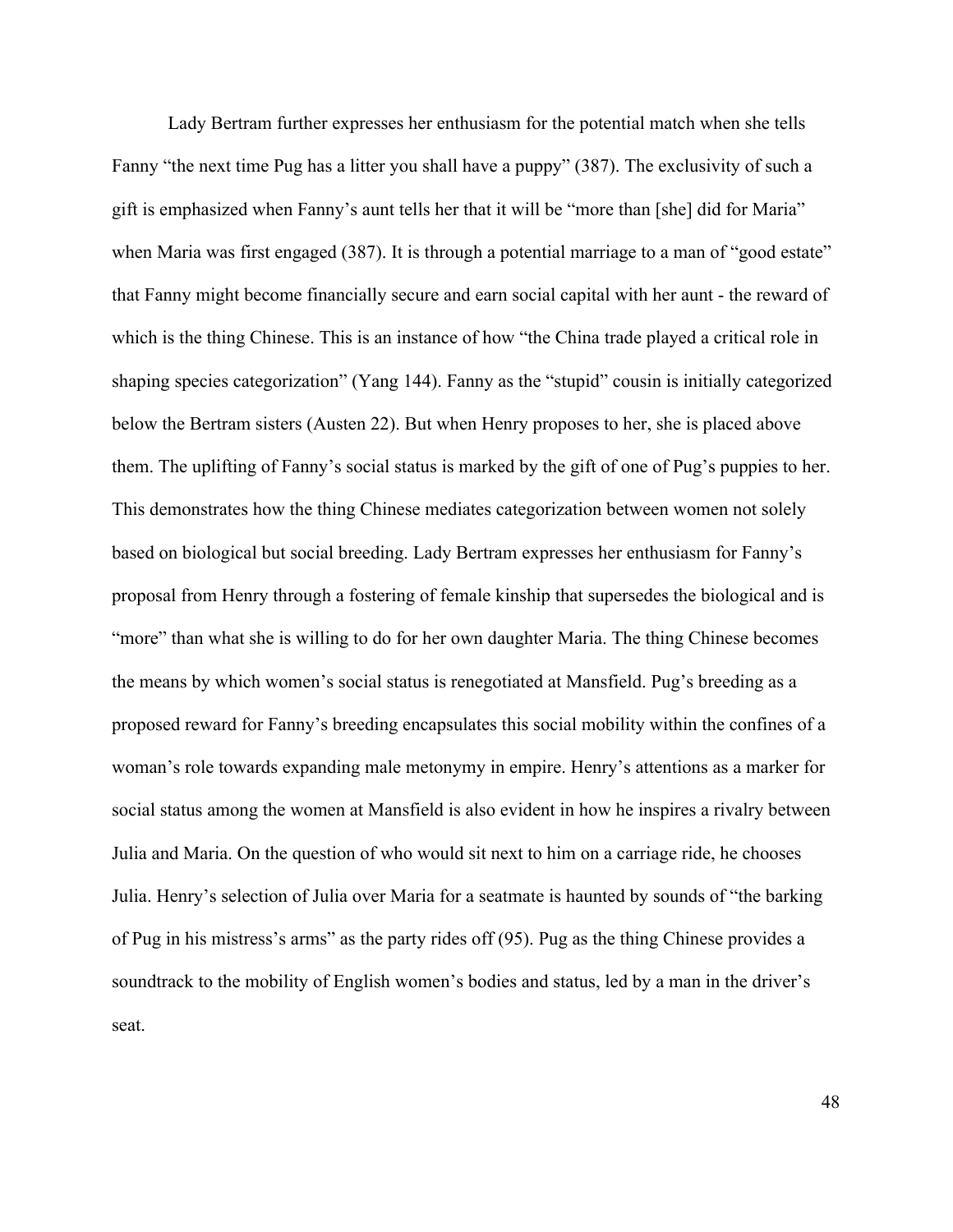## **3.2 "He would have nothing but tea": the patriarchally-determined process of how things Chinese become British**

Lady Bertram participates in things Chinese through Pug. For her husband, it is tea. When Sir Thomas arrives home at Mansfield from Antigua, he asks for tea. Austen's rhetoric in the following lines conveys Sir Thomas's insistence on the matter: "[he] resolutely declined all dinner: he would take nothing, *nothing* till tea came—he would rather wait for tea" (my own Italicization, 211). Sir Thomas showing his preference for tea (a valuable commodity of empire) upon his arrival home signals the cultural capital of the beverage. Drinks made from colonial imports like "coffee and chocolate were more popular in public venues such as London's coffeehouses," but "Chinese tea was the beverage of choice in private homes" (Zuroski 83). Tea is what transports and facilitates the dynamics of empire between Britain and China into Mansfield.

Tea represents a British ability to purchase and contain a rival empire, China, inside of a cup and the British body. But at what point does something once considered to be a distinctly "'Chinese' luxury" start to "[recede] into the background: its presence [attesting] to nothing more than [part of] a normal order of things in English spaces" (Zuroski 112, 122). Both Beth Kowaleski-Wallace and Zuroski examine Jonas Hanway's 1757 An Essay on Tea. The essay condemns the beverage and its Chinese origins, asserting its dangerous effects on English bodies. As a counterpoint to Hanway's essay, Samuel Johnson wrote about tea's compatibility with the English body on the grounds of its neutrality. Johnson's argument is hegemonic in its claims that "tea has no special qualities, positive or negative, that affect the people who drink it…for tea is as English as Dr. Johnson himself" (Zuroski 156, 157). Although controversial to some readers (and the university librarian who helped me search for the article), Hanway's stance was still a legitimate way of "reimagining Chinese objects during the second half of the eighteenth century"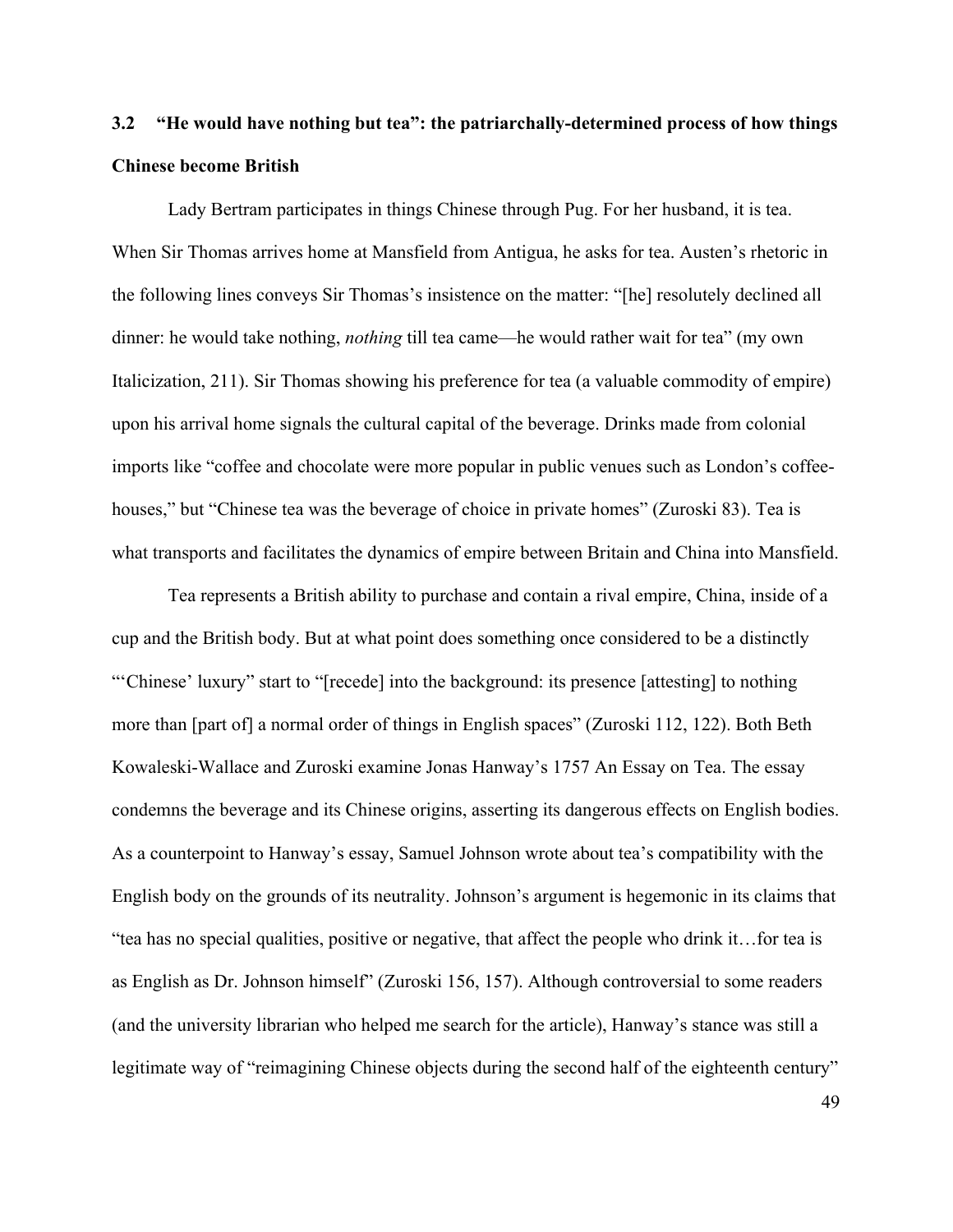(Zuroski 157). But by the end of the era it is Johnson's perspective on tea's English "unremarkability" becomes the more dominant one (Zuroski 112). Regardless of its branding as distinctly Chinese or not, the thing Chinese is a medium for British projections of nationalist identity in the arena global empire.

When Fanny Price is reading about the Macartney Embassy in chapter sixteen, she is reading about the history of tea. Macartney's embassy was largely motivated by acquiring more British control over a Chinese-led tea economy. Although his 1793 mission failed, by the time of *Mansfield Park*'s 1814 publication, the British East India Company dominated the tea trade in China (Paul A. Van Dyke, 2020). Sir Thomas's preference for tea is emphasized by the conflict this preference is met with, indicating Austen's engagements in British taste-making as an imperial pursuit. While waiting for his tea, Sir Thomas regales his family with tales of his voyage:

…and in the most interesting moment of his passage to England, when the alarm of a French privateer was at the height, [Mrs. Norris] burst through his recital with the proposal of soup. "Surely my dear Sir Thomas, a basin of soup would be a much better thing for you than tea. Do have a basin of soup." Sir Thomas could not be provoked. (Austen 211)

The word Austen uses is "provoked", a word to name the ensuing satirical conflict between two characters at Mansfield. But the word also connotes to a sense of battle (conjured in part by Sir Thomas's story) between the sexes on taste. In the end however, Sir Thomas's defenses remain strong as the household patriarch who wins over Aunt Norris and we find out which consumable is more appropriate for a British homecoming.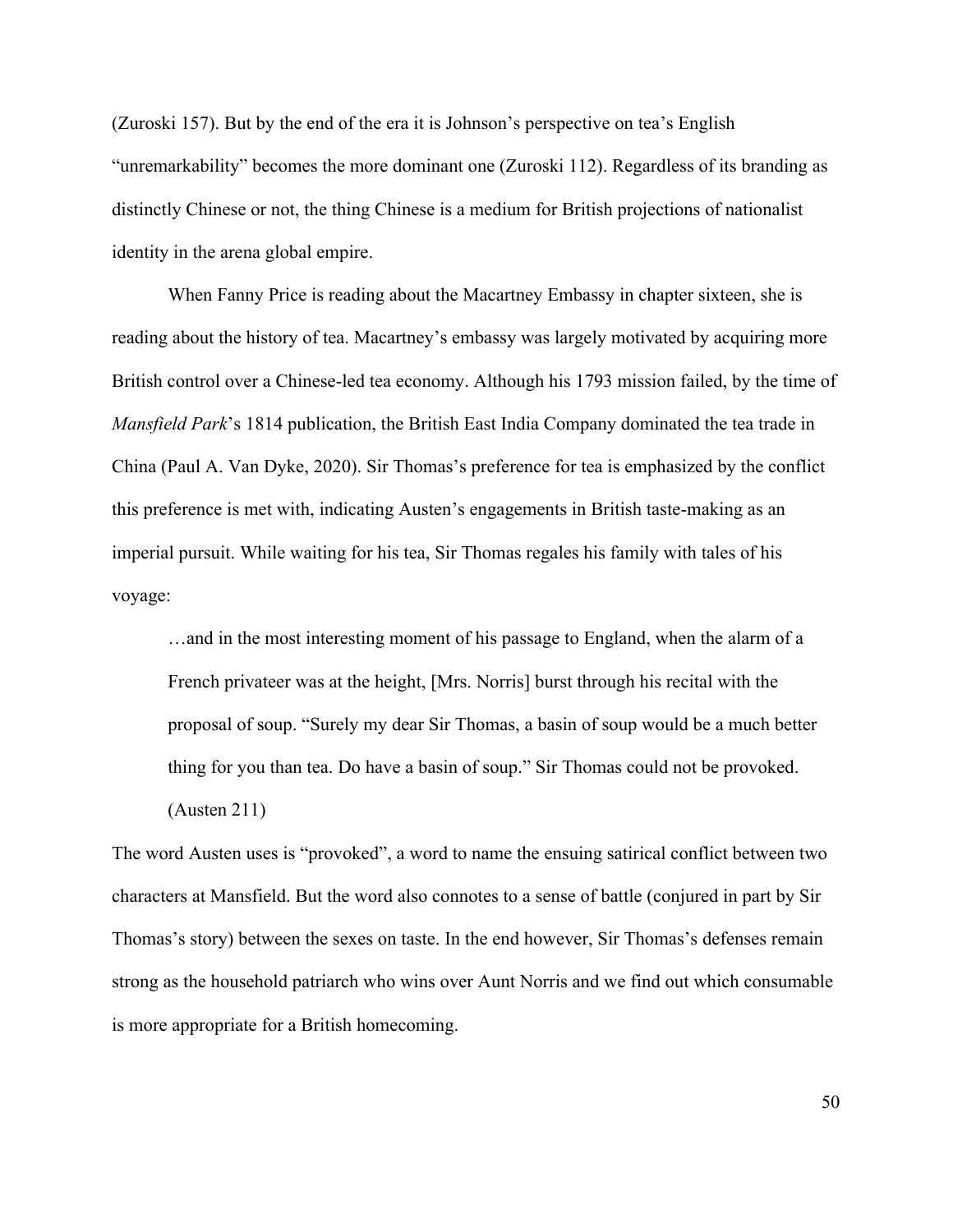Both "tea" and "soup" appear in Johnson's dictionary. Johnson attributes the word and the dish "soup" to French origin. The only other place it appears in besides its own entry is in his description for "cabbage". His own research on the vegetable reveals how it "was formerly more cultivated in England than at present; and some esteem this kind for soups". Although this practice of preparing what he calls a "strong decoction of flesh for the table" and what the OED similarly defines as " a liquid food prepared by boiling, usually consisting of an extract of meat with other ingredients and seasoning", might originate in France, its ingredients as it is prepared in England are largely and historically local to British soil. "Soup" names a practice of borrowing foreign methods to prepare local ingredients. At the time that Mrs. Norris insists on serving Sir Thomas soup, the dish has established itself as part of the local cuisine. Sir Thomas's inclination for tea over soup may be read as a preference for the thing Chinese over the Western dish. However if we are to take into account Johnson's own defense of the Englishness of tea, we can read this as a moment of conversion instead in which the thing Chinese becomes British. This conversion process involves a man telling a woman what he prefers to consume upon returning home from his colonial enterprise. Austen's rhetoric of emphasis on Sir Thomas's preference for tea ("nothing, nothing but tea" and "could not be provoked"), depicts active tastemaking on his part. Sir Thomas's insistence on tea upon his return from Antigua represents his role as Mansfield patriarch to deliver to his home the spoils of empire and demonstrate the modes of its patriarchally-determined consumption. Drinking soup does not display his patriarchal power in empire as much as tea does. Historically, tea also demonstrates a more recent conquest over materials traded in empire.

Insisting on "nothing but tea" features Sir Thomas in the act of self-making towards "a model of the modern subject: an individual in whom the desire for foreign things is organized as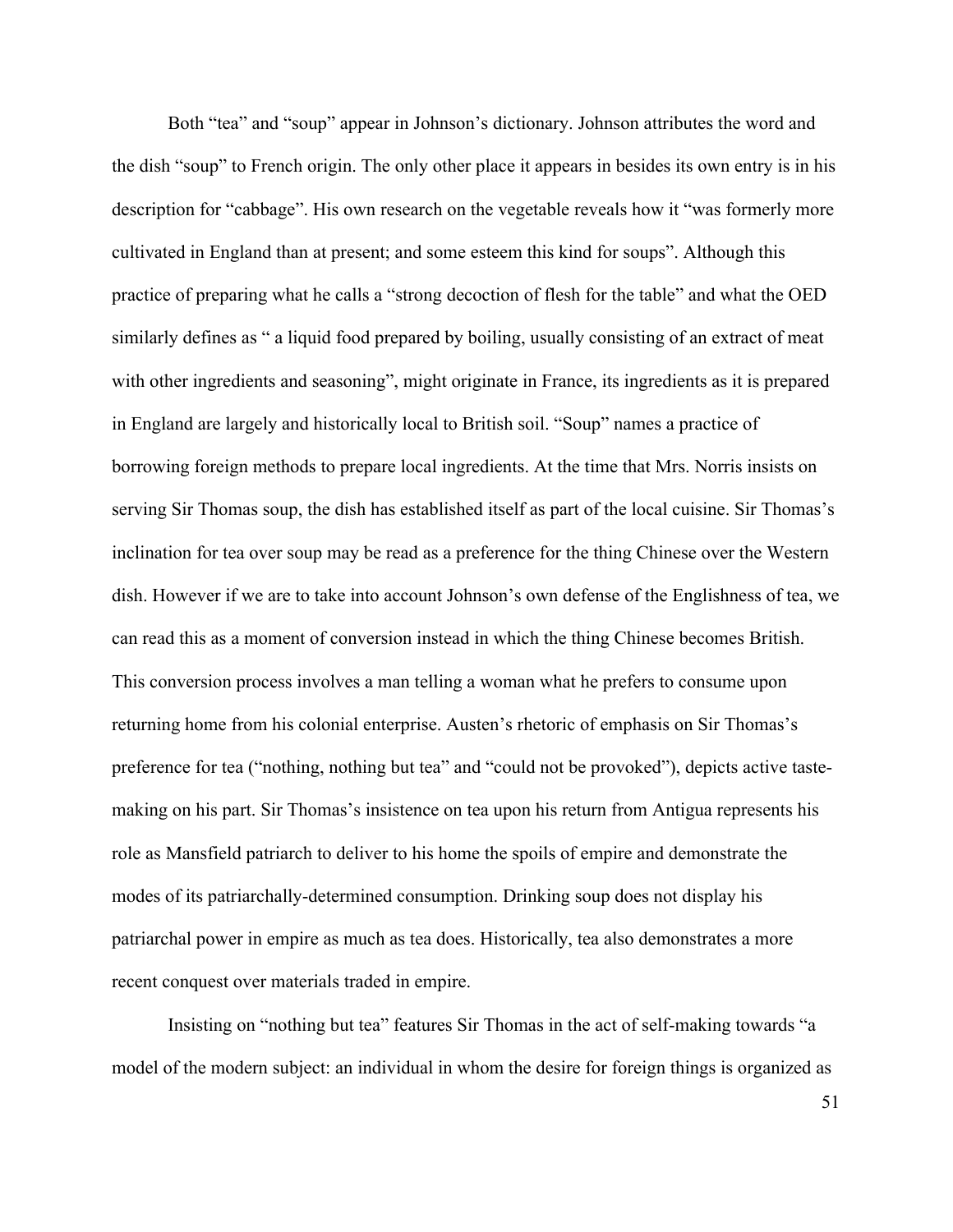part of the privatized economy of sexuality and self-regulation" (Zuroski 3). Tea signifies not just the social and economic capital Sir Thomas aims to bring to Mansfield. Like his wife's Pug, it is the thing Chinese that mediates his management of women's statuses or "sexuality and selfregulation" at Mansfield. After asking for tea the second thing he asks for is to see Fanny. He "[observes] with decided pleasure how much [Fanny] was grown!" (208). In my second chapter, I close-read this same scene as a sign of Sir Thomas's pride in Fanny's ability as a young woman to expand and mobilize his metonymy and own estate through marriage. In this chapter, I would like to emphasize how both tea and Fanny present ways for Sir Thomas to regulate colonial taste and the "privatized economy" of her sexual and self-regulation upon his arrival.

The sight of Fanny's "health and beauty" gives "joy" to his own face that in contrast is "worn" in the "hot climate" of Antigua (208). At recognizing how she might alleviate her uncle's tiredness, "every tender feeling was increased" in Fanny as she comes to understands his "delight…in being again in his own house, in the centre of his family" and the center of local colonial Britain (208). This is an instance of what Srinivas Aravamudan calls "tropicopolitanism", which "combines the idea of the [colonized] tropic with that of the [colonizing] cosmopolitan" (4). Tropicopolitanism "inaugurates the self-valorization of the metropolitan subject", providing a way to define the European metropolis via its distance and difference from the tropical in terms of climate (5). Fanny's post-Antigua interaction with her uncle reinforces a gendered colonial system in which English women's "health and beauty" benefit as a result of how English men become "worn" in "hot climates" as a dynamic of patriarchal gendered exchange. Asking for tea and subsequently Fanny, illustrates the responsibility of women to soothe and process what colonial violence has worn. Like tea and the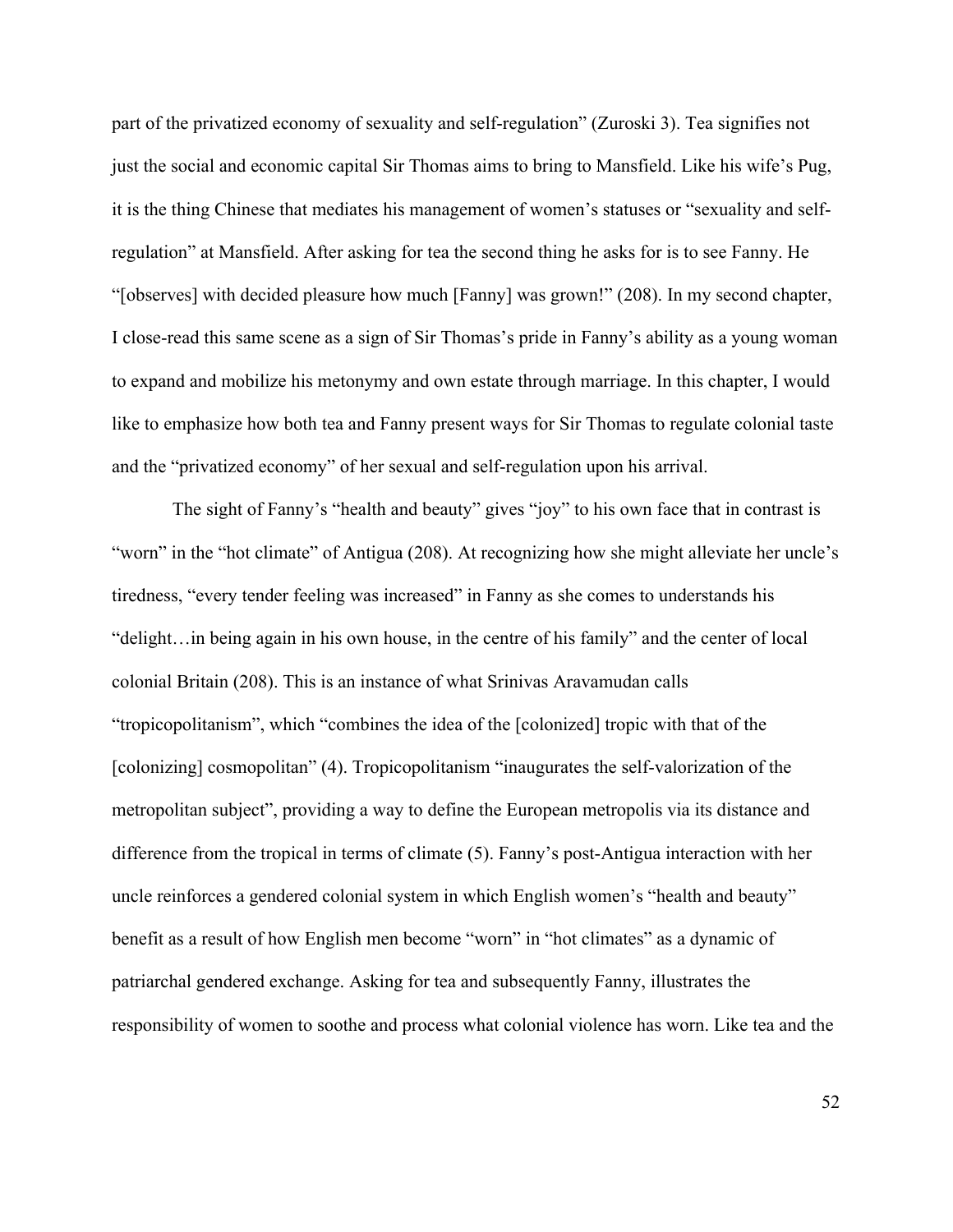thing Chinese, Fanny is to establish herself into Sir Thomas's metonymy of patriarchal empire through a domestication process of "composing" and cooling its violence.

Tropicopolitanism as a framework for reading Sir Thomas's return to Mansfield from Antigua depicts a gendered process of English women's and the thing Chinese's role in obscuring the plantation. In writing tropicopolitanism as process however, Austen rhetorically allows the plantation to haunt Mansfield. Tea as Sir Thomas's beverage of choice coming home from his plantation, reinforces the role of things Chinese in the exploitations of empire. In order to appeal to the British palate, Chinese tea is sweetened by sugar which is historically produced by colonized black labour. The market for Chinese tea makes its own dire contributions to the African Trade of the long eighteenth century. The Trade maps empire across "the industrial centers of Europe, Africa, and the Americas [and] its primary commodity was black bodies, sold and bought to provide free labor to the plantations…whose primary products—coffee, sugar, tobacco—were needed to satiate the culture of taste and the civilizing process" (Simon Gikandi 2). Gikandi's work is crucial to pointing out the dual hypocrisies that sustain colonial taste. The era of establishing a Western ideal of individual freedoms, identity, and autonomy was an era that benefited from colonization and enslaved labour. Tea in *Mansfield Park* as the thing Chinese that Sir Thomas requests upon his arrival, maps empire and its violent work between Europe, Africa, the Americas, and Asia.

#### **3.3 "Preferring tea to anything": Fanny demonstrates her taste in tea and empire**

When Sir Thomas returns from Antigua, it is up to the women to see through the tea service. Lady Bertram is assigned by her husband to "speak for tea directly" and "hurry Baddeley" their butler for it (211). It is her domestic duty to oversee the serving of empire inside the British household but it is ultimately for men like Sir Thomas to decide what should be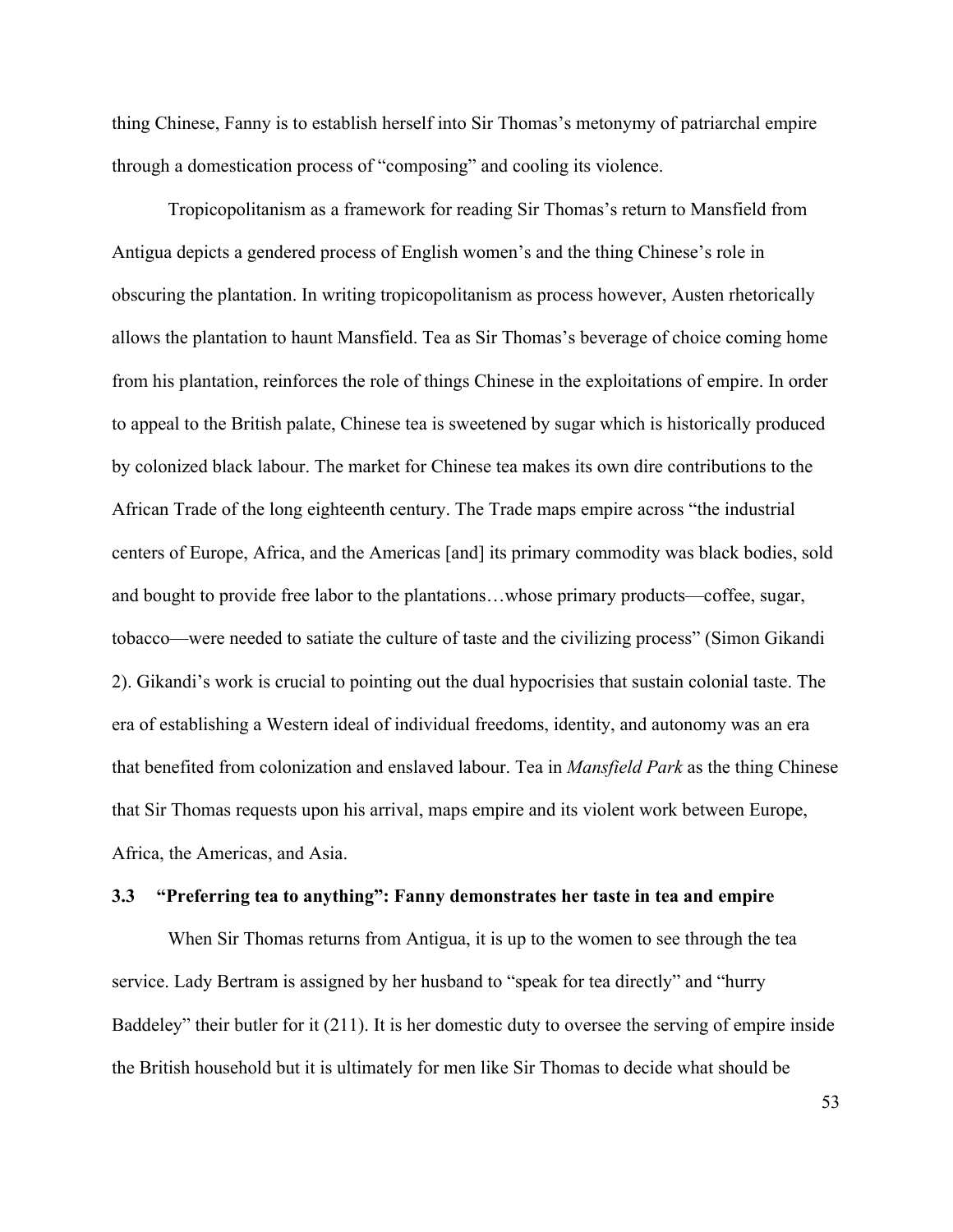served. Serving tea involves the simultaneous composure of a woman's material environment and her own body. The following illustrates how a woman of the long eighteenth-century would serve the coffee or tea:

The vessel's physicality instructs the user, civilizing her behaviour and bringing her to execute a properly graceful social performance: deftly grasping the pot by the handle with one hand, securely holding the lid with the other, gracefully pouring the liquid, and silently returning the pot to the table…tames both the foreign object and the mistress of the table through one set of gestures.

(Joanna M. Gohmann 159-60)

Gohmann's analysis applies to how a woman managing the thing Chinese for British consumption also involves the displayed-management of her own body. Although this service is outsourced to Baddeley, Sir Thomas asks his wife to arrange for it leaving the responsibility ultimately to her. The thing Chinese does not just establish Sir Thomas's own conspicuous consumption in empire. It also becomes the means by which he organizes these gendered social roles in the metonymy of his colonial estate. His re-settling into his home after having been "worn" by Antigua is marked by his gendered social delegations around tea. Brown writes that "the ambiguities and anxieties of this transitional periods [of global empire] seem to be concentrated in the figure of the woman, who stands for the whole complex and unresolvable problem posed by the early history of capitalism" (Brown 134). It is through composing women's bodies and roles that the anxieties of empire's foreign infiltrations might be managed (my second chapter explores these "anxious considerations" for Fanny in further detail) (Austen 298). In *Mansfield Park*, scenes of serving tea indicates how well or not a household and a woman appears to be in order. As the beverage that is offered upon the arrival of British persons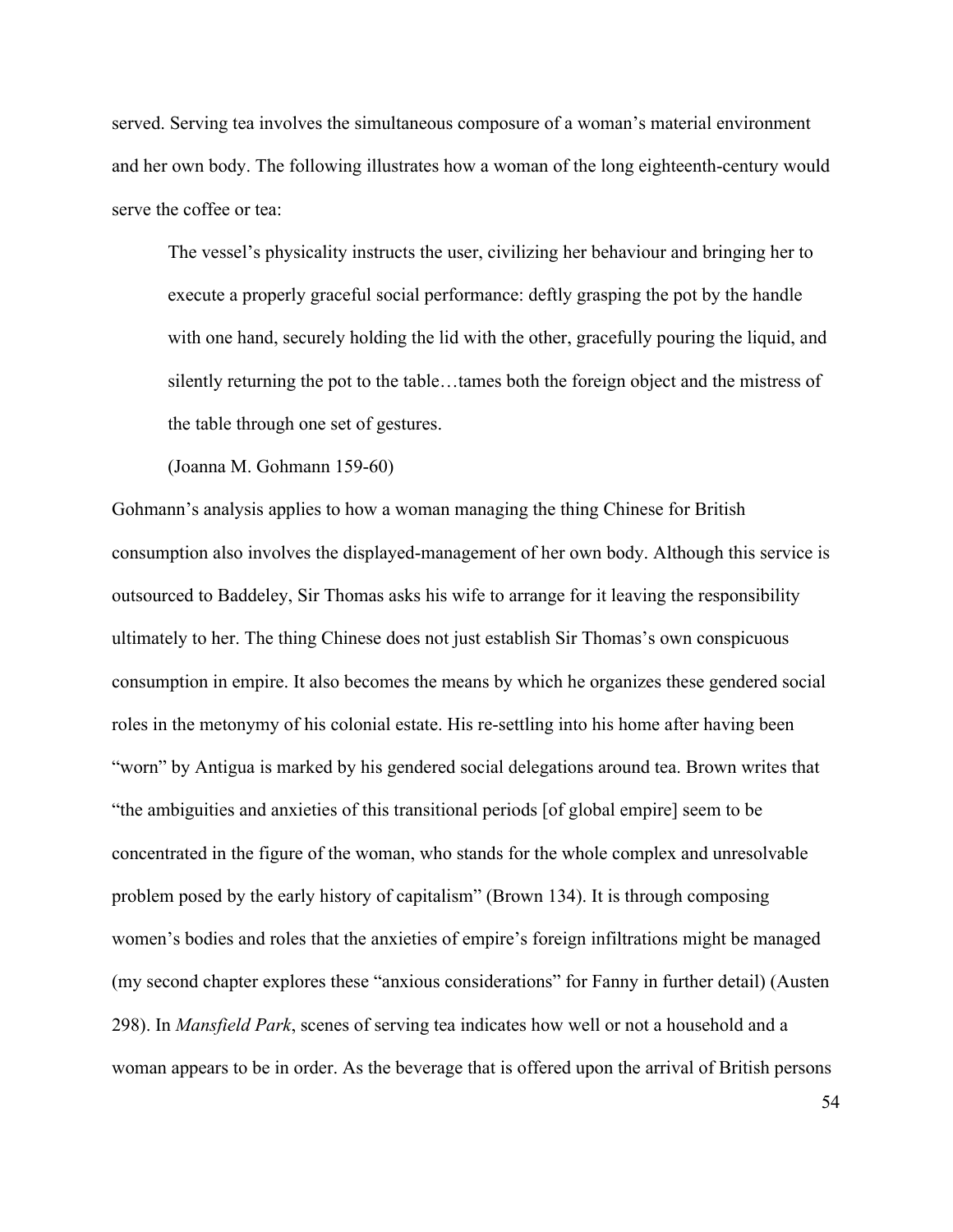moving across locations, it also orients their positionalities and participations in the metonymy empire.

In Chapter thirty-eight, Fanny's mother offers tea to Fanny and William when they first arrive at Portsmouth. Like Sir Thomas who would have "nothing, nothing but tea", Fanny and William "both declare they would prefer it to anything" (441). As wards of Sir Thomas, the two Price siblings demonstrate an alignment of their taste with his. Taste orients their physical and social arrival in empire. Fanny's arrival at Portsmouth sees her movement "out of the library, into the ballroom, and [finally] up to the altar" (Susan Fraiman 72). She is sent to Portsmouth by her uncle as an attempt to humble her towards Henry Crawford's proposal, which he offers to her after her coming out ball. Although Fanny is still reluctant to follow the course of marriage her uncle intends for her, her preference for tea upon arrival at Portsmouth indicates how she is learning to move across empire from him. Fanny's sense of metonymy for Mansfield even surpasses her own uncle's taste when her romantic interest Edmund turns out to be a better and more metonymical match (on account of his being Sir Thomas's son) for her than Henry. Revelations on Henry's character occur to the Bertrams during Fanny's time at Portsmouth when the affair between Henry and Maria is exposed. Fanny's time at Portsmouth serves as a crucial step towards the altar as it presents the culmination of her taste in both men and the thing Chinese as metonymical opportunities towards her uncle.

Tea indicates the "order of things in English spaces" and in the novel, the level of composure to the patriarchal metonymies of Mansfield and Portsmouth (Zuroski 122). Fanny's internalization of her education on taste from her uncle is evident in her own assessment of tea and order at Portsmouth. She observes that "After sitting for some time longer…there was still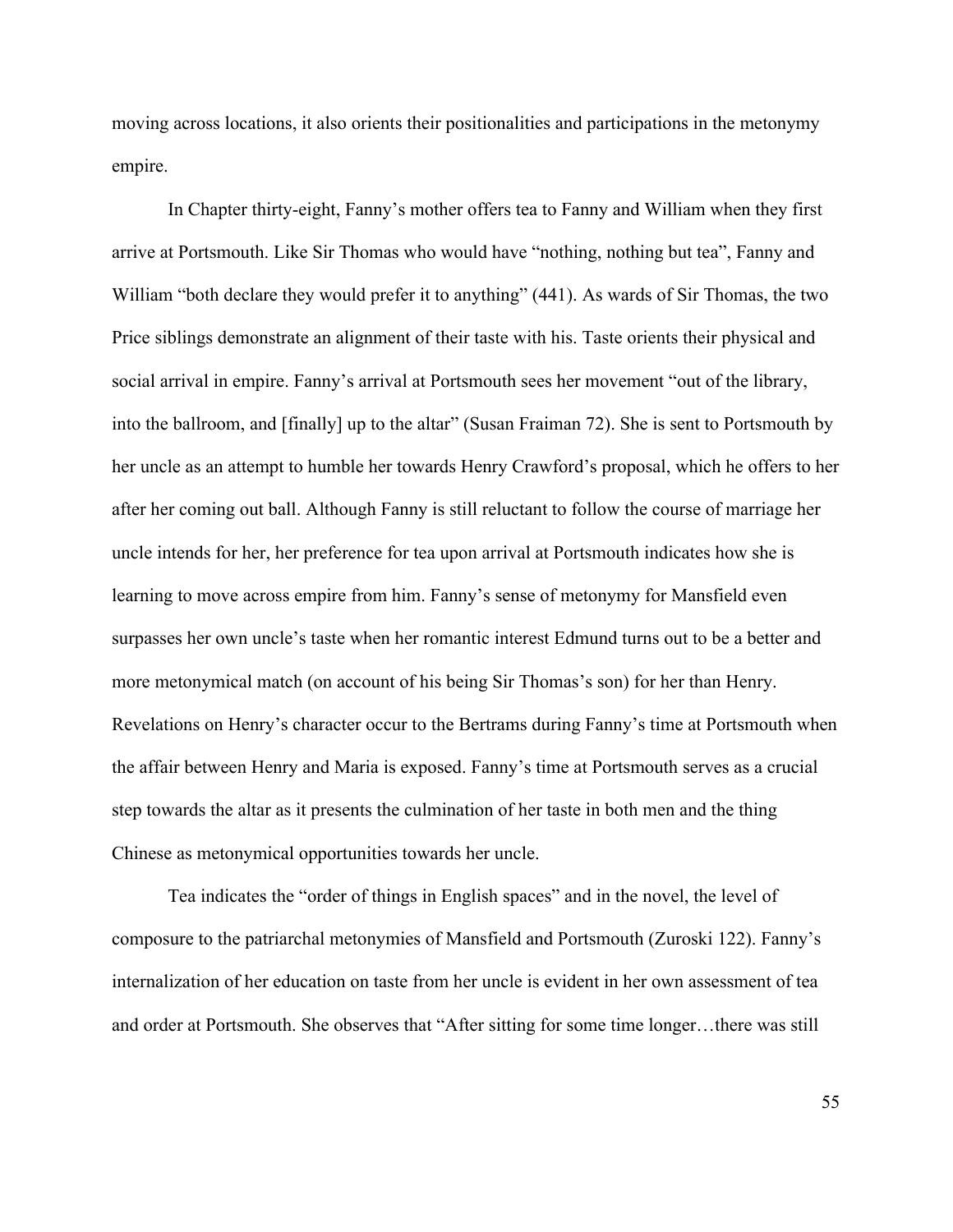no appearance of tea" (444). The absence of tea indicates an absence of patriarchal order in the Price household. Fanny immediately makes the following comparison:

"…in her uncle's house there would have been a consideration of times and seasons, a regulation of subject, a propriety, an attention towards everybody which there was not here." (446) Using Mansfield as a model she has been disciplined into (my first chapter looks at the disciplining of Fanny Price as a method of colonial categorization through the education she receives at Mansfield) Fanny deduces that the absence of tea at her childhood home speaks for a disordered "unregulated" network affecting the very "times and seasons" at Portsmouth. Unlike her uncle's house, the inhabitants of Portsmouth are not as strictly accounted for their roles regarding metonymy to her father.

Chapter forty-eight features another scene of disarray regarding tea and Officer Price. Fanny makes the following observations around the family "tea-board":

There was neither health nor gaiety…marked by her father's head, to the table cut and notched by her brothers, where stood the tea-board never thoroughly cleaned, the cups and saucers wiped in streaks, the milk a mixture of motes floating in thin blue, and the bread and butter growing every minute more greasy than even Rebecca's hands had first produced it.

(Austen 511)

In Portsmouth, the tea-things are stale and contaminated with "motes". The colour of milk, locally sourced in England has turned an ill "thin blue" with the "bread and butter...more greasy than ever". The filthy tea-board is composed of English drink and food rendered unconsumable, suggesting that a failure to manage the thing Chinese corrupts the quality of English nourishment. The unruly scene is quite literally "marked by her father's head", presenting a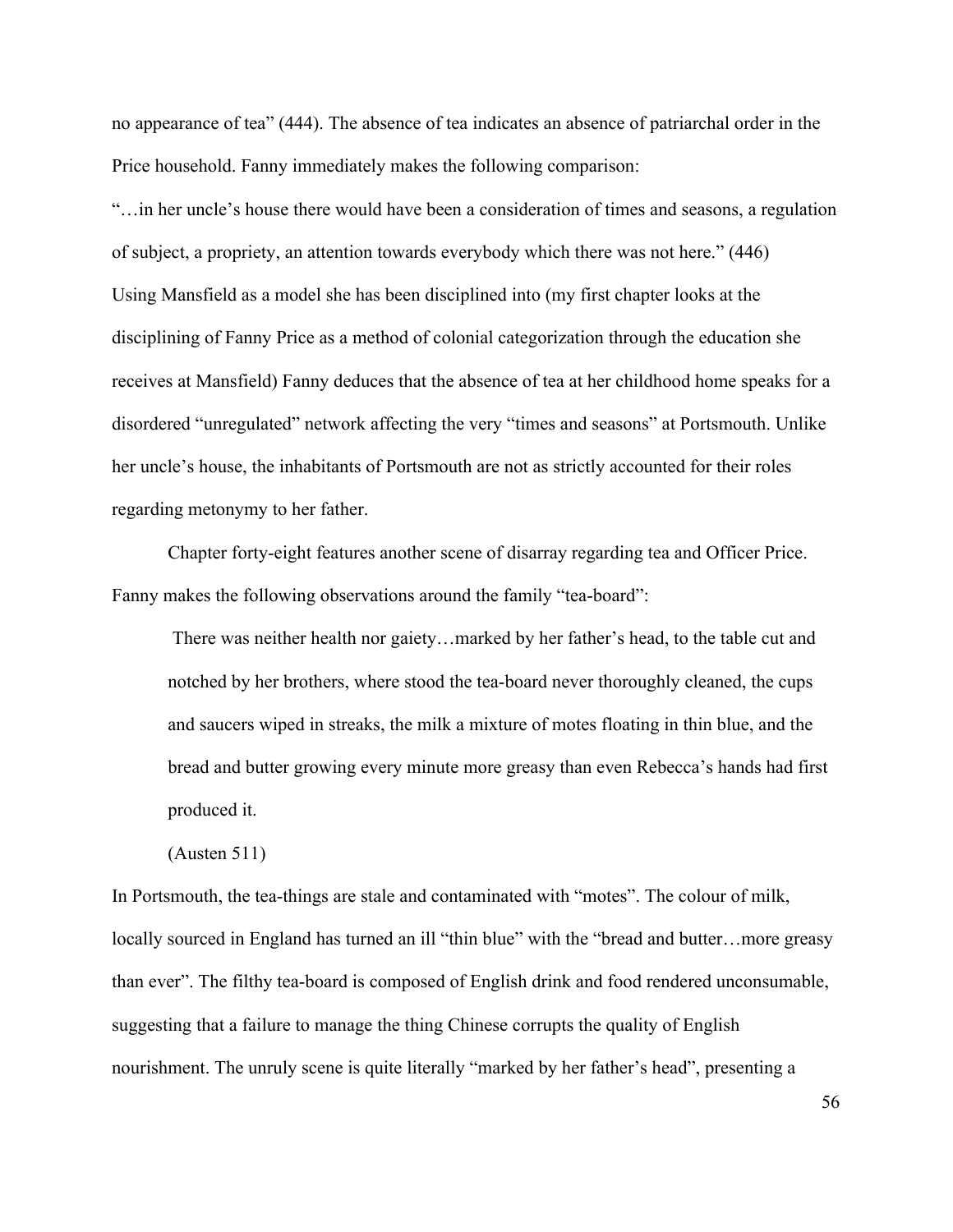contrast between the two paternal heads of Portsmouth and Mansfield. Officer Price makes a bad figurehead for the metonymy of his home. The table itself is "cut and notched" by his own male descendants further illustrating a lack of discipline towards his patrilineal and patriarchal metonymy. This affects the ability of the women of the household to carry out their role in maintaining order. Austen writes about how the "bread and butter" was "more greasy than even Rebecca's hands had first produced it". While the delegation of order at Portsmouth falls to the "father's head", it is the women's "hands" who undertake the work of setting the tea-board. It is this labour of preparing the thing Chinese for British consumption that keeps women occupied into the metonymy of patriarchal empire. The contrast between Mansfield and Portsmouth in regards to tea, reinforces this very system through Austen's writing of Fanny's observations.

Fanny has some reprieve in one of her other younger sisters, Susan. Upon arrival at Portsmouth, Susan is the one who manages to serve the much-delayed tea. For this, "Fanny was very thankful. She could not but own that she should be very glad of a little tea, and Susan immediately making it, as if pleases to have the employment all to herself" (447). Susan's successful performance and labour in gendered empire wins both Fanny's heart and eventually, Susan's own place in the Mansfield household. Susan takes up Fanny's post by Lady Bertram's side, leaving Fanny free to marry Edmund and perpetuating a patriarchal homosocial system between women and sisters in upholding the order and metonymies of Mansfield. In *Mansfield Park*, there is a stark composition of how "women and tea drinking…become linked in important ways, despite the fact that nothing inherently makes tea a feminine commodity" (Kowaleski-Wallace 131). Tea as the thing that generates Fanny's esteem for Susan and her (Susan's) eventual recruitment into Mansfield's metonymy illustrates how the thing Chinese establishes women's homosocial relations and statuses in patriarchal empire.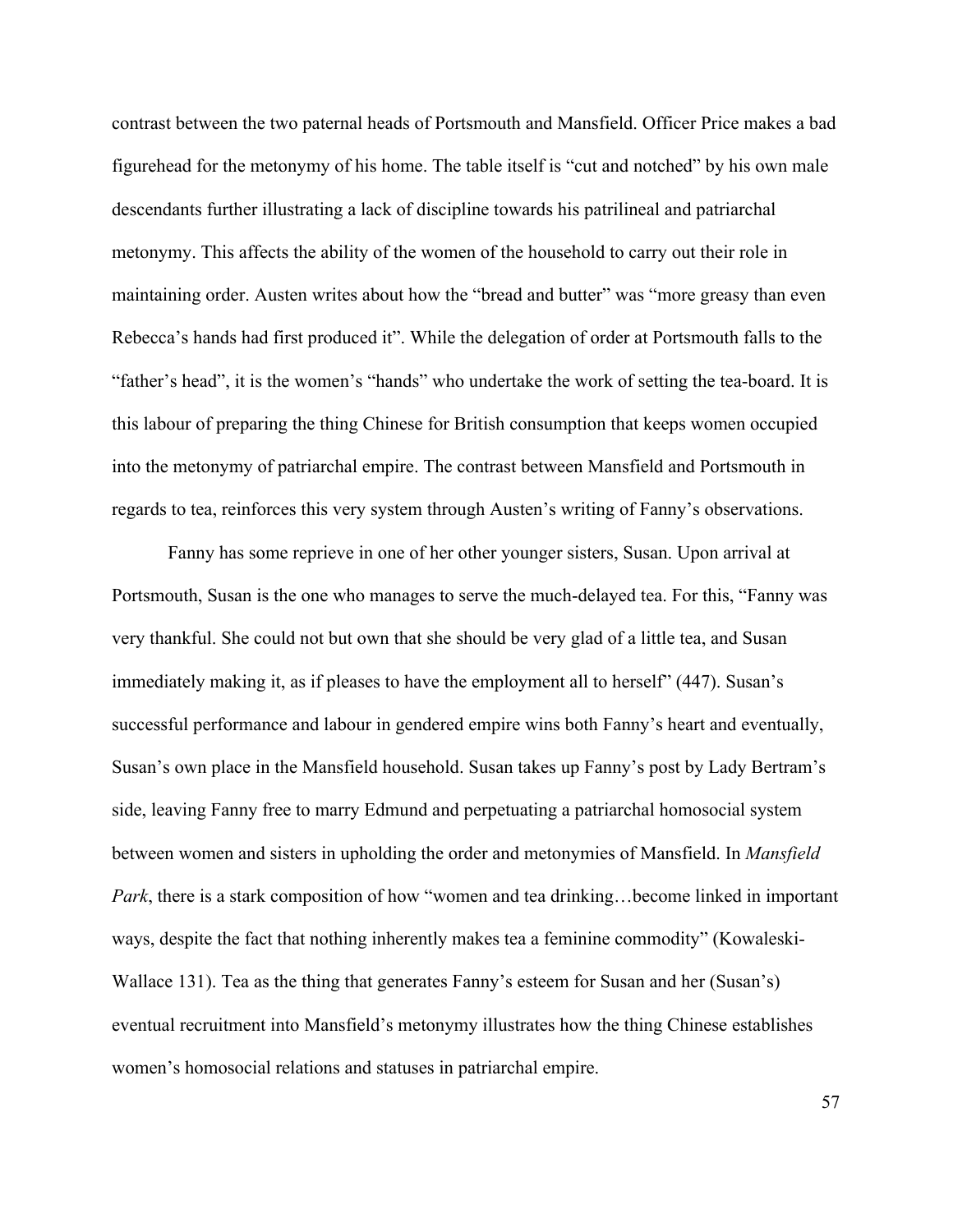The marriage plot of *Mansfield Park* however, maintains a most provoking "gap" that activate the historiographic process of this late Romantic novel (Rohrbach 38). See Austen's passage on Fanny and Edmund's courtship:

…her warm and sisterly regard for him would be foundation enough for wedded love. I purposely abstain from dates on this occasion, that every one may be at liberty to fix their own, aware that the cure of passions, and the transfer of unchanging attachments must vary much as to time in different people. I only entreat everybody to believe that exactly at the time when it was quite natural that is should be so, and not a week earlier, Edmund did cease to care about Miss Crawford, and became as anxious to marry Fanny as Fanny herself could desire.

(Austen 499-500)

Austen leaves the timing of when Edmund and Fanny's feelings and marriage (one that is meant to uphold metonymical empire) might be "[fixed]", to the reader. In doing so, her text maintains a suspension of empire's would-be efficacy similar to the "no reading, no China, no composure for Fanny" tripartite. Yoon Sun Lee reveals the sophistication of Austen's meticulous scaling and abstractions of time and space. In this case, Austen has abstracted the timing of a key point in Edmund and Fanny's marriage plot. While Lee's framework might read this as a type of detailing that scales into a de-politicized abstraction, I want to put forward an alternative reading: Austen's abstraction of the feelings that apparently "quite [naturally]" take place between the cousins provides a space for reflexivity on the incestuous and metonymical marriage. By leaving readers to determine the "consideration of times and seasons, a regulation of subject, a propriety, an attention towards everybody which" at the end of this novel "[is] not here", the text inspires us to be reflexive of our own ideas in regards to our own estimation of a proper time that two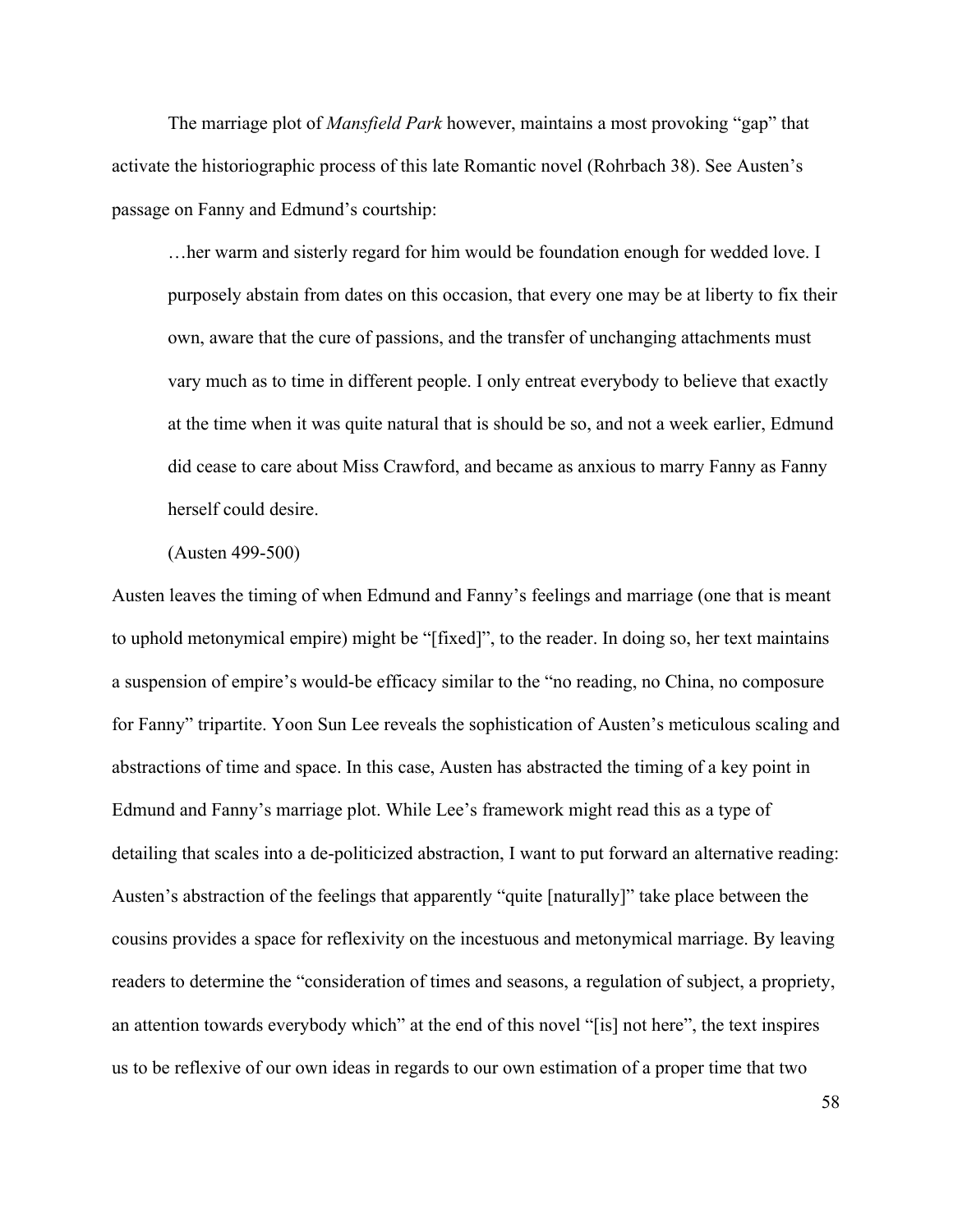characters should eventually fall into a union made in the manner of colonization (Austen 446). What *Mansfield Park* strategically "scarcely [mentions] in its brilliant pages" suspends for us an inexhaustible platform with which to confront our own complicity and orientations in gendered empire (Said 96).

### **3.4 Conclusion: reading China with no composure**

Fanny Price's story is one of a woman being actively "bred", groomed, and composed (as in made and managed) in empire regardless of her birthright (the one circumstance of birth that allows for her social mobility is having been born to a sisterhood of women). In *Mansfield Park*, things Chinese are meant to "compose" Fanny into Sir Thomas's metonymy (Austen 175). The tripartite "no reading, no China, no composure" in chapter sixteen speaks to Fanny's ongoing education in gendered empire at her uncle's house as a form of discipline that relies on appropriating the consumption of foreign materials into a British woman's lifestyle. "Composure" in the tripartite denotes conduct and connotes the act of writing, activating Austen's text with a rhetoric of metonymical gendered managements into empire. But as I mentioned in my previous chapters, the "no's" that precede "reading", "China", and "composure" complicate the very structure the tripartite initially means to uphold. "No reading, no China, no composure" again maintains what Rohrbach calls "the tensions between what a text "says" and what it "does" and is "evidence of a historical experience that cannot be fully told in semantic terms" (38). Austen uses semantics as a way to identify the limits of her own text to mediate what imperialism looks to settle into composure. What her rhetoric ultimately maintains are the ongoing fluxes of imperial mediation as process itself. The tripartite includes the word "China" but "China" ultimately remains un-composed and still un-read "for Fanny" and as a result, the reader. "China" in *Mansfield Park* is in constant composition and question. In the case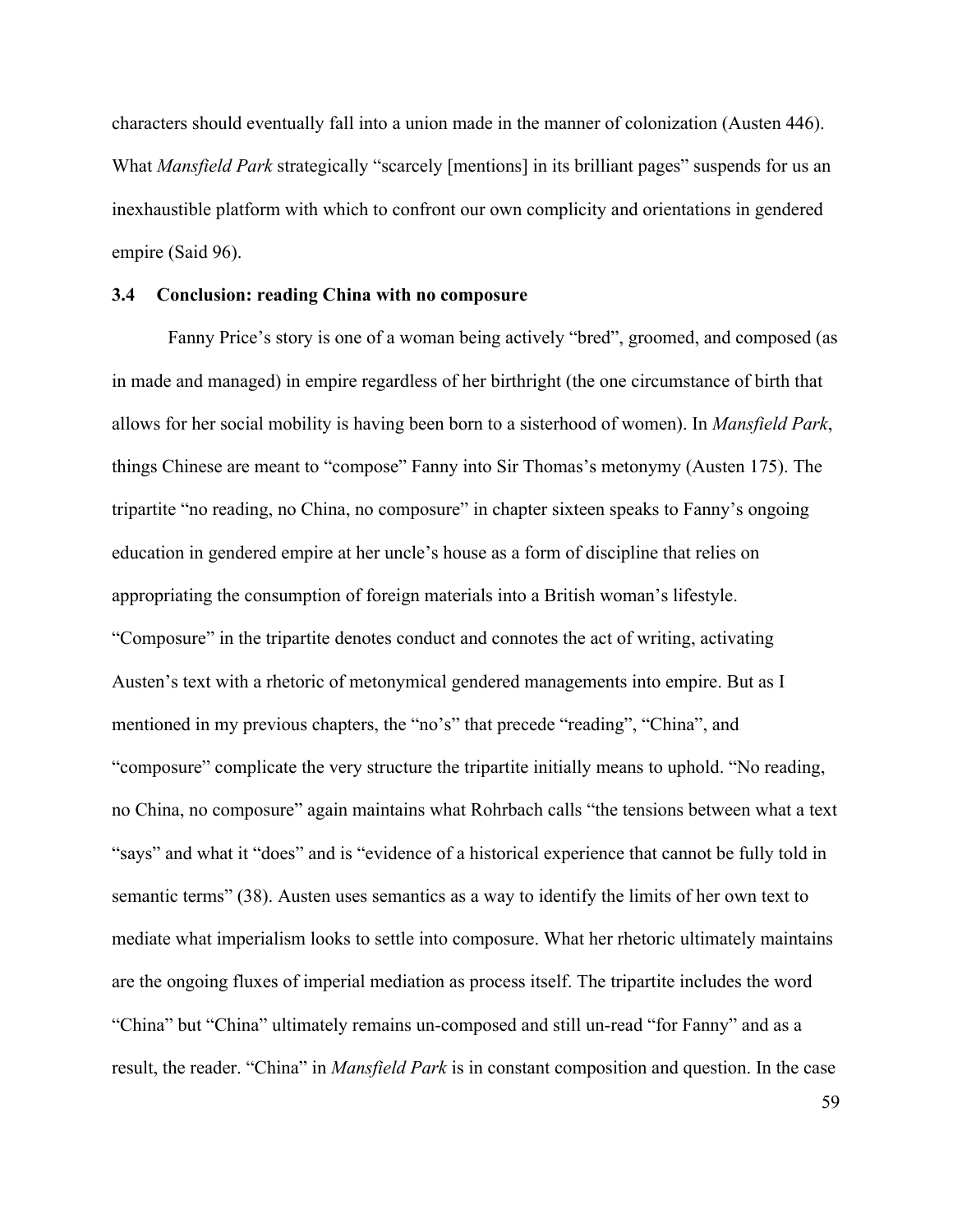of things Chinese like pets and tea, we observe their subjectivities as materials of gendered empire in how they must consistently be bred or set respectively; reproduced and renegotiated into the Mansfield home and into Englishness. When it comes to a registration of imperial histories and its material cultures, Austen's text remains always in the process of composing what empire looks to manage resulting in a productive irresolution that gestures to its gaps and fissures.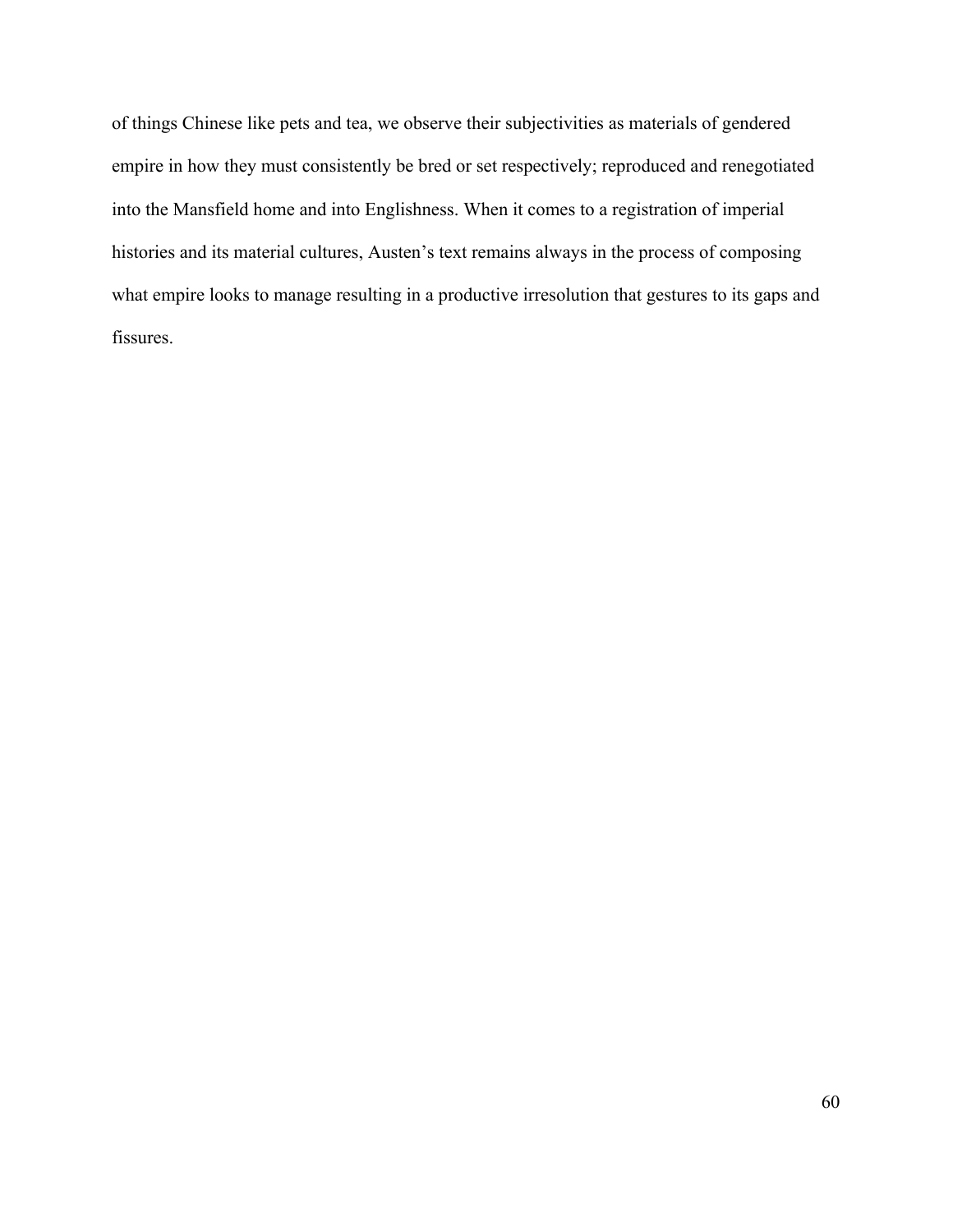### **Bibliography**

- Austen, Jane. *Mansfield Park*. Oxford UP, 1980.
- ---. *Pride and Prejudice*, Penguin Books, 2014.
- ---. *Sense and Sensibility*, Harpwecollins, 2017.

Aravamudan, Srinivas. *Tropicopolitans: Colonialism and Agency, 1688-1804*. Duke UP, 1999.

- Ballaster, Ros. *Fabulous Orients: Fictions of the East in England 1662-1785*. Oxford UP, 2005.
- Barbauld, Anna Laetitia. "An Essay on the origin and progress of Novel-Writing." *Select Reviews of Literature and Spirit of Foreign Magazines (1811-1812), vol. 6, September 1811, pp. 205*.
- Besalke, Brandi, editor. *A Dictionary of the English Language: A Digital Edition of the 1755 Classic by Samuel Johnson*. Last modified: June 14, 2017, https://johnsonsdictionaryonline.com/
- Besky, Sarah. "Empire and indigestion: Materializing tannins in the Indian tea industry." *Social Studies of Science, vol 50, no. 3, 2020, pp. 398-417*.
- Brown, Laura. *Ends of Empire: Women and Ideology in the Early Eighteenth-Century*. Cornell UP, 1993.
- Burgess, Miranda. "Fanny Price's British Museum: Empire, Genre, and Memory in Mansfield Park". *Recognizing the Romantic Novel: New Histories of British Fiction, 1780-1830*, edited Jillian Heydt-Stevenson, by Neal Alxander, Liverpool UP, 2010, pp. 208- 236.
- ---. "Jane Austen on Paper." *European Romantic Review, vol. 29, no. 3, 2018, pp. 365-375.* https://doi.org/10.1080/10509585.2018.1465696
- ---. "On Being Moved: Sympathy, Mobility, and Narrative Form." *Poetics Today, vol. 32, no. 2,*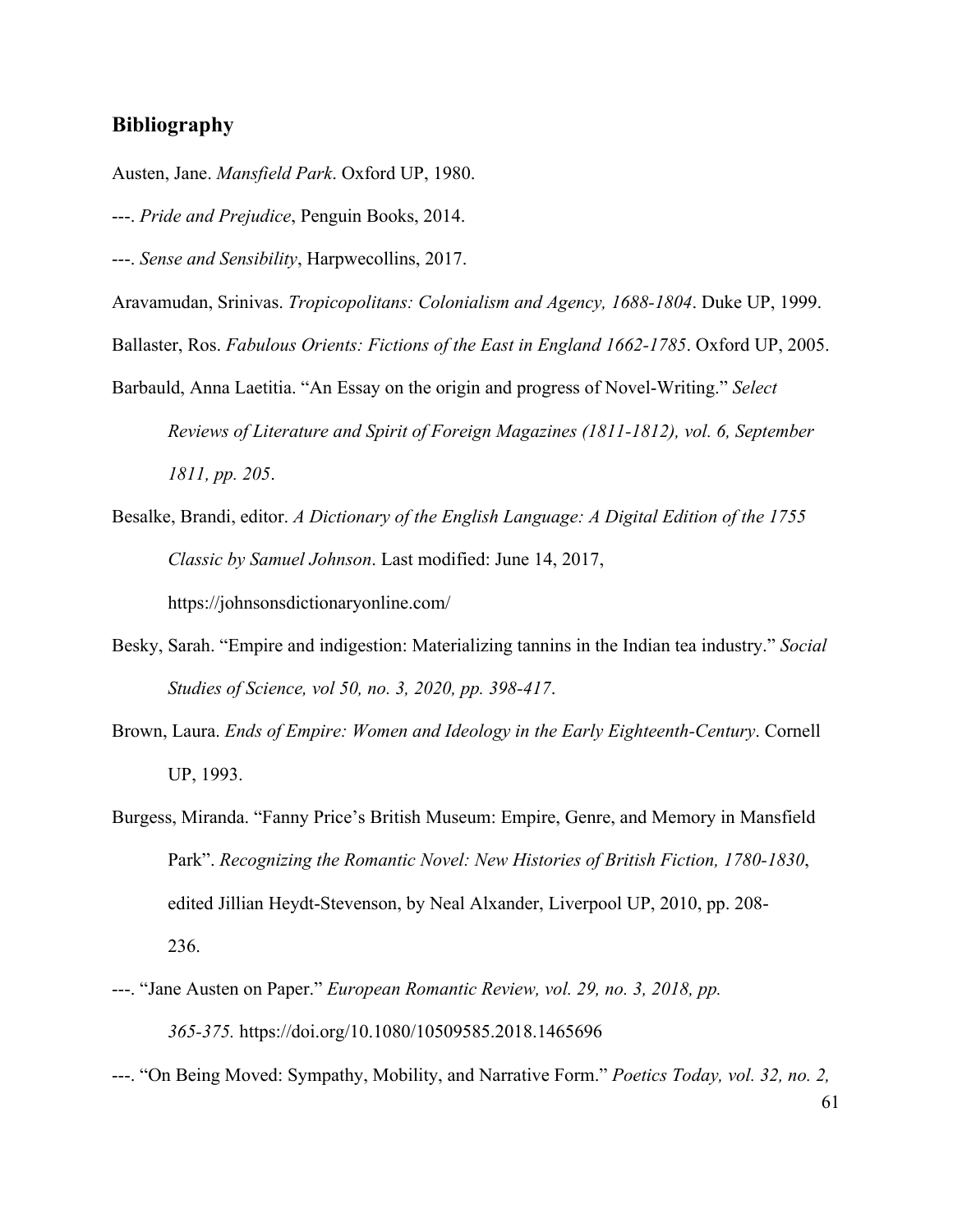*Summer 2011, pp. 298-321.*

- ---. "Sentiment and Sensibility: Austen, Feeling, and Print Culture." *A Companion to Jane Austen*, edited by Claudia L. Johnson and Clara Tuite, Blackwell Publishing, 2009.
- ---. "Transport: Mobility, Anxiety, and the Romantic Poetics of Feeling." *Studies in Romanticism*, *vol. 49, no. 2, 2010, pp. 229-260.*
- Cheang, Sarah. "Women, Pets, and Imperialism: The British Pekingese Dog and Nostalgia for Old China." *Journal of British Studies, vol. 45, no. 2, April 2006, pp. 359-387.*

Cheng, Anne Anlin. *Ornamentalism*. Oxford UP, 2019.

Dick, Alexander. *Romanticism and the Gold Standard: Money, Literature, and Economic Debate in Britain 1790-1830*. Palgrave Macmillan, 2013.

Doody, Margaret. *Jane Austen's Names: Riddles, Persons, Places.* Chicago UP, 2015.

Favret, Mary. *War at a Distance: Modernism and the Making of Wartime*. Princeton UP, 2009.

- Flavin, Louise. "Mansfield Park: Free Indirect Discourse and the Psychological Novel.", *Studies in the Novel*, *vol. 19, no. 2, Summer 1987, pp. 137-159*.
- Fraiman, Susan. "Jane Austen and Edward Said: Gender, Culture, and Imperialism." *Critical Inquiry, vol. 21, no. 4, Summer 1995, pp. 805-821.*
- ---. *Unbecoming Women: British Women Writers and The Novel of Development*. Columbia University Press, 1993.
- Gardella, Robert. *Harvesting Mountains: Fujian and the Chinese Trade, 1757-1937*. U of California P, 1994.
- Gikandi, Simon. *Slavery and the Culture of Taste.* Princeton UP, 2011.

Gohmann, Joanna M. "Colonizing through Clay: A Case Study of the Pineapple in British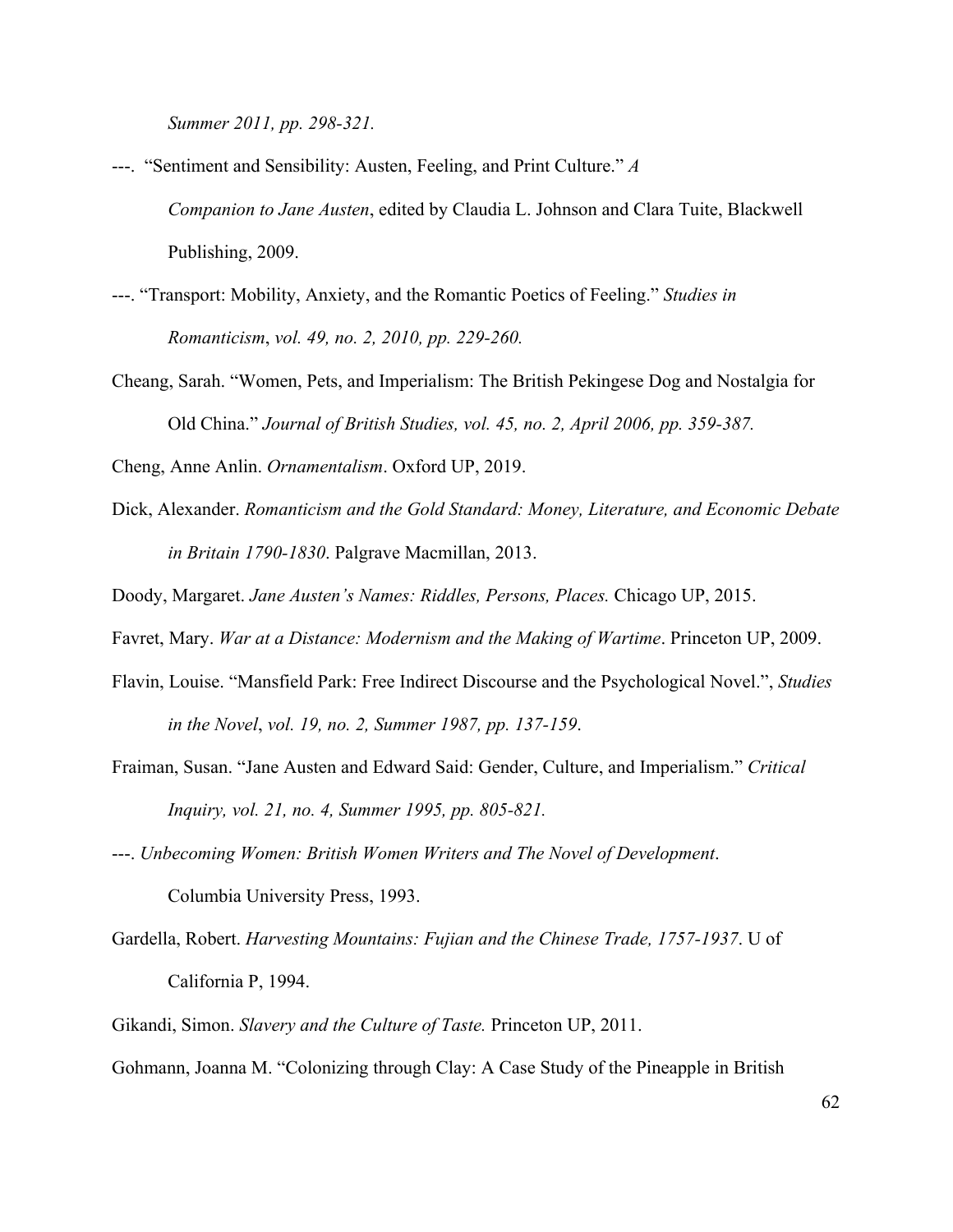Material Culture." *Eighteenth-Century Fiction, vol. 31, no. 1, Fall 2018, pp. 143-161.*

- Goodman, Kevis. "Uncertain Disease": Nostalgia, Pathologies of Motion, Practices of Reading." *Studies in Romanticism, vol 49, no. 2, Summer 2010, pp. 197-227.*
- Gottlieb, Evan, editor. *Global Romanticism: Origins, Orientations, and Engagements, 1760- 1820 (Transits: Literature, Thoughts, & Culture)*, Bucknell UP, 2014.
- Hanser, Jessica. "Teatime in the North Country: Consumption of Chinese Imports in North-East England." *Northern History, vol. 49, no. 1, 2012, pp. 51-74.*
- Kitson, Peter J. and Markley Robert, editors. *Writing China*: *Essays on the Amherst Embassy (1816) and Sino-British Cultural Relations*.
- Kowaleski-Wallace, Elizabeth. *Consuming Subjects: Women, Shopping, and Business in the Eighteenth Century*. Columbia UP, 1997.
- ---. "Tea, Gender, and Domesticity in Eighteenth-Century England". *Studies in Eighteenth-Century Culture, vol. 23, 1994, pp. 131-145.*
- Lee, Yoon Sun. "Austen's Scale-Making". *Studies in Romanticism*, *vol. 52, no. 2, Summer 2013, pp. 171-195.*
- Lupton, Christina. "Gender and Materiality on the Eighteenth-Century Page.", *SEL Studies in English Literature 1500-1900,* vol 54, no. 3, *Summer 2014, pp. 605-624.* ---. *Knowing Books: The Consciousness of Mediation in Eighteenth-Century Britain*. U of Pennsylvania Press, 2012.
- Lynch, Deidre Shauna. *The Economy of Character: Novels, Market Culture, and the Business of Inner Meaning*. U of Chicago P, 1998.
- Macartney, George. *An Embassy to China: Being the Journal Kept by LORD MACARTNEY during his Embassy to the Emperor Ch'ien-lung 1793-1794.* The Folio Society, 2004.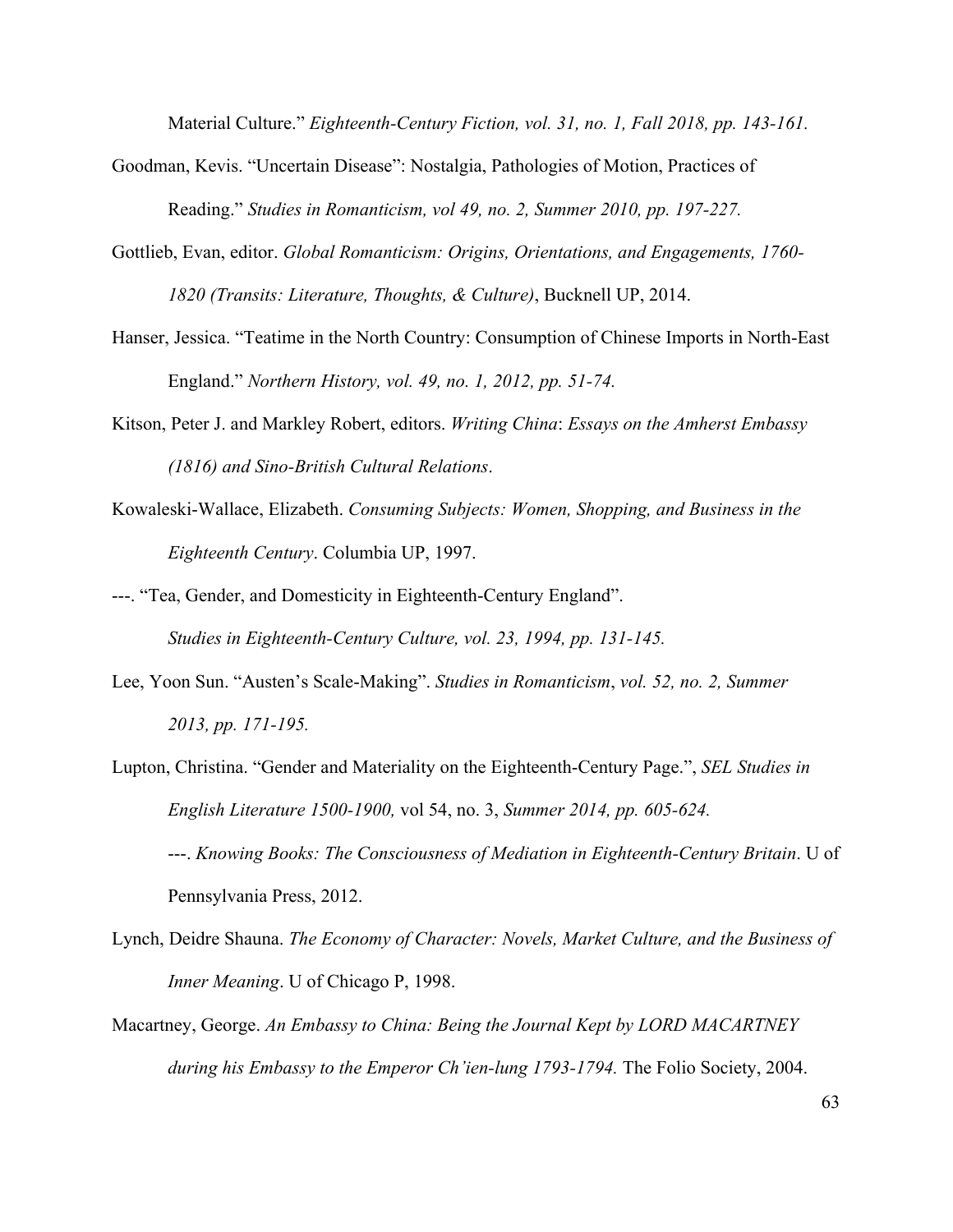Marinelli, Maurizio. "The encounter between Italy and China: two countries, multiple stories.", *Journal of Modern Italian Studies, vol. 15, no. 4, 2010, pp. 491-501.*

Markley, Robert. *The Far East and the English Imagination 1600-1730*. Cambridge UP, 2006.

- Pinch, Adela. *Strange Fits of Passion: Epistemologies of Emotion, Hume to Austen*. Stanford UP, 1999.
- Rohrbach, Emily. *Modernity's Mist: British Romanticism and the Poetics of Anticipation*. Fordham UP, 2015.

Said, Edward. *Culture and Imperialism*. Chatto & Windus, 1993.

Scarisbrick, Diana. *Jewellery in Britain, 1066-1837 : a documentary, social, literary and artistic survey.* Michael Russel, 1994.

Scheuermann, Mona. *Reading Jane Austen*. Palgrave Macmillan, 2009.

Spivak, Gayatri Chakravorty. *Death of a Discipline*. Columbia UP, 2003.

Sussman, Charlotte. *Consuming Anxieties: Consumer Protest, Gender, and British Slavery, 1713-1833*. Stanford UP, 2000.

Tuite, Clara. *Romantic Austen: Sexual Politics and the Literary Canon*. Cambridge UP, 2002.

- Ty, Eleanor. *Unsex'd Revolutionaries: Five Women Novelists of the 1790s*. U of Toronto Press Incorporated, 1993.
- Tuck, Eve and Yang, K. Wayne. "Decolonization is not a metaphor." *Decolonization: Indigeneity, vol.1, no. 1, 2012, pp.1-40.*
- Urda, Kathleen E. "Why the Show Must Not Go On: "Real Character" and the Absence of Theatrical Performances in *Mansfield Park*. *Eighteenth-Century Fiction, vol. 26, no. 2, Winter 2013-14, pp. 281-302.*

Warren, Andrew. *The Orient and the Young Romantics*. Cambridge UP, 2014.